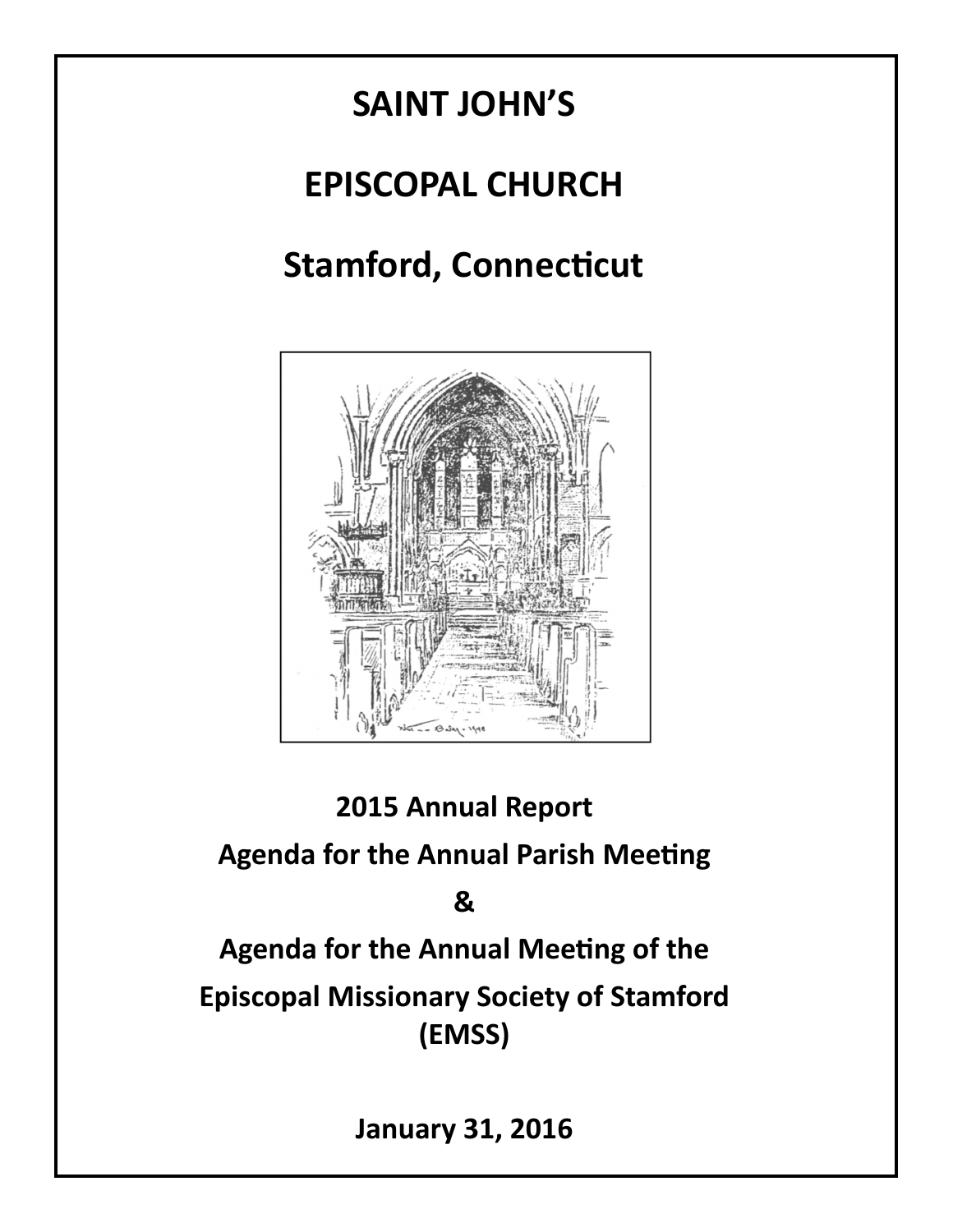# AGENDA FOR THE ANNUAL MEETING OF THE

# EPISCOPAL MISSIONARY SOCIETY OF STAMFORD (EMSS)

# January 31, 2016

11:45 a.m.

Opening prayer ..................................................... Rev. Jim Wheeler

Administraon ............................................................... Peter Stroili

Declaration of Quorum

Call to order and acceptance of minutes

Members

St. John's Community Foundation

Budget Allocaons ........................................................Neil Charran

Budget allocation of EMSS to

St. John's Foundation & St. John's Episcopal Church

Motion to adjourn

Stand up and reconvene as St. John's Annual Meeting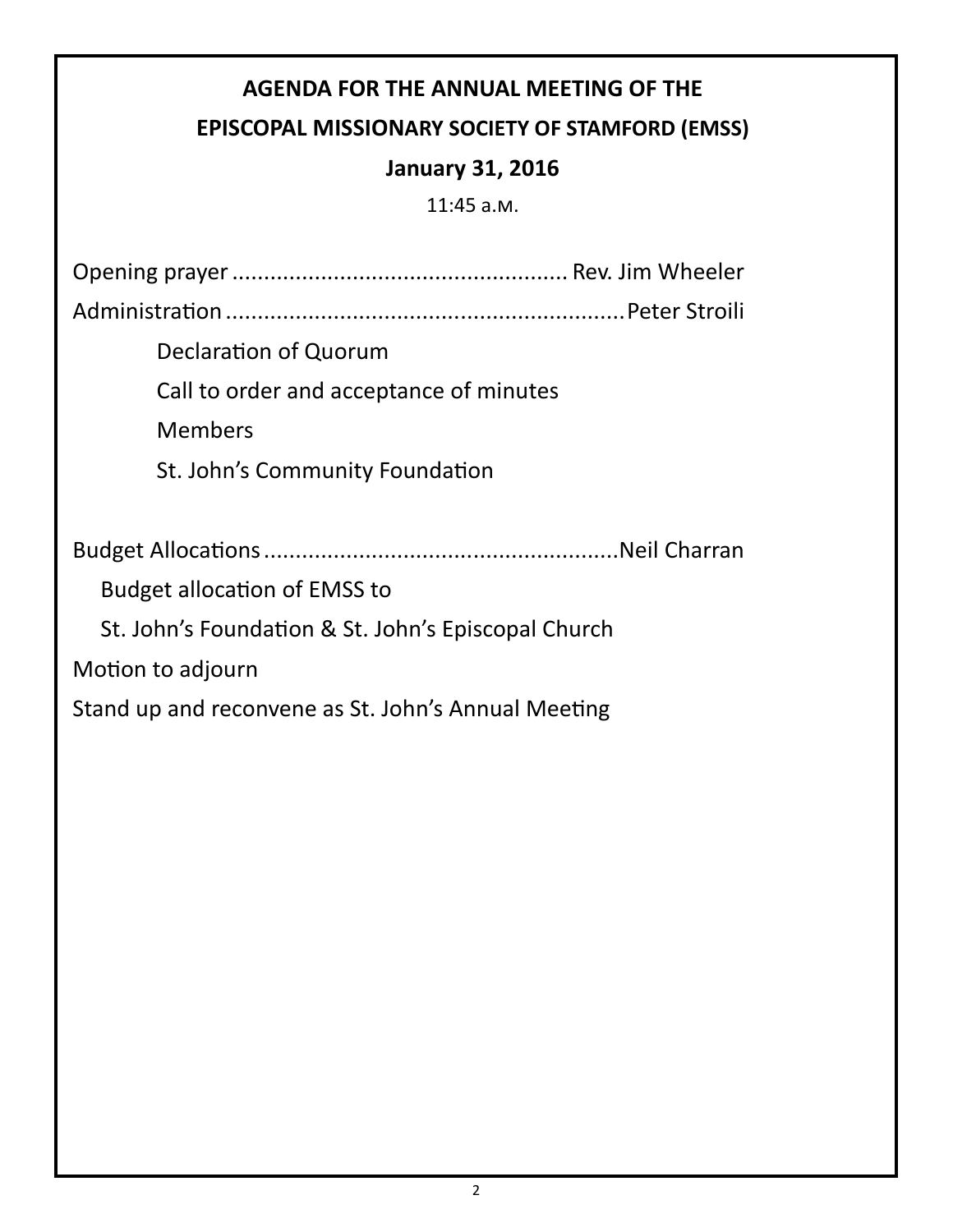# ST. JOHN'S ANNUAL PARISH MEETING AGENDA

# January 24, 2016

 $12:15 - 1:15$  P.M.

| Rector's report, staff updates, & introductions Rev. Jim Wheeler |
|------------------------------------------------------------------|
| Assistant Rector's report  Rev. Kathleen Berkowe                 |
|                                                                  |
|                                                                  |
| Nominating Committee Jewell Brain and John Stearns               |
|                                                                  |
|                                                                  |
| Thanks to Departing Vestry members & officersRev. Jim Wheeler    |
|                                                                  |
|                                                                  |

■Motion for next year's annual meeting to be January 22, 2017 at 11:45 A.M. with a snow date of January 29, 2017.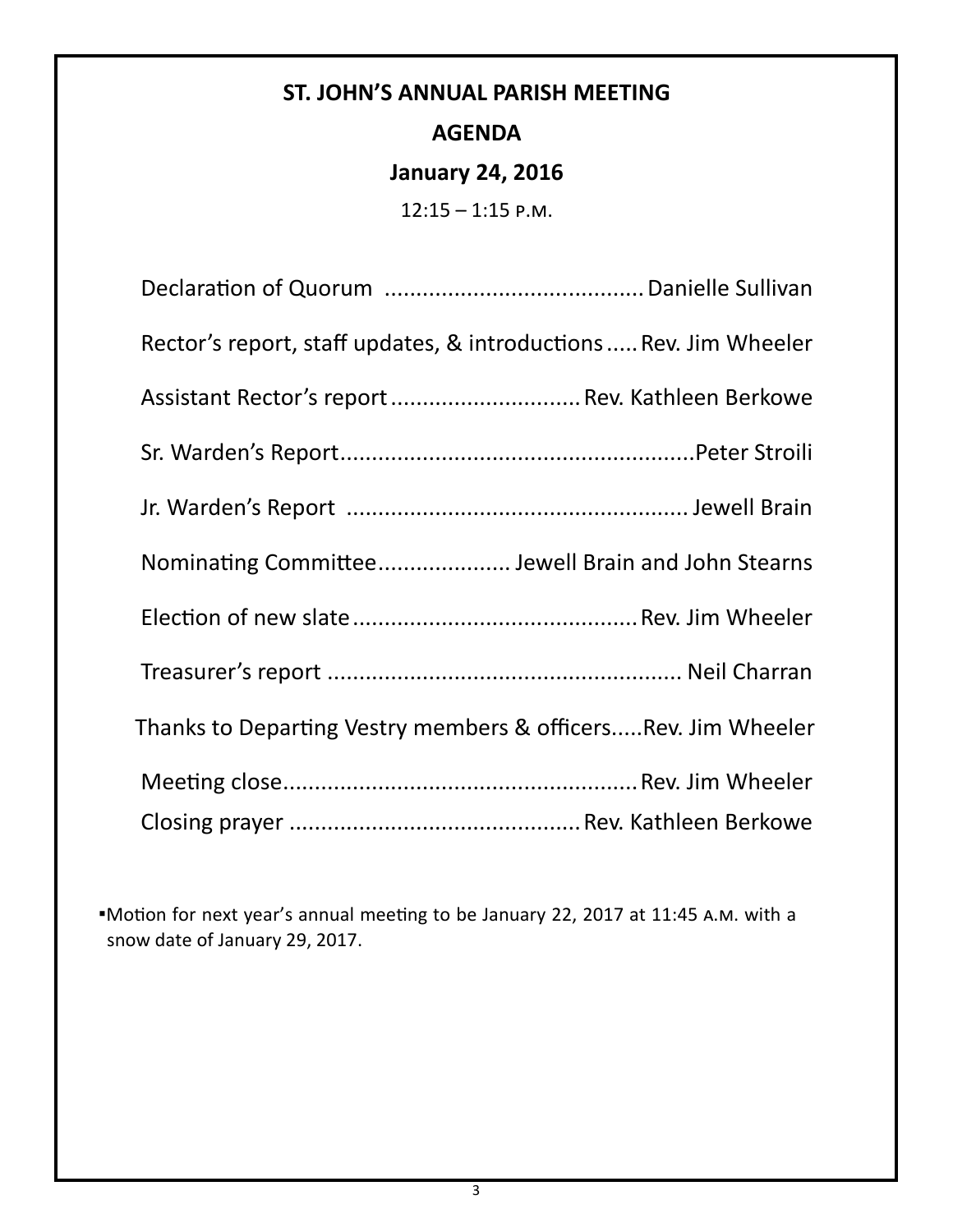# THE 2015 ANNUAL REPORT

# **TABLE OF CONTENTS**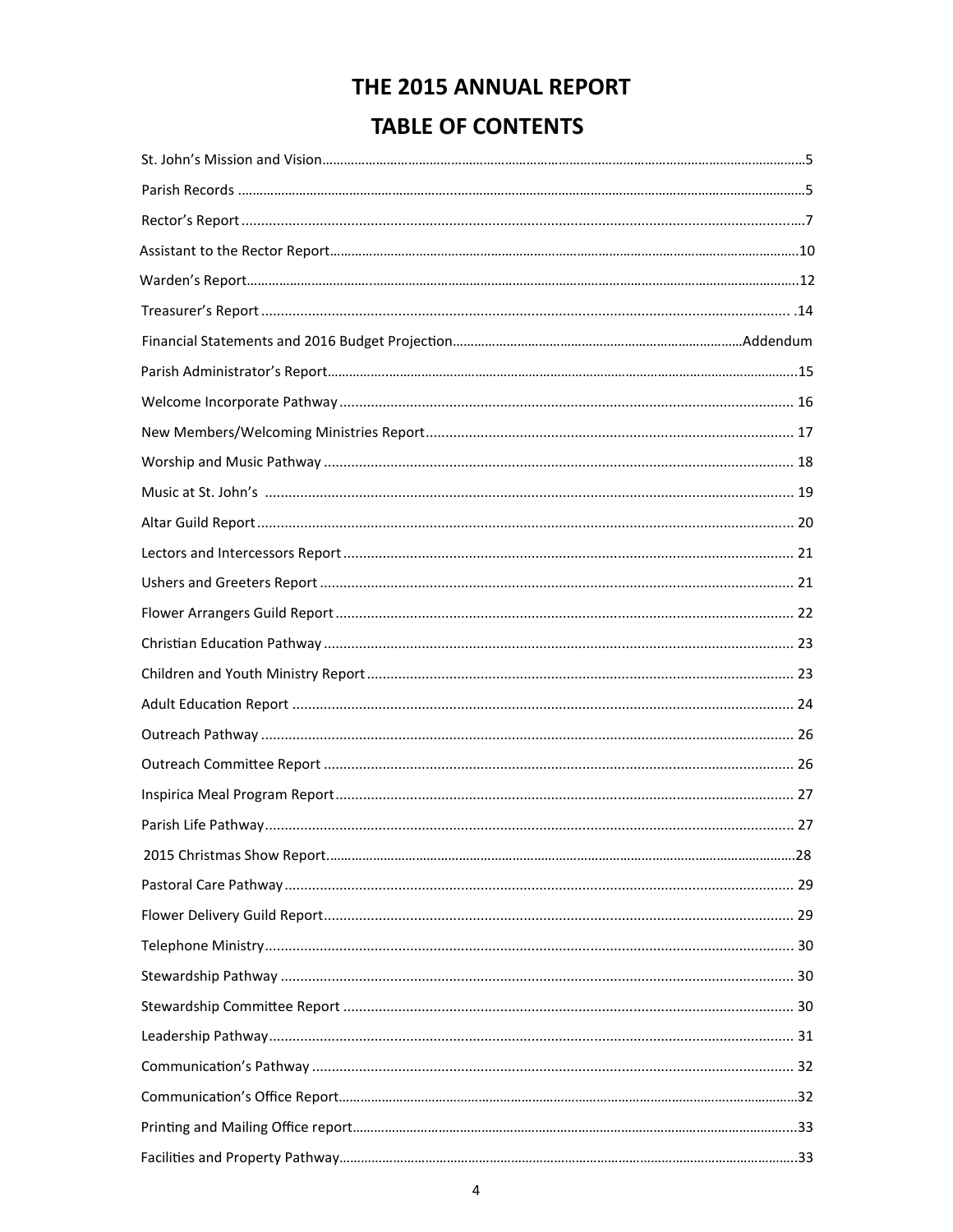#### SAINT JOHN'S MISSION AND VISION

Saint John's Mission is to Live the Love of God with hearts open to all, strengthened by joyful worship, inspired by the Holy Spirit and dedicated to serving Christ in the world.

Our Vision: St. John's is a dynamic multi-generational and multi-ethnic church growing by creatively attracting youth and young adults as well as those seeking a welcoming, inclusive place of worship; guided by strong leadership; focused on effective communications, and committed to enhancing our existing ministries.

# PARISH RECORDS 2015 MARRIAGES: 2 BAPTISMS: 15 CONFIRMATIONS: 0 RECEIVED: 0 BURIALS: 3 TRANSFERS IN: 1 TRANSFERS OUT: 5 MARRIAGES: Anna Pellettiere and Jason Tucker Kristen D'Avanzo and Anthony Gruner BAPTISMS: Calvin Simon Kaliyah Jourdin Stanley-Miles Holden Rhys Talcott Zachary Reginald Bernard Evan Terrell Rowe Bella Jiuliana Vite Chengxi Wang Isabel Ortiz Eva Crystal Ortiz Natalie Marie Craig Malinda Gayle Haschak Olivia Gabrielle Craig Aiden Anthony Lara Butler Jayden Rodriguez Gabriel John-Leonard Morano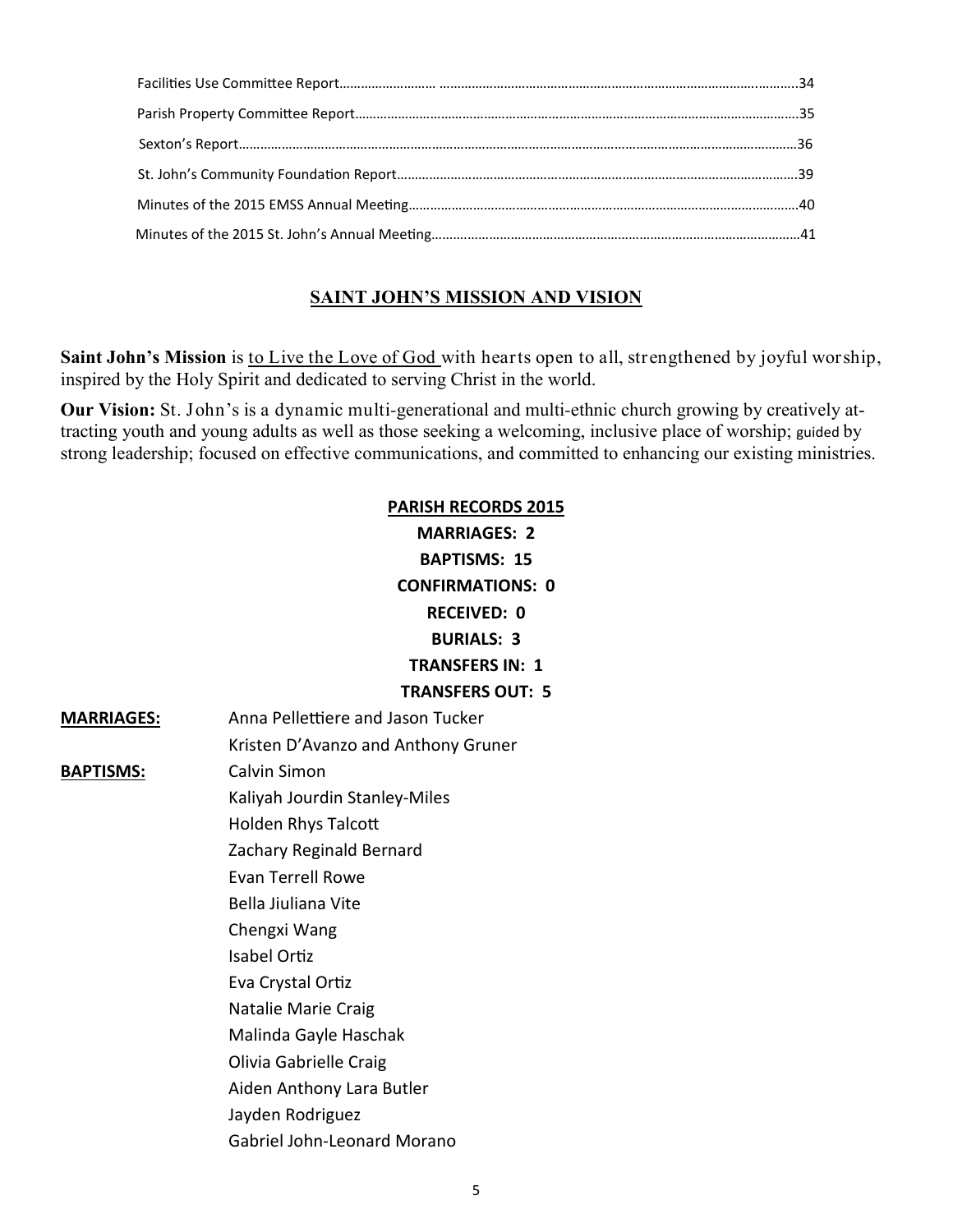| <b>CONFIRMATIONS:</b>              | $\mathbf 0$             |
|------------------------------------|-------------------------|
| <b>RECEIVED:</b>                   | 0                       |
| <b>BURIALS:</b>                    | Christina Horberg Sassi |
|                                    | Elissa L. Lord          |
|                                    | Elizabeth C. Longhi     |
| <b>TRANSFER IN:</b>                | Jewell Brain            |
| <b>TRANSFER OUT:</b>               | <b>Margaret Higgins</b> |
|                                    | <b>Garry Higgins</b>    |
|                                    | Michael Kunkel          |
|                                    | Marcelo deMorais        |
|                                    | Susan deMorais          |
| <b>ATTENDANCE AT SERVICES: 106</b> |                         |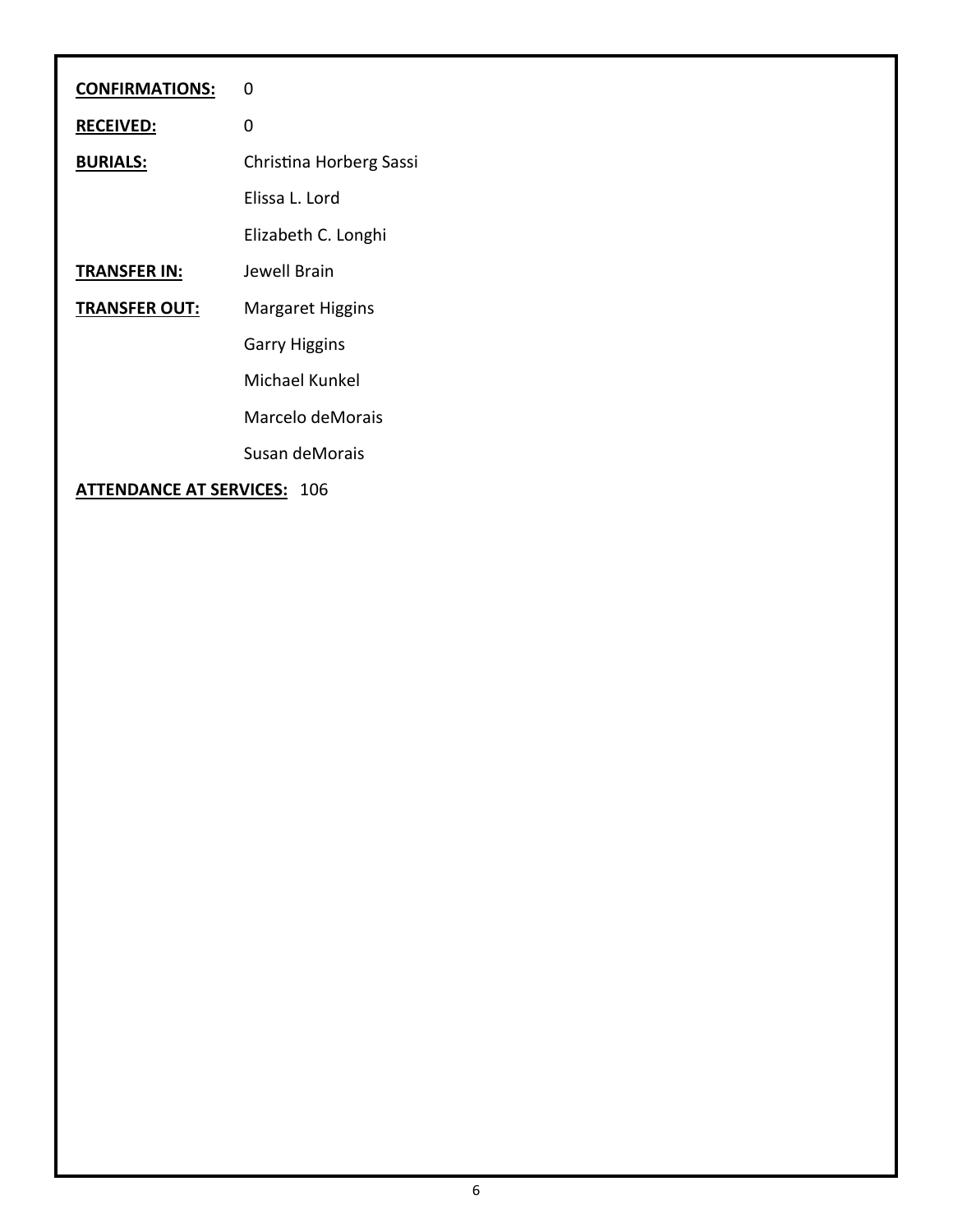#### RECTOR'S REPORT **–** 2015

In this report I have given my take and summary of the events of our parish community for 2015. Please read the individual reports of parish leaders inside these pages.

#### Goals of Radical Welcome and Better Communications

At the beginning of the year the Vestry discussed what we felt was our biggest concern, the loss of members and the need to build the Body of Christ and see the parish grow in numbers again. We made two primary goals for the year: 1) to strengthen our welcome of newcomers and incorporation of new members and 2) to improve St. John's visibility in the community. The Newcomer's Committee was revitalized and brought a number of positive changes to the way we welcome and incorporate new members. Please visit our report under the "Welcome, Incorporate" Pathway.

One of the barriers to St. John's visibility has been the need for better signage. People often don't realize that there is a church at the corner of Grove and Main, they're not sure where to park and, if they do find their way into our buildings, they don't know where to go. A Communications Task Force of the Vestry and staff did an overall assessment of our signage and outside communications. We have a contract with Fast Signs of Stamford to re-do and improve all our outside signs. We are currently in the permitting process and hope to have new signs completed in the spring. The new signs will also recognize our partners in ministry, L'Eglise de L'Epiphanie and Iglesia Betania.

It's wonderful how the right gifts and talents often emerge when the needs are made clear. None of us knew that in addition to all his skills in cleaning, building and maintenance that our Sexton Dante Ibanez was also an artist and sign maker. He has put up a series of interior signs that now make navigating one's way through St. John's four buildings direct and clear cut. St. John's Boy Scout Troop came up with an Eagle Scout project coordinated by Patrick Gerard to re-make St. John's temporary signs. The old beat-up plywood signboards have been replaced by beautiful pressure treated boards, which form an attractive backdrop for posting St. John's seasonal worship services, special events and activities. Mike Russo, our Communications Coordinator, is making newer, more attractive signs for special events and making use of fliers and free postings in various multi-media sources to let the wider community know of St. John's activities and events.

#### Big Events

One of the big challenges for us this year was to raise money for our operating budget with a big fundraiser. The Vestry and Fund Raising Committee came up with *Broadway at St. John's* with Broadway's (and Stamford's) own Frank Mastrone as our featured performer combined with a goods and services silent auction. The October 17 event was a wonderful success, bringing in 300 people. We hope to build on this success with two fundraisers in the coming year.

In 2014 Shideh Khorasheh stepped up big time as the Producer of our annual Christmas Show. Shideh has had to re-locate back to Vancouver, British Columbia to help support her ailing father and disabled brother. How could we manage this year's Christmas Show without her? Again, God provided and the right person stepped up. Sandra Clarke-Guy has long been involved in the show as our dance choreographer and clearly loves it. She took over the reins of leadership and alongside Director, Dave Jackins, her enthusiasm and high energy helped us offer a memorable portrayal of Jesus' birth, enthusiastically received by the many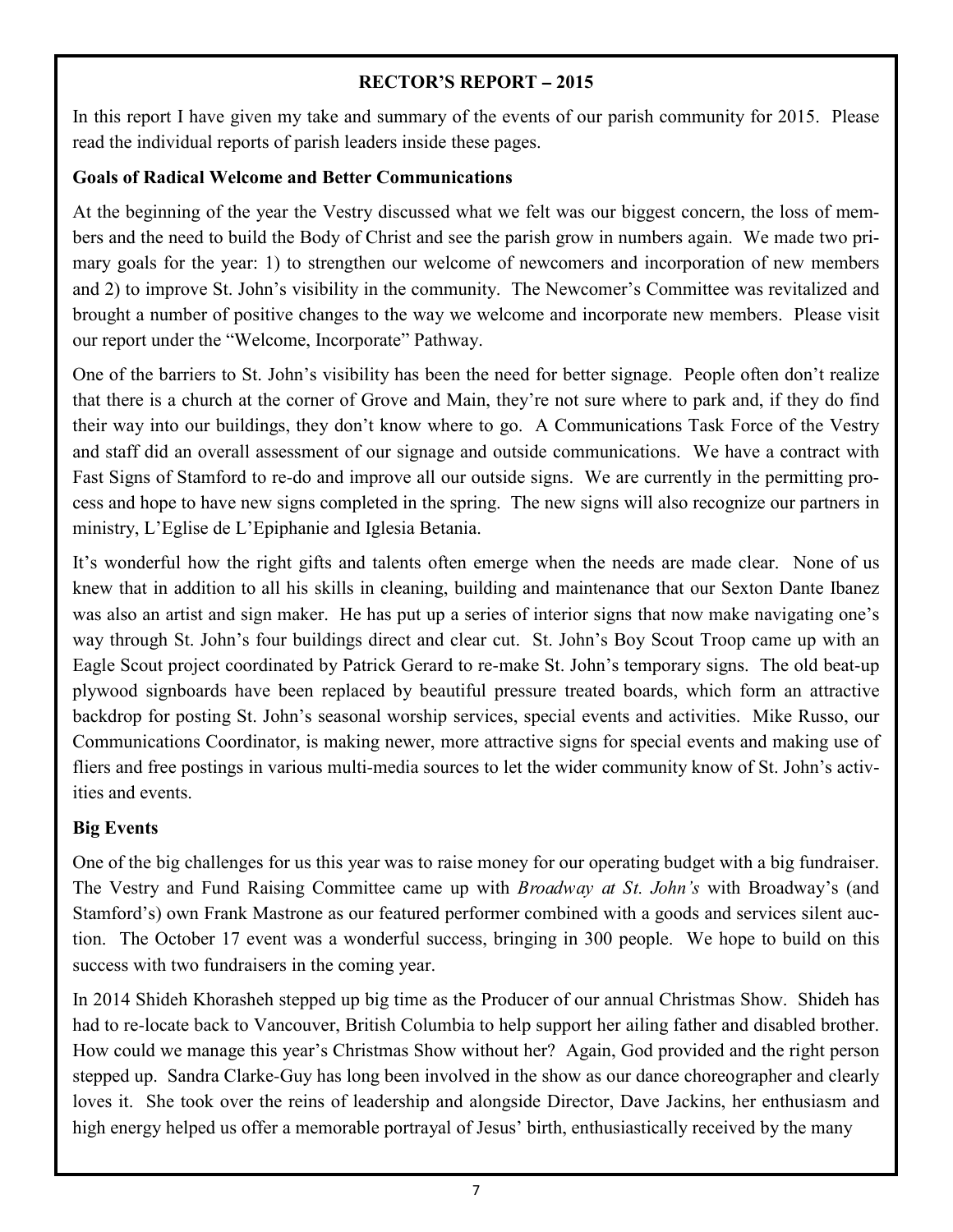hundreds in attendance. The cast in the show this year was evenly distributed among members of St. John's, Eglise de L'Epiphanie and Iglesia Betania and truly represented a beautiful multicultural image of the God who became human in order to save us all.

#### New Ministries

How can we connect with the thousands of new residents (often younger adults) moving into Stamford's vibrant downtown? I had the idea of a summertime series of flash-mob style Eucharists in different locations of Stamford that would also combine with a volunteer social service activity. It was more complicated to arrange than originally thought and attendance was underwhelming. I hope to take what I learned and give it a more successful try this summer.

Jennifer Roland, our Director of Children and Youth Ministry, introduced us to Lent Madness, a competition paralleling college basketball's NCAA championships where we have a head to head competition between 34 Saints. Those who followed the online competition enjoyed the posts of a bright 7-year old named Oliver. Little did any of us know that it was our own Oliver Kinghorn who became a nation-wide celebrity in the event! Through Oliver and Jennifer's inspiration we created our own Advent Madness. Lent will be coming soon this year, so it's almost time to fill out your saints' bracket!

Our Wardens and Vestry felt that the parish office should be open 5-days a week and were pleased to hire George Howard to staff the office on Fridays.

We responded the best we could to the violence in our own country and the world. Danielle Sullivan, Denise Wade and Peter Stroili started a prayer vigil group meeting on Sundays in the chapel following the 10:15 a.m. service. A memorial garden and plaque were also erected in our St. Francis Garden following the Charleston church shooting. In a sermon to start the 2016 year I recommended that we explore what's involved in sponsoring or co-sponsoring a refugee family.

When one of our Vestry members (and also the very imposing Angel Gabriel in the Christmas Show), Terrence Green, was diagnosed with Multiple Myeloma, the Vestry invited parishioners to 100 days of prayer for Terrence and monthly Taizé prayer services. There was a strong response of prayer and support as Terrence underwent chemotherapy and stem cell transplant at Sloan Kettering hospital. Praise be to God that Terrence is in remission and cancer free today!

Jennifer Roland, our Director of Children and Youth Ministry, has begun Rhythms of Grace, a hands-on crafts and worship event for disabled children and their families. We hope to see this monthly program grow and flourish in the year ahead.

#### Physical Additions

This year we were blessed with a generous gift allowing us to replace the many worn out kneelers in the sanctuary with new ones. The altar rail kneelers were also in a sad state and were replaced by beautiful new cushions. New white festival clergy vestments were dedicated, as were 4 new processional torches. Thank you to the benefactors who gave these generous gifts. Less visible are stainless steel sinks and tables damaged by our former cleaning company that were replaced in an insurance settlement.

Speaking of visibility, Dante Ibanez our Sexton installed new, brighter outdoor spotlights that illuminate our beautiful sanctuary at night. Dante and his wife Rachel also vibrantly repainted an older nativity set in our basement and built a beautiful outdoor crèche, which stood on the corner of Grove and Main through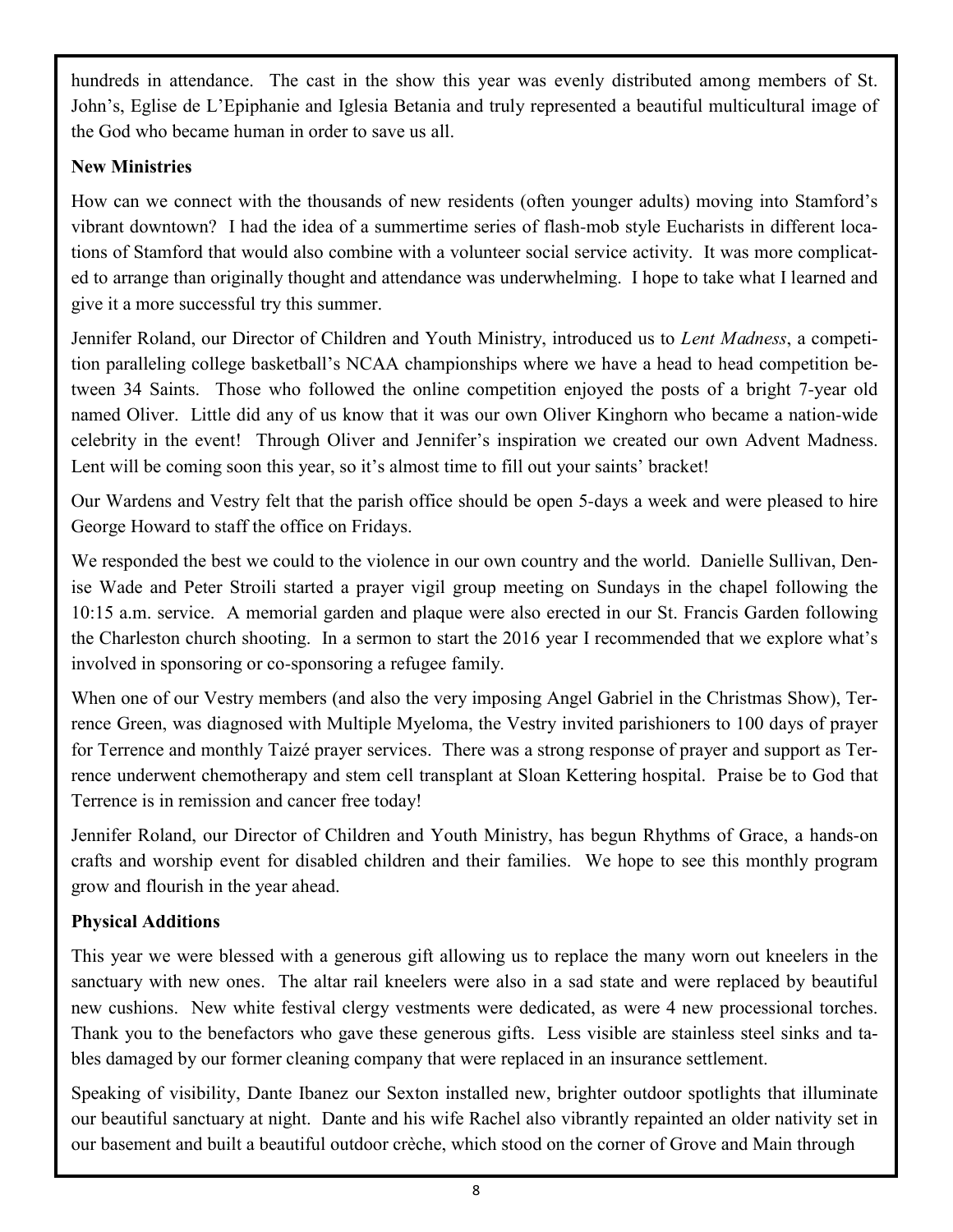the Advent and Christmas season.

#### Challenge of Staffing our Ministries

One of our ongoing challenges is staffing our various ministry and leadership positions. I am currently recruiting for Altar Guild, Acolytes and Vestry. There is no one in charge of our fellowship ministry. Glenn Wecker and Kathryn Trusty bravely soldier on offering a wonderful and growing course in Conversational English to non-English speakers at noon on Sundays, praying that a couple other English speakers will assist them. Coffee Hour is a hit and miss affair depending if anyone signs up that week. Volunteers are needed to make our newly renovated kitchen available for commercial rental. Volunteers are needed to make visits on Sundays and extend our altar rail to the homebound. Four of our pathways (Parish Life, Pastoral Care, Stewardship and Communications) are in need of a chair. St. John's has a large and public ministry profile, but a small congregation, so staffing our ministries is likely to continue to be a challenge.

# 275<sup>th</sup> Anniversary

2017 will mark the 275<sup>th</sup> anniversary of St. John's Episcopal Church in Stamford. In the year to come we need to decide how we want to commemorate this milestone and celebrate our heritage.

#### Thanks

My report would be incomplete without a word of thanks to our parish leaders and staff. Peter Stroili and Jewell Brain bring strong and thoughtful leadership as Senior and Junior Wardens. Their Wardens' Report in this annual report is a great read and a wonderful testimony to the many leaders in our parish. Thank you to all our Vestry members who have worked extra hard in addressing St. John's challenges. They are a pleasure to work with. It continues to be a privilege to work with Mother Kathleen, who is an inspiring leader, an able administrator and a gifted priest. After five and a half years of ministry at St. John's it is past time that I recognize her leadership by upgrading her position from Assistant to the Rector to Associate Rector. Chris Shepard, our Director of Music, has very ably filled the organ shoes of our Organist Mark Swicegood, who was away for most of the year, filling in a maternity leave assignment in London for his day job as a corporate banker. No one was happier than Chris to welcome Mark back to the organ bench on Christmas Eve. Jennifer Roland, Director of Children and Youth Ministry, is training and working with new Godly Play teachers. She has brought a sense of fun and playfulness to the Christian education we offer to all ages. Sandie DeFilippis our Parish Administrator continues to juggle dozens of tasks at once, keep them all straight, and greet everyone with a smile who comes into her office. Mike Russo, our Communications Coordinator has worked to expand our footprint in the wider community. Each week he creates bulletins, flyers and newsletters. It is a pressure-packed job with weekly deadlines and he is generous and dedicated with his time. Thanks to George Howard, our bulletins and publications get printed, our mailings get mailed, our machines keep working and our mailing lists are up-to-date. The staff took over this work for a couple of months while George recovered from a broken foot. We can all attest the immense gift we have in this dedicated and capable parish volunteer! Dante Ibanez, Sexton-extraordinaire, continues to show his value to St. John's by his initiative in new projects, his creativity and diligence in care for our buildings and grounds. We have a fine and dedicated parish staff and they are a pleasure to work with.

Glory to God whose power, working in us, can do infinitely more than we can ask or imagine: Glory to him from generation to generation in the Church, and in Christ Jesus for ever and ever. Amen. Jim+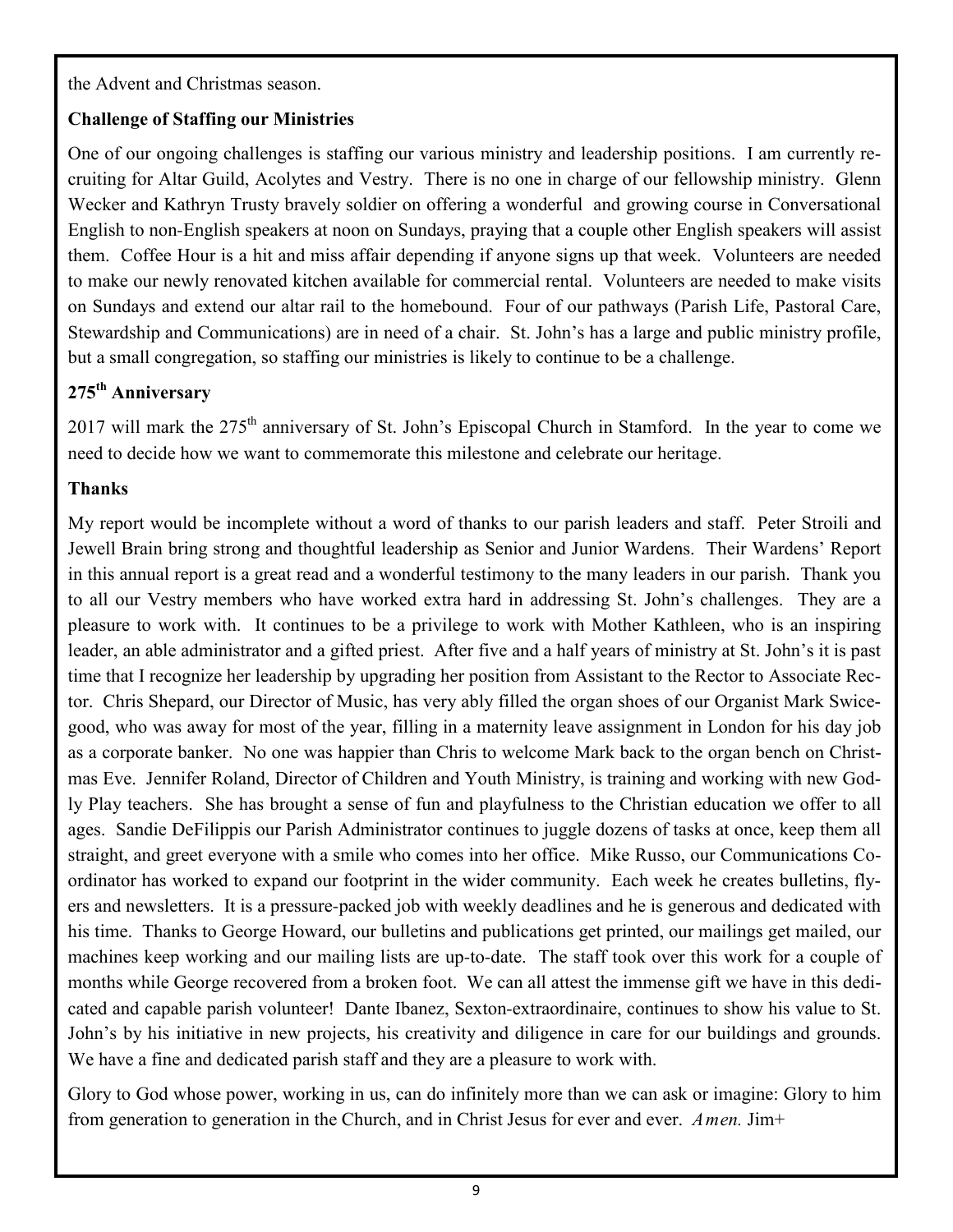#### Assistant to the Rector Report 2015

This year has been busy at St. Johns. It has also been a time of anxiety and spiritual unease in the world, and a time when the Church is called on to witness to God's ever-loving presence the Word made flesh, His Son, Jesus Christ. More than ever this year I have witnessed the faith of St. John's people. And through your eyes and your prayers I know God's presence.

#### Worship and Preaching

I continue to share in celebrating services and preaching. With the three to four weekly services and Scripture studies, I am immersed in the Word.

#### Pastoral Care

I continue to help with the pastoral needs of the parish, visiting parishioners, speaking with them in times of need or choice, and praying with them. This is a sacred and precious part of our ministry, often unseen and unnoticed by others.

#### The Stephen Ministry

 program at St. John's has expanded this year to commission two new ministers, Jiannethe Grajales and Edgar Caballero. Stephen ministry equips lay people to provide spiritual and pastoral care over a longer term for people in the parish. Their assignments are confidential. The ministers meet for additional training and supervision when they are active. Stephen Leader, Jewell Brain, now Junior Warden, has done a marvelous job of teaching both ministers in their 50 hours of training! Both ministers are active in the parish. We are currently recruiting applications for people who wish to be accepted into the Stephen Ministry program for training.

#### Adult Formation and Intergenerational Formation

We encourage parishioners to participate in Adult Spiritual Formation. Spiritual formation offers muchneeded grounding in Scripture and Episcopal beliefs and practices. Adult Formation helps to develop more complex theological thinking, and deeper spiritual discernment. Together with worship, outreach, pastoral care, hospitality and the other aspects of parish life, adult formation provides a solid intellectual and spiritual foundation for spiritual growth and strengthening. Adult formation helps to prepares us for "greater things than we can ask or imagine." The Adult Formation Committee was formed to advise and participate in Adult formation activities at St. John's. The committee meets several times a year to give their input. Together with the children and youth minister, and with the input of the Adult Formation Committee, I also plan parish-wide formation activities that appeal to families and the different generations. Highlights this year include the "Care of Creation," where members of the parish and the public who care about the earth and creation, and express it in a number of practices, including vegetarianism, conservation, recycling, and intentional prayer, came together for education, to express their concern and to offer ways to heal. The four-part evening Lenten series, "Renewing our Faith", offered a varied format, including a shared meal, worship, and activities. The program included activities designed to accommodate a wide variety of learning styles, ages (youth to senior) and abilities. The program taught Scripture and reviewed fundamentals of the Christian faith and the Episcopal Church. We introduced spiritual practices and resources including prayer, journaling, scripture study and art. And we explored theology and spirituality through our faith stories and Biblical stories. A complete list of the programs and opportunities offered at St. John's in 2015 is listed in the Adult Formation Committee Report.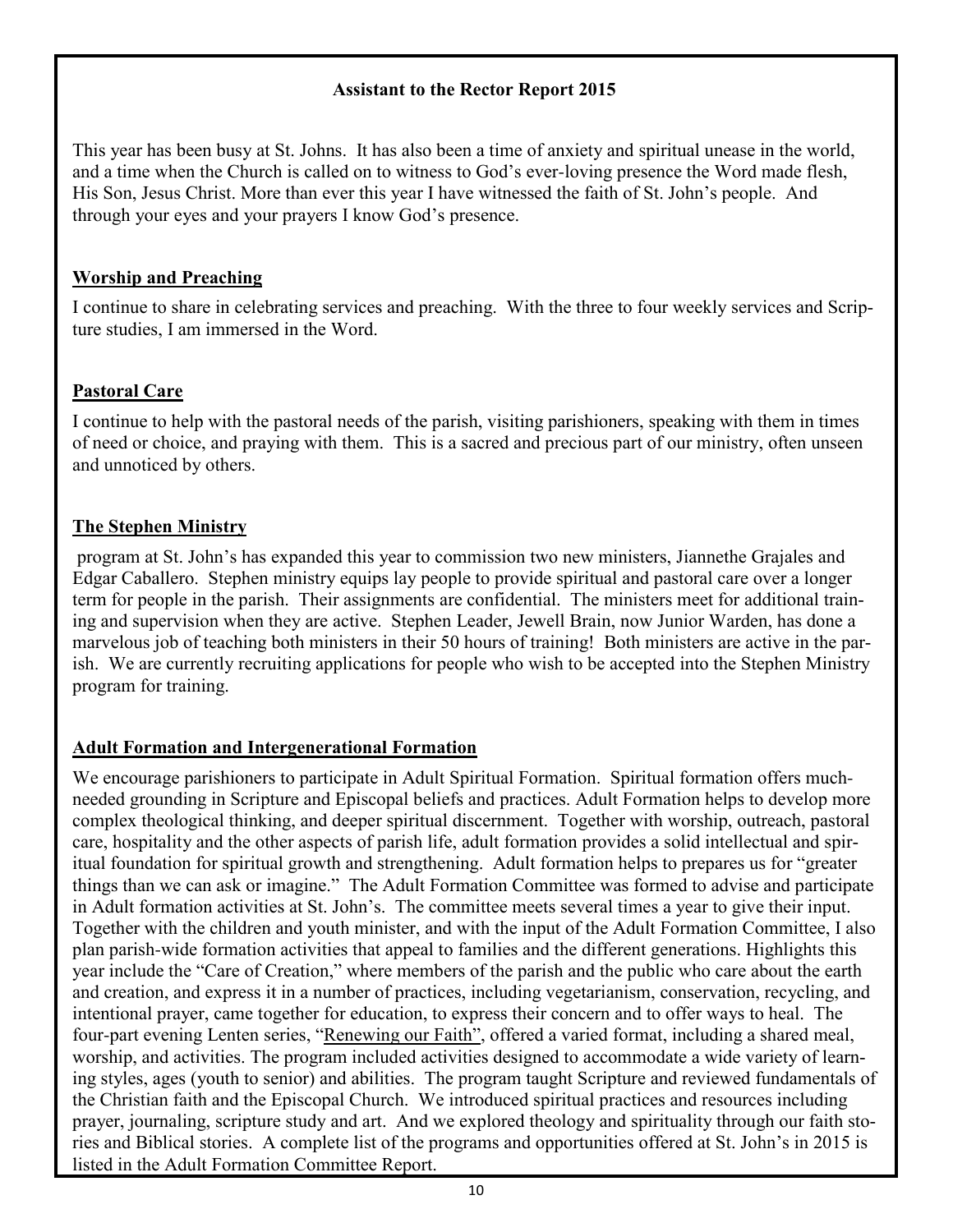#### Stewardship 2015

This year the vestry stepped forward to help with stewardship, and thanks goes especially to Terrence and Toni Green for the stewardship luncheon, the vestry for supporting the lunch, Jon Saunders for the mail campaign, and staff for their support. For details please see the Stewardship Report.

#### Taize Service.

I led the Taize Services (alternating with Fr. Jim) during Lent 2015. We are grateful to the dedicated members of the parish and the public who attended and helped with preparations. We are also thankful to Olga and Juan Carlos, musicians and members of Iglesia Betania, who provided the music. Special kudos to Jane Holt who resumed leadership of the Taize services in Advent.

#### Social Justice Prayer Vigil Group and Community

Members of the Adult Formation Committee, attorneys Peter Stroili and Danielle Sullivan, started a social justice Prayer Vigil group in response to events. The group first came together to pray after the killings in Ferguson, MO. When there is a need, members meet in the Ladies' Chapel after the 10:15 service. The group also responds with public prayer and intercession when needed. The group held a Prayer Vigil on Sunday June 24 for Peace and to honor the victims of the killing at Emanuel Church in Charleston, SC. Together we prayed, planted flowers in the St Francis Prayer Garden and put up a plaque to honor the victims. The Group joined St. John's clergy and Stamford Interfaith Clergy in an Interfaith procession for Peace on June 7, 2015.

#### Stamford Procession for Peace June 7, 2015.

St John's coordinated with the NAACP Future Five, the National Urban League, The Stamford Police Department, the City of Stamford, Future Five and the Stamford Interfaith Clergy in a Procession for Peace in response to violence. We met at St. John's, and the event was widely reported in Stamford. Thanks to the prayer vigil group who helped to organize.

#### Diocese and Interfaith

I served as a Member of the Diocesan Property Committee of The Episcopal Church in CT (ECCT). The Committee developed a process and criteria for use and disposition of property of the Diocese. The committee advised the Bishop on whether properties should be sold, what limits there should be on sales (who could purchase, and other issues). The committee also advised on whether parishes should be consolidated or closed. We are blessed with strong interfaith and clergy groups. Clergy regularly participate in Stamford Interfaith Clergy, the Stamford Clericus and Stamford Clergy Group.

Respectfully submitted,

The Rev. Kathleen Hawkins Berkowe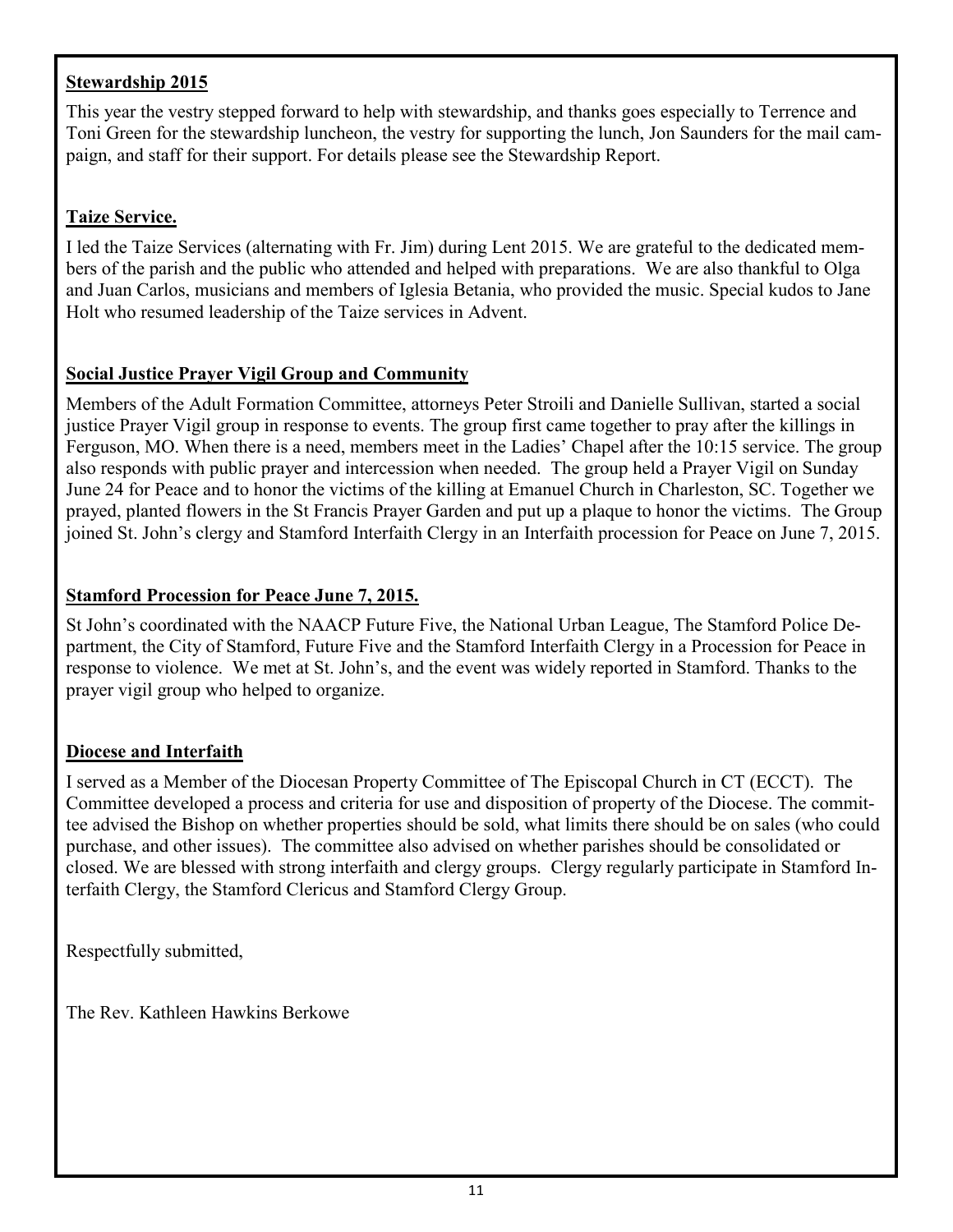#### Wardens' Report for 2015

In our report last year we spoke of the challenge of being wardens in a time when we are being asked by the greater Episcopal Church to go beyond the safety of our church, beyond our doors, into the community and to become a "missional" church. How can we do that in an era when Church-going in traditional congregations is on the decline, budgets are tight, and our Church leaders are overburdened? Our new Presiding Bishop, Michael Curry, in his opening address has a helpful suggestion: we must become part of the Jesus movement: join Jesus who has left the empty tomb and gone into Galilee as the living and resurrected Christ and who calls us to "follow me." We cannot just stay here and wait for new members to come to us, but rather we must go to Galilee, reach out into the community and meet up with Jesus to join a movement powered by God's love which can set us all free. We at St. John's have not just waited. It was a very, very busy summer and fall….

On June 7th, we literally did what we were asked in a Procession of Peace Against Violence. We gathered in the Eagle's Loft with other area churches, civil rights organizations, and Future Five – an amazing group of young men and women that mentors other students who are particularly at high risk in our local schools. We then proceeded to march from our Church to McDonalds on Summer Street to the spot where Antonio Morales was killed by a group of young men for spilling coffee, left flowers from our garden on the spot where he died and marched on to Veterans Park to join together in prayer against violence and in support of hope.

Meanwhile, throughout the summer months, we all prayed and chanted our hearts out for the recovery of one of our most beloved parishioners, Terrence Green and his family. We also began a "Thank you Kelly!" daisy chain email, as a special way of saying thanks to Kelly Chatman as she rode off into the sunset to return where she grew up in Louisiana before we could say goodbye – or as one of you so beautifully put it: we "will miss you so much, but at the same time [we] feel as if we are watching a beautiful dove fly home, and that makes [us] smile."

Later in June, six amazing young people of our own (B.J. Chaltas, Ravin Chery, Carolyn David, Natasha Lehner, Krantz Medeus and Brian Vezina) went as representatives of our Church to Haiti to join our mission partners in L'Acul Haiti to offer a week of summer camp. Then, upon their return, Olive Grant organized a brunch to show our love and appreciation for our Seniors, our greatest "Time, Treasure and Talent." (Incredibly, Krantz and Brian, whose arms were very tired because they had just flown back from Haiti, assisted Olive as set-up and clean-up crew). If we are to truly honor them, we must finally build a lift to the dining room. (To do that we must first repair the area near our driveway for which we are taking bids.)

On June 21, a few days after a group of parishioners had gathered for bible study in a church library (much like ours) at the Emanuel African Methodist Episcopal Church in Charleston, SC and were shot one by one, we planted flowers for each of the victims and gathered in our garden in remembrance and in solidarity.

A month later, in August, a group that later became known as the "fundraising committee" – or, in some circles, the "Dirty Dozen" – started meeting week after week, to pull off what seemed to many of us as "Mission Impossible." Our staff, especially Sandie, Mike and, of course, Dante, kicked into

high gear: managing tickets sales, PR, collecting donations, sending out flyers designed by Tara Williams, etc. In just a little over two months, we pulled off the biggest fundraiser in recent memory by raising over \$20,000 (after expenses closer to \$15,000). Hundreds of people from the community poured into our Church, including the Mayor and his wife, to attend "Broadway at St. John's", starring former Broadway singer Frank Mastrone, Anna Marie D'Ambrosio and Lenore Stefanik and the rest of St. John's Choir, led by the inimitable Chris Shepard.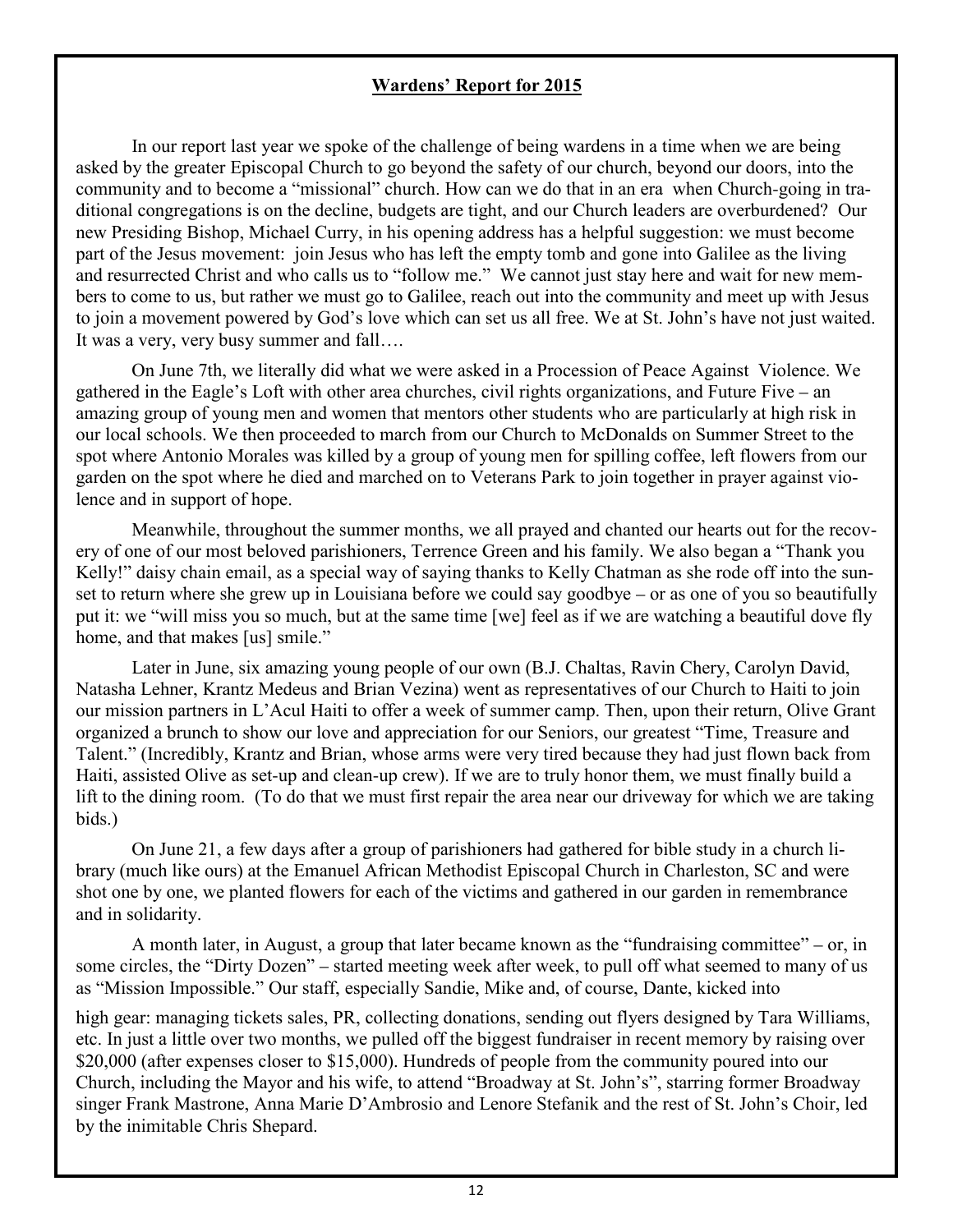Olive Grant magically transformed St. John's into "Broadway" – red carpet and all -- with help from our stage crew (John and Derick) and the winner of the Sexton of the Year Award, Dante Ibanez, and his family. We managed to pull off our first large scale silent auction, collecting over sixty items in just over a month. Thanks to Glenn Wecker, Caroline Smit, Phyllis Wilson, Sunny Stearns, Jim Wheeler, Olive Grant, the voice of St. John's – Jon Saunders and so many of you who donated your time and auction items, and to Scott and Melody Vezina for the food and Ron and Cathy Bacchi for the wine. The magical night was topped off by the Mets beating the Cubs in the first game of the NLCS!. Sometimes as a Church and a perennial underdog fan base you just "Gotta Believe". Special thanks also to the bat or bird – or was it the Holy Spirit – that was flying round in the Church belfry during the concert for making it an even more magical evening.

With our collective strength almost all spent, we then still managed to put together a Stewardship Pledge Campaign spearheaded by Mother Kathleen and authored by Jon Saunders. Then, as Jim writes in his report, Sandra Clarke-Guy stepped up to the plate in the bottom of the ninth inning to organize and lead our tired ranks to a very successful Christmas Show, with Bernadette Savage providing a feast of pasta, trifle and ginger beer punch. (NB: Your wardens may need more of that punch or Olive's special elixir to get through one more year).

And all that was just the summer and fall. I have not even yet mentioned the Ice Cream Social on June 20 put together by Phyllis Wilson, who along with Olive, keeps coming up with one idea after another, and event after event, to help us get ever close to becoming a church of radical welcome.

Other things for which to give thanks:

- Negotiating a settlement with our tenant RFR to maintain for at least another two and a half years ten subsidized apartments in Canterbury Green and to partner with the non-profit organization New Neighborhoods, Inc. to manage the Program for us. (Over the last two years this has taken hundreds of hours of your wardens' time – we will wait until our term expires to forward our bill -- just kidding);
- Putting up new and better signage, improving our communications, and with the help and inspiration of Dante installing a creche at the corner of Grove and Main (see Jim's report);
- Obtaining a historic preservation grant of \$500,000 to preserve the beautiful and historic St. Luke's Chapel (where my ancestors found refuge and hope before the turn of the century);
- Celebrating the most successful season ever of St. John's Cricket Club team, number one in their league during the regular season and, like the Mets, making it to the Final Championship;
- Continuing, with the help of the Outreach Pathway (thanks Sheelagh, Jean and crew), St. John's tradition of Thanksgiving Boxes and Christmas doves and furthering our mission in Haiti; and
- Listening in awe to the first annual Steven Clapp memorial concert put together by Chris Shepard and perhaps the best year ever in musical and choral achievement by a choir (Fundraising note: We need to enter them in a "Pitch Perfect" choir competition).

In addition to finally installing the lift and continuing our efforts toward realizing a commercial kitchen, we must also address what we see as our major challenges as we approach our  $275<sup>th</sup>$  anniversary next year, including: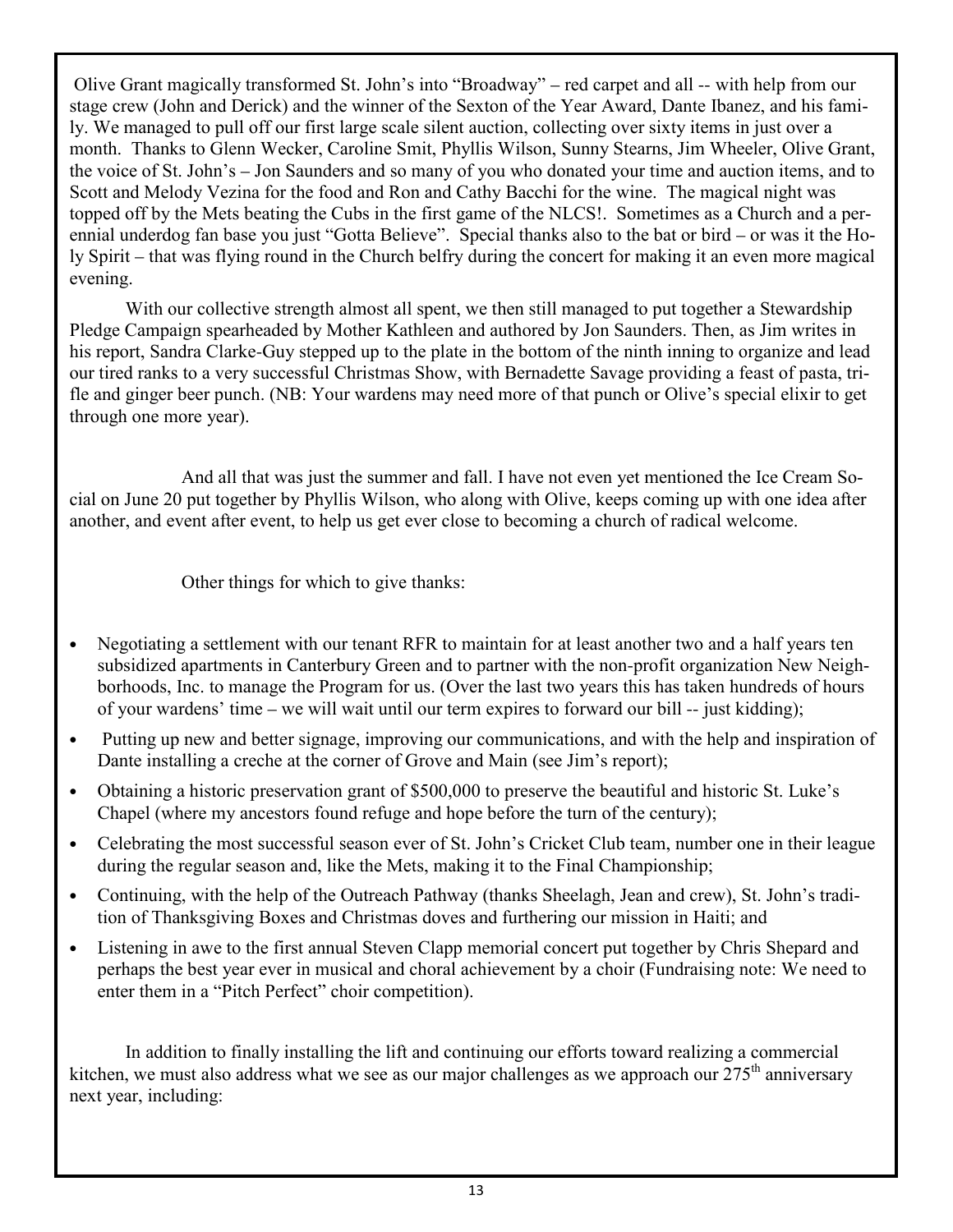- Transitioning toward a more dynamic, youth-oriented and more multi-cultural future, while preserving and treasuring the best from our tradition;
- Partnering and communicating more effectively with L'Eglise and Betania (who we will probably need even more than they need us);
- Improving our education program for teens and for us adults who need spiritual refreshment and personal direction; and
- Joining even more with our community to follow Jesus wherever he takes us.

# TREASURER'S REPORT – 2015

By the Grace of God we ended the year 2015 in the black. With the help of Jane Holt, former Treasurer and current Assistant Treasurer and with the support of the vestry and the parish we have once again weathered growing expenses and a decline in pledges to see it through to another year. Our pledges are down significantly from the prior year, a trend we are hoping to reverse in the long term, while creating new income through outside fundraising in the short-term to help alleviate increasing expenses while unburdening the church from having to make additional cuts to programs and remain committed to the repayment of our bank loan.

Included in this report are a 2015 Statement of Funds and a 2015 Income Statement from Operations, which includes a 2016 operating budget that was approved by the current vestry. Also included is a Summary Income Statement for 2015 of actual vs. budget and actual vs. prior year, for those who prefer less detail.

In summary, the Operating Income Statement shows a net gain of approx. +\$4,500. Total Income was up from last year by approx. +\$17,600 mostly due to the successful fall fundraiser. Total Expenses were down approx. -\$800 from the prior year and came in under budget by approx. -\$20,000 mostly due to a one time property insurance credit. It cannot be stressed enough that without the credit we would have had a significant loss and that without the fundraiser we would not have ended the year in the black.

Once again, our pledge income was significantly down for the year dramatically impacting our budget and influencing our budget for the next year. Our pledge income was down by approx. -\$19,500, from the prior year and down approx. -\$24,000 under what was budgeted for the year. Pledges are a significant source of support to the church without which we could not continue our good work. The decline in pledges will have to be addressed in the coming years. We wish to thank those who pledged in the spirit of giving and their love for St. Johns contributing what they could and are truly grateful to those who have kept up their pledges for the coming year. Truly God has blessed this church by having your support.

I want to thank the executive committee, the vestry, Ann Barnett, Karen Behar, Sandie DeFilippis and the parish of St. Johns for all their support. And I want to thank all of our money counters and check signers, without whom we could not run our day to day operations. Finally, I wish to give a very special thanks to Jane Holt for all her help and ongoing mentoring. It has been my honor to serve you as Treasurer of St. John's Parish. As I close my term I reflect on both the challenges that were overcome and the hope

for the future that the church embodies as we walk together into the future with an eye towards to growth. I look forward to helping the new Treasurer in 2016 and wish all the blessings of God to St. John's Parish.

Yours in Christ, Neil Charran, Treasurer.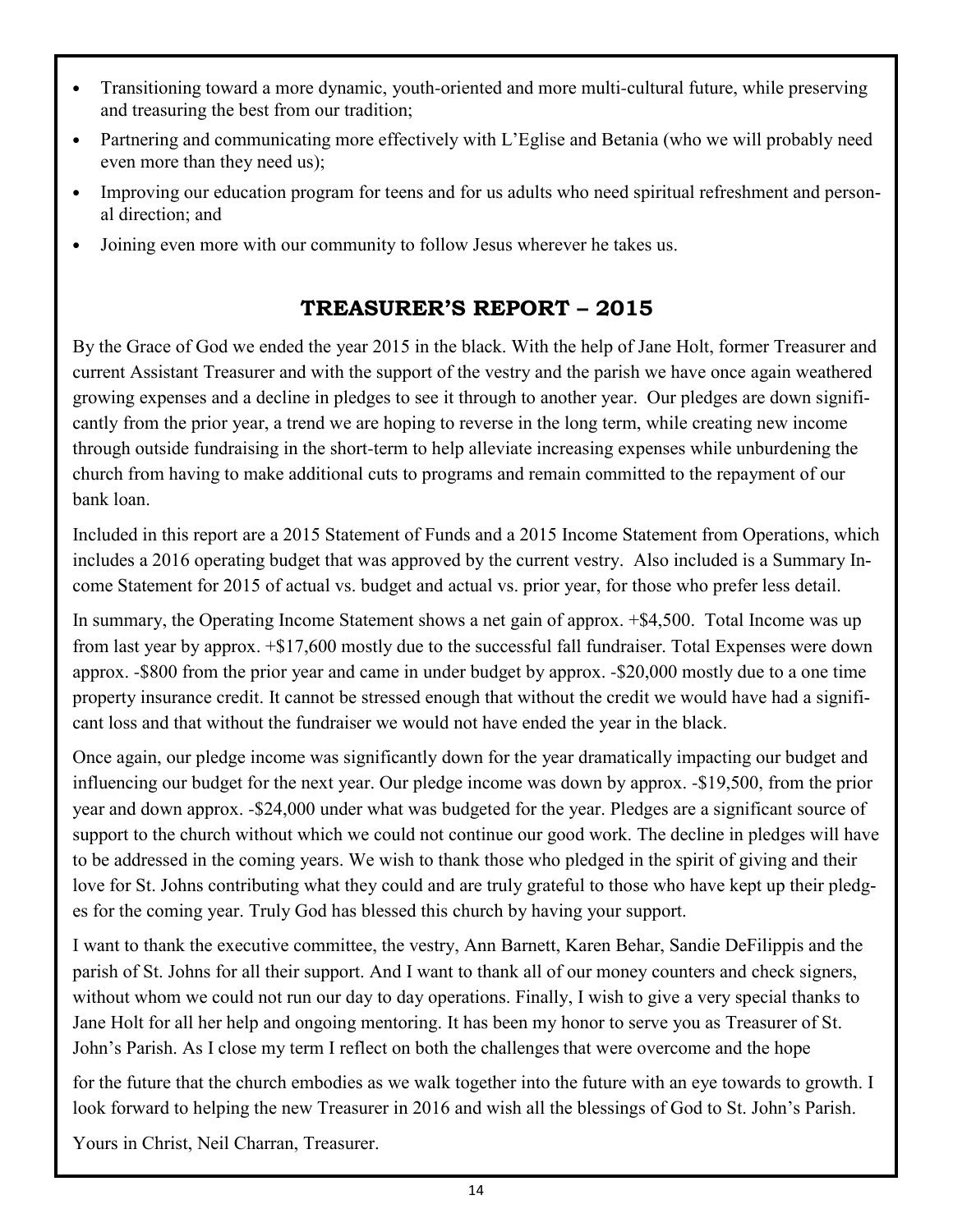#### PARISH ADMINISTRATOR'S ANNUAL REPORT

#### 2015

Dante has been here for a little more than a year now and I am sure you will agree with me that things around the campus have shown much improvement. To name a few, he has created and put up signage around the inside and outside of the building, has replaced lights with long-lasting LED so the front of our church is finally lit up rather than hiding in darkness. He has fixed minor plumbing and carpentry problems, donated a beautiful hand-crafted painting to our auction at the Fall Broadway at St. John's event and built a beautiful crèche for the holy family which was donated to us by our MRR friend, after repainting each of the statues, of course. Thank you Dante for all your good, hard work.

I tackled the high invoices from Frontier, our telephone provider, again this year and was able to secure a lower rate on all our phones. This new discount rate will be in effect for 3 years. Our oil burner was finally converted to gas. This will begin to show lesser fuel bills in 2016. For the past few months, I've been working on the problem of the "sink hole" in our back parking lot. We are looking to repair it but we are unsure of the extent of the problem at the present time. It could potentially be a very pricey issue.

Much consideration was given to the process of whether or not to distribute pledge cards which were eliminated last year by the Stewardship Committee. They decided to revert back to issuing them again. I sent letters out to every parishioner then a  $2<sup>nd</sup>$  letter as a reminder then a  $3<sup>rd</sup>$  letter to those who did not respond. In addition, I mailed out the quarterly statements and continue to record contributions in the computer. But I do have a wonderful group of volunteers to count the receipts from the weekly collections after which I record and deposit in First County Bank. Thank you so much Kiki Cook, Meredith West, Sunny Stearns, Cynthia Cunningham, Georgia Nostrand and new comer, Sylvia Norell. Good-bye to Dot Mazepa who moved to North Carolina. We miss you greatly Dot, but wish you happiness in your new home. Also a special thanks to Jane Holt and Karen Behar for their unending support. Mention must go to Marion George and Kiki Cook also because they find time in their busy schedules to help in the finance area as assistant treasurers. Without all these special people, the hours spent at my desk would be even longer.

Speaking of the office, it was suggested the Parish Office be open 5 days a week instead of 4. Thanks to George Howard, that has been accomplished. You may have noticed him sitting at my desk on Fridays. Please know that if help is needed, do not hesitate to call him or you can always call me Monday through Thursdays, as usual. When I do need to be away other than just Fridays (vacation, etc.) I have very capable volunteers to cover this station and they are Ed Cameron, Kelly Chatman, Derick Campbell, Cynthia Cunningham, Sylvia Norell and Sunny Stearns. Thanks to all of you for all you do for me as well as St. John's.

The Fall Fundraiser took a great deal of time to produce. We had mailings, posters, advertisements, tickets, auction items, decorating, refreshments and so much more. I was in charge of the tickets and money and reporting regularly to the committee. I sent letters to Vendors and Grant Recipients, thank you notes to donors and workers and produced a financial report. It was a huge undertaking by many but well worth the effort. St. John's enjoyed a very handsome profit.

Unfortunately, we were unable to offer a Women's Breakfast in 2015. The speaker had to postpone but I am hoping to revise this offering in 2016.

We have been sponsoring the Boys Scout Troop 5 for many years. The Scout Master was Nathan Newhall for a long time but now Nathan has stepped down for Joel DeGray. The boys have been wonderfully active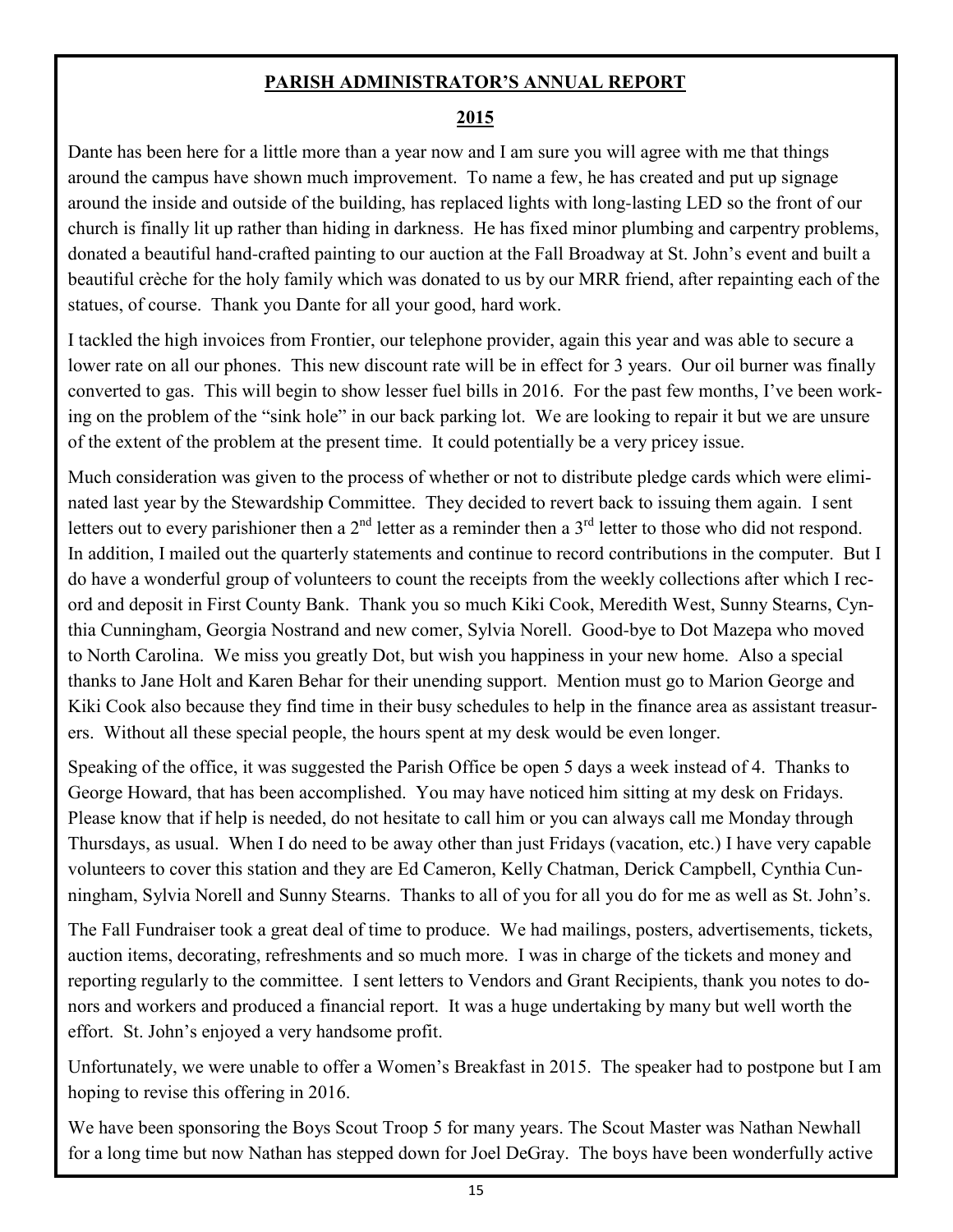in erecting the new crèche, they directed guests from the parking garage to the church for the Christmas Show, collected and delivered the food and toys donated by the show's guests to Inspirica, made the backdrop for the outside signs and are always volunteering their time and talent for any way that St. John's might need. This year we welcomed Cub Scout Pack 28 led by Robert Messinger. These young men meet on Saturdays and train for the time they are old enough to join the Boy Scouts.

Every year I assist Ann Barnett in facilitating the Thanksgiving Dinner Program. This year we provided 50+ boxes and gift cards to Family Centers. This is a wonderful program which, through your generosity, assures these families will have a delicious full meal on Thanksgiving Day.

In spite of the fundraiser and the exertive stewardship campaign, the Christmas Show was delivered to the public on December 13, 2015. Once again, the help of everyone in our congregation was called upon. I am involved here as well because I need to mail tickets, answer phone calls, bank the proceeds and produce a financial report plus a myriad of other chores connected with this event. But thanks to the director, Sandra Clarke-Guy, another successful Christmas Show took place again this year at St. John's.

Facilities rental is an area that takes much of my time also but I am happy to comply since it produces revenue for St. John's. We still have two long-time shared maintenance agreements – The Over 60 Club and Iglesia Betania. Unfortunately, we lost Young Champions through no fault of St. John's. They just could not recruit enough students to justify the cost of their teachers. However, the good news is that I rented space 9 times in 2015 compared to 3 in 2014. Our Committee continues to work to improve and increase revenue. Thank you Melody Vezina and Gene Zacharewicz, for all your help, hard work and support.

I would ask for your patience and to especially acknowledge George Howard, Chris Shepard, Mike Russo, Jennifer Roland, Dante Ibanez and of course, Mother Kathleen and Father Jim, for without this terrific staff, I would not be able to accomplish the myriad of tasks that are required on a daily basis.

Respectfully submitted, Sandie DeFilippis, Parish Administrator

Pathways: St. John's is organized into 10 Pathways to fulfill our mission and vision. Each report that follows in this Annual Report is placed within one of these Pathways. Each report that follows in this Annual Report is placed within one of these Pathways.

#### WELCOME, INCORPORATE PATHWAY

To welcome, engage, invite and integrate newcomers to St. John's into the spiritual life of the church.

"Do not neglect to show hospitality to strangers, for by doing that some have entertained angels without knowing it." Hebrews 13:2

Greeters: To implement a program that selects, trains, and assigns Greeters to ensure that newcomers are properly identified, appropriately welcomed, and followed up in a manner that exemplifies 'the Love of God. In 2015 the Greeters were combined with St. John's Ushers who do both roles

Newcomers Committee: To develop and implement a process for receiving Newcomers, introducing them to the church and its leadership, and encouraging and assisting in their participation and membership

Early in 2015 the Vestry set two primary goals for the year, one of which was to improve our welcome of visitors and incorporation of new members. To this end Father Wheeler and Vestry members Danielle Sullivan and Shideh Khorasheh reorganized the committee. Mother Kathleen, Phyllis Wilson and Carol Wheeler .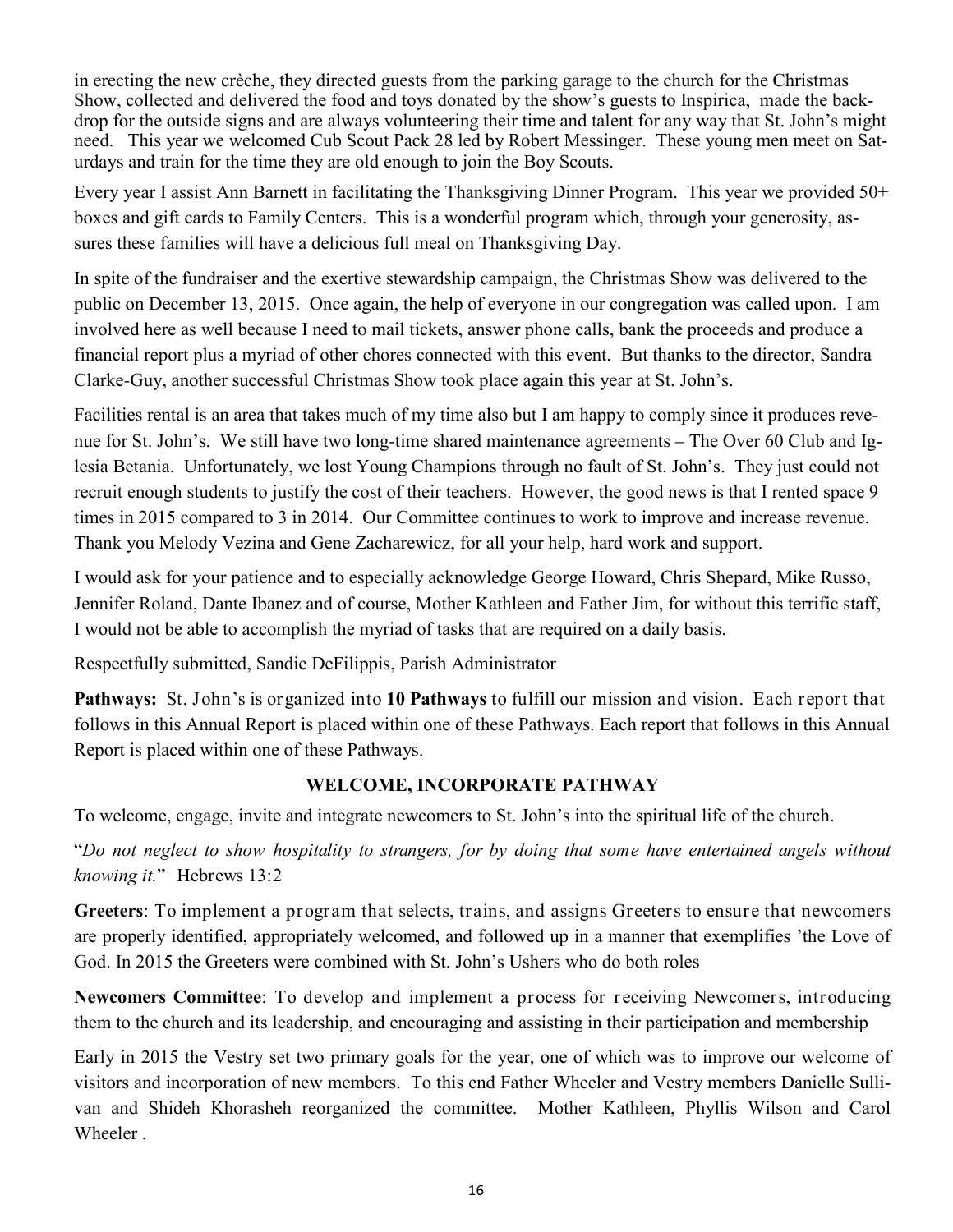shared in this work. Charlie Dixon, Mark Kinghorn and Bert Koehler were recently recruited to share in the ongoing work of the committee

The name tags were re-organized the to be more easily accessed. Dante Ibanez made two racks, one at the back of the church and one at the ambulatory to put name tags. Our Parish Administrator maintains the name tags and puts used name tags back each week.

We discussed how best to track newcomers, so the committee now maintains a central Google Docs list of newcomers with alphabetical assignments so that every visitor is tracked, encouraged to participate in parish events and become active in the parish community.

We created two Welcome Tables to provide visitors with information about St. John's and the Episcopal Church, one at the back of the church and one in the central hallway. St. John's pens and magnets as well as fun stickers for children provide a welcoming gift to visitors. All Newcomer Committee members look to personally greet and welcome visitors. A Newcomer Committee member staffs the Welcome Table each week.

We will hold at least two events to welcome and get to know new members and visitors. Over 40 people attended our first event – an Ice Cream Social on June 20. Because it was a cold day the event was held in the central nave of the sanctuary. This ended up working so well that we decided to hold all our events there. Our next event is a Valentine's Social on Saturday, February 6 from 3:00 – 4:30 p.m.

#### New Member / Welcoming Ministries Annual Report for 2015

2015 kick-started this ministry. Weekly letters go out from Father Wheeler and Mother Kathleen to new and prospective member(s) to welcome them to St. John's with a copy to staff and lay leaders (wardens, vestry, church school, music program and me as program director) to lookout for the individual(s) or family(ies) so we can "welcome them".

On March 24<sup>th</sup> a committee brainstorming session with Father Jim, Mother Kathleen, Jewell Brain, Shideh Khorasheh, Danielle Sullivan, Carol Wheeler and Phyllis Wilson was held and ideas included (items in bold have been completed): redoing nametags/emphasizing wearing them; including better instructions in bulletins re sitting/standing during services for awareness; including a list by first then last name of members in the directory, setting up tables in the narthex and lobby near classrooms with materials and a greeter after the 10:15 service; having ushers invite new people to bring up the sacraments; to serve less food at coffee hour (vs. meals) so people can mingle easier (this has happened as people aren't hosting coffee hour); delay starting meetings after the 10:15 services for 15 minutes to allow attendees a chance to attend coffee hour to meet newcomers; when speaking with a new person, ask why they've come to St. John's; reaching out to local apartment complexes to invite residents to a service; notifying the Marriott and Sheraton of services and provide information on St. John's to their concierge; hold a welcoming social, an ice cream social was held on Saturday, June 20 from 3:00 **–** 4:30 with hope that guests would stay for the 5:00 service. Due to rain the social was held in the main aisle of the sanctuary which led to great interaction with 40 attendees including children and will be repeated for future socials; have the Friday office worker call newcomers to check in with them.

Father Jim has brought Deacon Carlos, a recently ordained priest with offices at St. Andrew's to St. John's to discuss the opportunity to reach out to young adults in the community. Danielle Sullivan organized a social at a local restaurant for this population and hopes to hold others. In late spring, Father Jim held an offsite worship service in the "Soto" area of town where Marilyn Tague, Danielle Sullivan and myself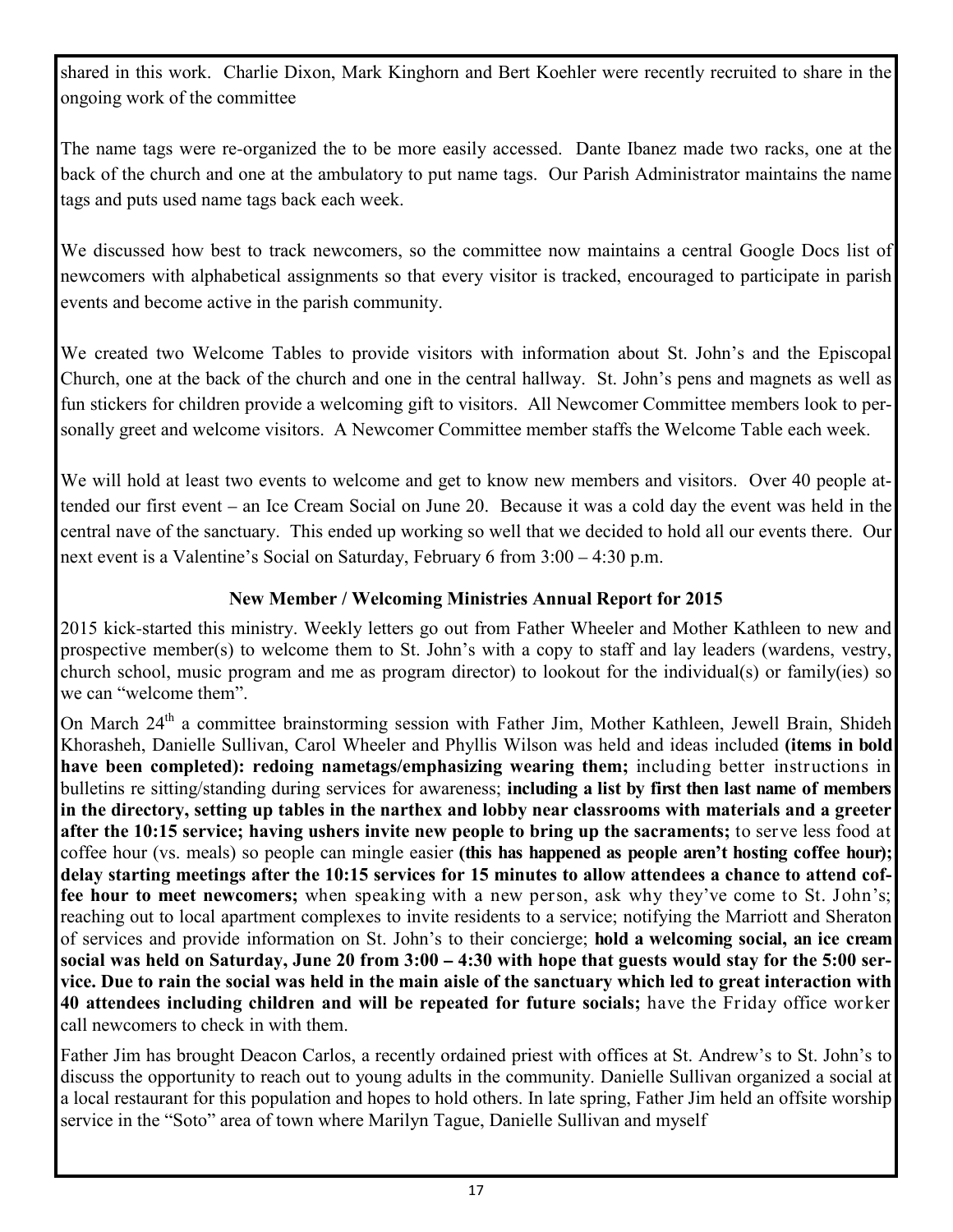worshipped followed by sharing a meal at Dinosaur BBQ to think of ways to reach the unchurched. We hope for further "radical church" outside the box worship activities to happen in the future.

The committee met again on April 28, May 26 and November 3. Members on the committee have changed. We said goodbye and thanks to Shideh Khorasheh who moved to Vancouver in November. We welcome Charlie Dixon, Bert Koehler and Mark Kinghorn as new members and look forward to the energy they bring to us in reaching out to others and sharing ideas they have.

While not a part of this ministry's work, but of great importance to St. John's, a Communications team was formed to review signage. A tour of the property with St. John's Boy Scout Troop #5 leaders resulted in an Eagle Scout making four large signs for posting events and service notices outside the church. In addition, St. John's new sexton, Dante Ibanez, single-handedly identified the need for and implemented beautiful, visible signage inside the church and common areas as well as putting in outside lighting at strategic areas to make the church more visible to passersby.

At Christmas, Dante and his son also made a beautiful manger with a lighted nativity scene on the corner of Main and Grove Streets to draw attention to the reason for the season and awareness of St. John's. We are most grateful to Boy Scout Troop #5 and Dante for these generous works.

We are most thankful that our ushers and greeters have so graciously welcomed newcomers and hope members of the parish will do their part to reach out to those who are visiting to invite them to coffee hour, to tell them about programs and activities that are happening and to make them feel welcome.

We extend thanks to Carol Wheeler for continuing her work to organize the "Fellowship Gatherings" where people are provided the opportunity to meet at the church or parishioners' homes for breakfast, lunch or supper combined with a spiritual chat and thank those who graciously served as hosts in 2015.

The committee offers appreciation to Sandie DeFilippis, Mike Russo and George Howard and for the office volunteers for their help this year to promote this ministry via the newsletter and announcements, providing name tags, and responding to calls and inquiries.

We are planning another social in February 2016.

The true goal of this ministry is for all existing parishioners to become involved and reach out to our newcomers and new members with the hope that they will join the church and in time become involved in the parish ministries that touch them and in turn, repeat the process themselves. St. John's is truly blessed to have such a wonderful church family and we must reach out to everyone to share this.

Anyone interested in sharing ideas or becoming involved in the New Member/Welcoming Ministries efforts is asked to contact me at 203-961-1891 evenings or phyllisjwilson@yahoo.com.

Blessings always,

Phyllis Wilson

Director of New Member Ministry

#### WORSHIP AND MUSIC PATHWAY

To express, inspire, experience, and grow our faith through words, music and prayers

"O come let us worship and bow down, let us kneel before the Lord our Maker." Psalm 95:6

The Worship and Music Pathway meets periodically to support and advise the clergy in worship planning. In addition to feast days and special worship services of the Christian Year we have planned joint services shared with L'Eglise de L'Epiphanie and Iglesia Betania and Taize contemplative services. Committee members have supported our different guilds in recruiting new members. We are planning replacement of worn out kneelers, vestments and hangings. In 2015 we replaced the many worn out kneelers in our pews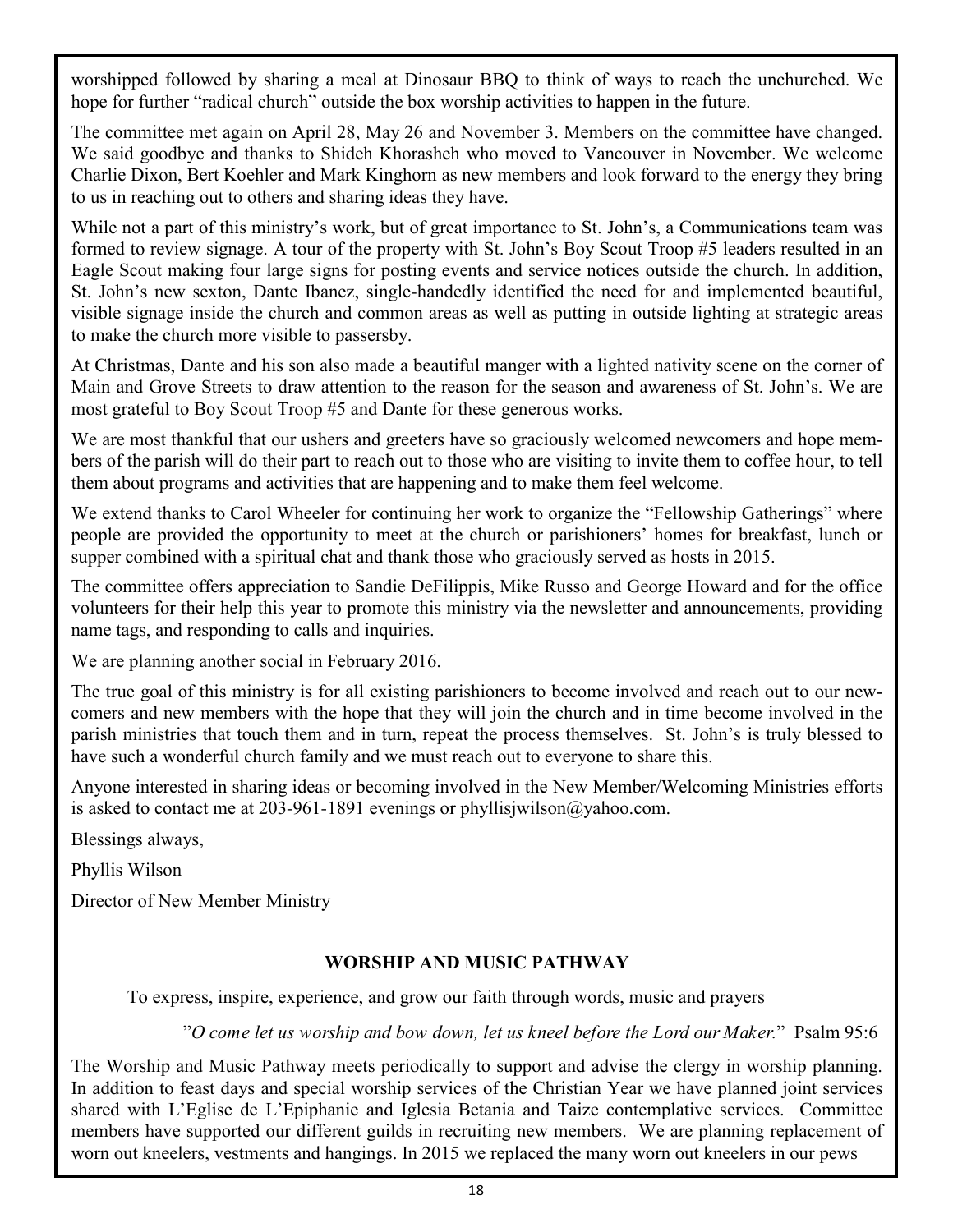with new kneelers, thanks to the generous gift of a parishioner. We accessed the All Saints Memorial Fund to replace the worn out white festival clergy vestments with a beautiful new set and to replace the beautiful but worn out and full of holes needlepoint altar rail kneelers with an attractive set of cushions. We hope to save and frame the needlepoint from the old kneelers representing part of St. John's continuing heritage.

#### MUSIC AT ST. JOHN'S 2015

#### ST. JOHN'S CHOIR

The Choir continues to contribute to a range of church services and activities throughout the year. Obviously, the anchor of their work is the weekly 10:15 service, during which they usually sing two anthems. Christmas and Easter are busy times for the choir, with Lessons & Carols and the Christmas Eve services in December, and several Holy Week services culminating in Easter Sunday.

Away from the liturgy, the choir has an important role in the Christmas Show every year. In 2015, they also participated in the very successful fundraiser that featured baritone Frank Mastrone; not only did the full choir collaborate with Frank, but soloists Anna Marie D'Ambrosio and Lenore Stefanik also had costarring roles in the gala event.:

We also continued to have occasional Festival Choir Sundays, in which any congregation member could join us for an anthem.

The following is a list of choir members who have sung in the permanent choir at any point in 2015; professional soloists are marked with an asterisk

| Soprano                | <b>Tenor</b>      |  |
|------------------------|-------------------|--|
| Anna Marie D'Ambrosio* | Tom Mooney*       |  |
| Jean Aranha            | John Svagr        |  |
| Dorothy Hayes          | <b>Bass</b>       |  |
| Georgia Nostrand       | Gregg Lauterbach* |  |
| Kiki Cook              | Donald Shaver     |  |
| Carol Wheeler          |                   |  |
| Alto                   |                   |  |
| Olive Grant            |                   |  |
| Lenore Stefanik*       |                   |  |
| Meredith West          |                   |  |
| Dell Kendall*          |                   |  |
|                        |                   |  |

#### CONCERT SERIES

The Concert Series continued to be successful in 2015, with four fairly well-attended concerts. By far the most successful performance was the inaugural Stephen Clapp Memorial Concert, which featured two of his students—Sirena Hwang and Jordan Hendy. I would like to thank Mike Russo for his hard work in preparing and distributing marketing materials in support of the concerts.

| 15 Feb   | Stephen Clapp Memorial Concert |
|----------|--------------------------------|
| 1 March  | Jonathan Ryan, Organist        |
| 29 March | Dessoff Choir                  |
| 26 April | Ben Larsen, Chamber Music      |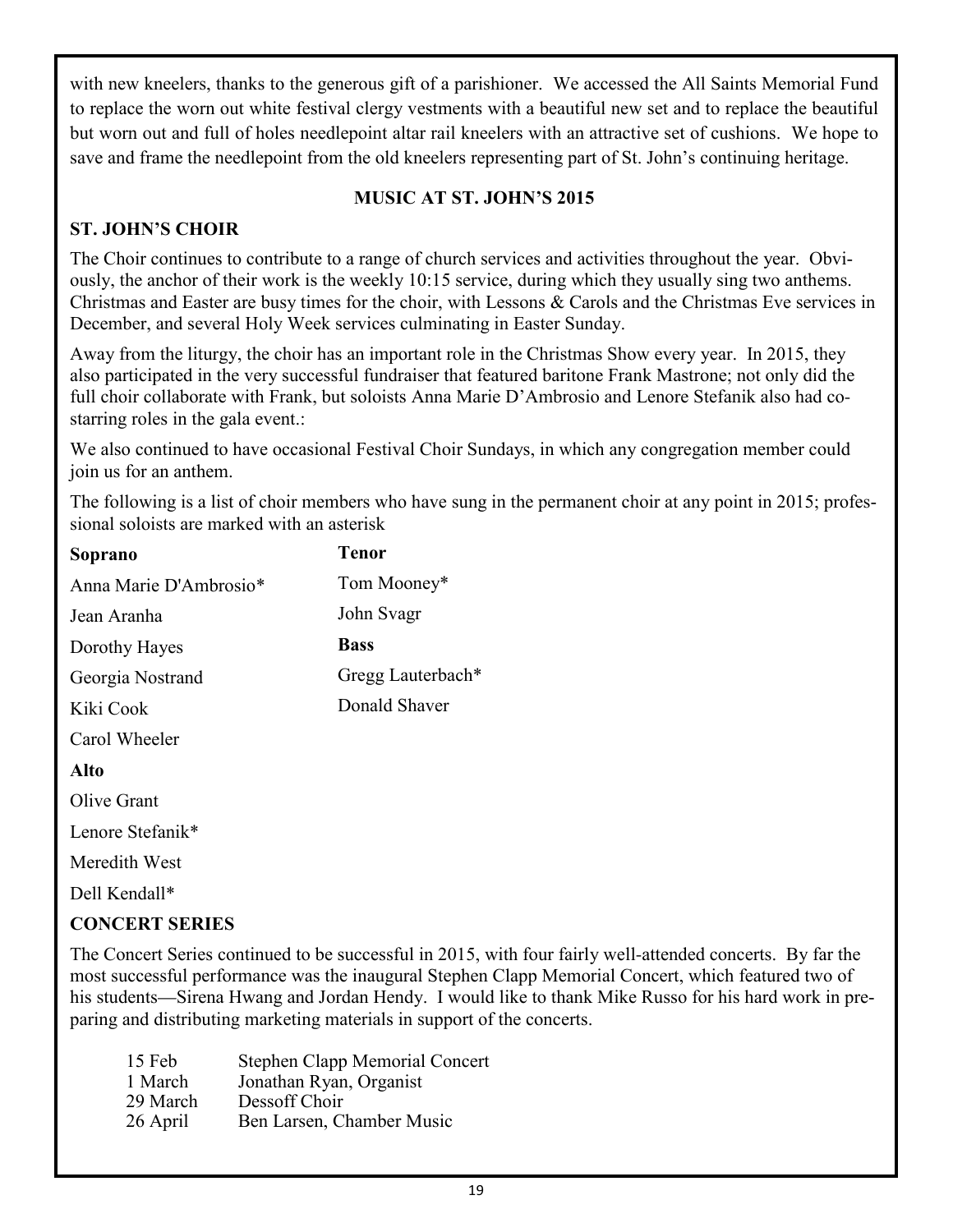#### ORGAN & GUEST MUSICIANS

Mark Swicegood was in England throughout 2015 (he returned for the Christmas Eve service); we continued the practice of 2014 of inviting guest musicians throughout the year to provide variety in our music offerings. Again, this proved quite popular with the congregation, and we will continue to have guests in 2016 even with Mark back. Jon Hunt, Pam Perry and Rick Tripodi served as guest organists during the year.

Here are some of the instrumentalists who have joined us this year:

Bill Owens, Trumpet Mikki Skinner, Trumpet David Bergman, Percussion

Kristen Gygi, Flute

Elizabeth Van Cleve, Oboe

Ben Larsen, Cello

Respectfully Submitted,

Chris Shepard

Director of Music

#### ALTAR GUILD

Purpose: To select, train, and assign individuals to prepare, maintain, and restore the altar for all main services in keeping with the prescribed requirements.

For a couple years the Co-Leaders of St. John's Altar Guild, Kelly Chatman and Bunny Zwart have been warning that the guild desperately needs new members. Fr. Wheeler has written recruitment letters and made calls. Mother Berkowe put together a *What if there were no Altar Guild?* humorous series of bulletin inserts imagining torn bedsheets as altar linens, dirty broken cups as chalices, the clergy forgetting to buy bread for the altar, etc. With Kelly Chatman retiring and moving to Louisiana the situation was getting desperate. Father Wheeler enlisted the help of parishioner Jon Saunders, in advertising, to help run an Altar Guild marketing campaign. Following an appreciation lunch for Altar Guild members in the spring, in which Jon quizzed them about what was most important about the guild and devised a "marketing approach" that emphasizes both the importance of the guild and its unique role as a special calling of behind the scenes service. A beautiful Altar Guild brochure was professionally made and printed. In the beginning of 2016 a marketing campaign was launched, with public Altar Guild recognition, individual letters inviting 35 people to consider a call to serve on the Altar Guild and use of the brochures and corresponding posters. So far 3 new members have come forward.

Current Altar Guild Members: Bunny Zwart (retiring Directress), Anna Lettman, Enid Ottinger, Stephane Pady, Kedley Rambarran, Judie Schwartz, Aggie Segovia and Vicki Zacharewicz.

St. John's Altar Guild is more than just another committee; it's a calling.

Could God be calling you to this vital ministry?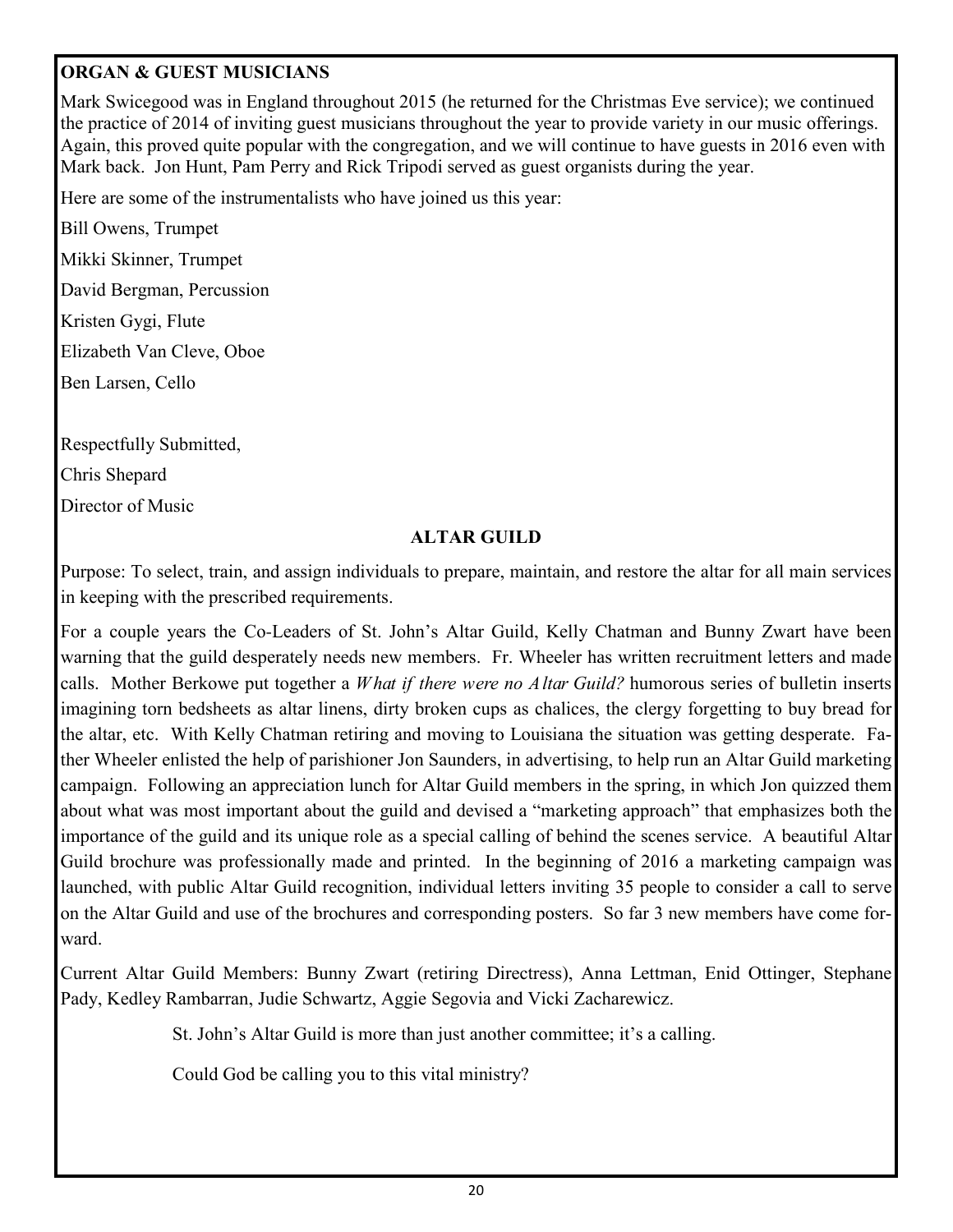#### LECTORS/INTERCESSORS

Purpose: To select, train, assign, and monitor individuals to read the Bible lessons and lead the Prayers of the People at the main worship services.

Father Wheeler oversees the scheduling and recruitment of Lectors.

The following persons served as Lectors and Intercessors in 2015:

8:00 a.m. service: Kelly Benshoff, Penny Burnett, Ed Cameron, Kelly Chatman, Dinie James, Tom Niles and Stephane Pady

10:15 a.m. service: Jean Aranha, Kelly Benshoff, Ed Cameron, Neil Charran, Anna Maria D'Ambrosio, Sharon Guinta, David and Natasha Lehner, Jon Saunders, Bernadette Savage, John Stearns, Danielle Sullivan, Paula Thompson, Peter Vanderwaart, Carol Wheeler and Colin Williams.

In addition many young people shared in reading scripture and leading prayers at our special Youth Sunday services.

## USHERS/GREETERS' ANNUAL REPORT 2015

People no longer working in this ministry are Cleveland Perry, Leslie Ilaw and Kelly Chatman. However, we welcome Danielle Sullivan, Aldrich Wright and Anna Lettman.

#### Addendum to Guidelines (8/17/14):

New name tag racks in the narthex and the passageway heading toward the transcept;

New kneeling prayer cushions along the altar rail, thanks to Denise Wade;

The perishable and non-perishable food items that have been blessed on Sunday are being delivered to the Food Bank of Fairfield County every Monday morning. Mike Russo then records the amount in the weekly bulletin. This was formerly done by the Outreach Committee but we are now taking care that it is being done regularly. Thank you George Smith and Olive Grant for your gardening ministry.

Last Spring, under the leadership of Kathi and Ron Bacchi, we served 6 delicious meals consisting of meat loaves with salad and sides to Inspirica. Thank you Kathi and Ron, Danielle Sullivan and family, Roslyn and Henry Mainville, Jon and Dianne Saunders, Terrance and Toni Green and John Stearns.

Areas needing improvement:

 We must have at least 75 Communion Service Programs available every Sunday. Also, we must improve our way of saving them for the next service.

The cushions in the pews are 80 to nearly 100% worn out. It is very uncomfortable to sit on them for an extended period of time.

With winter weather approaching, please make sure the steps to the church are safe.

We need to have better team work as to who will be available to place the pledges and especially the open plate money into the safe. We need to have donation envelopes and pencils in every pew. Also, we need to have a bible in every pew. To better communicate with the group, we need to have the emails of all the ushers listed as a single group to let everyone know if they will not be available for their assigned Sunday. I want to especially thank Anna Lettman for stepping in to fill Kelly Chatman's amazing ministry at the 8 a.m. services. Know that I've been blessed with the assistance of a well organized team, I will be stepping down as chair. Thank you. Respectfully submitted, Sunny Stearns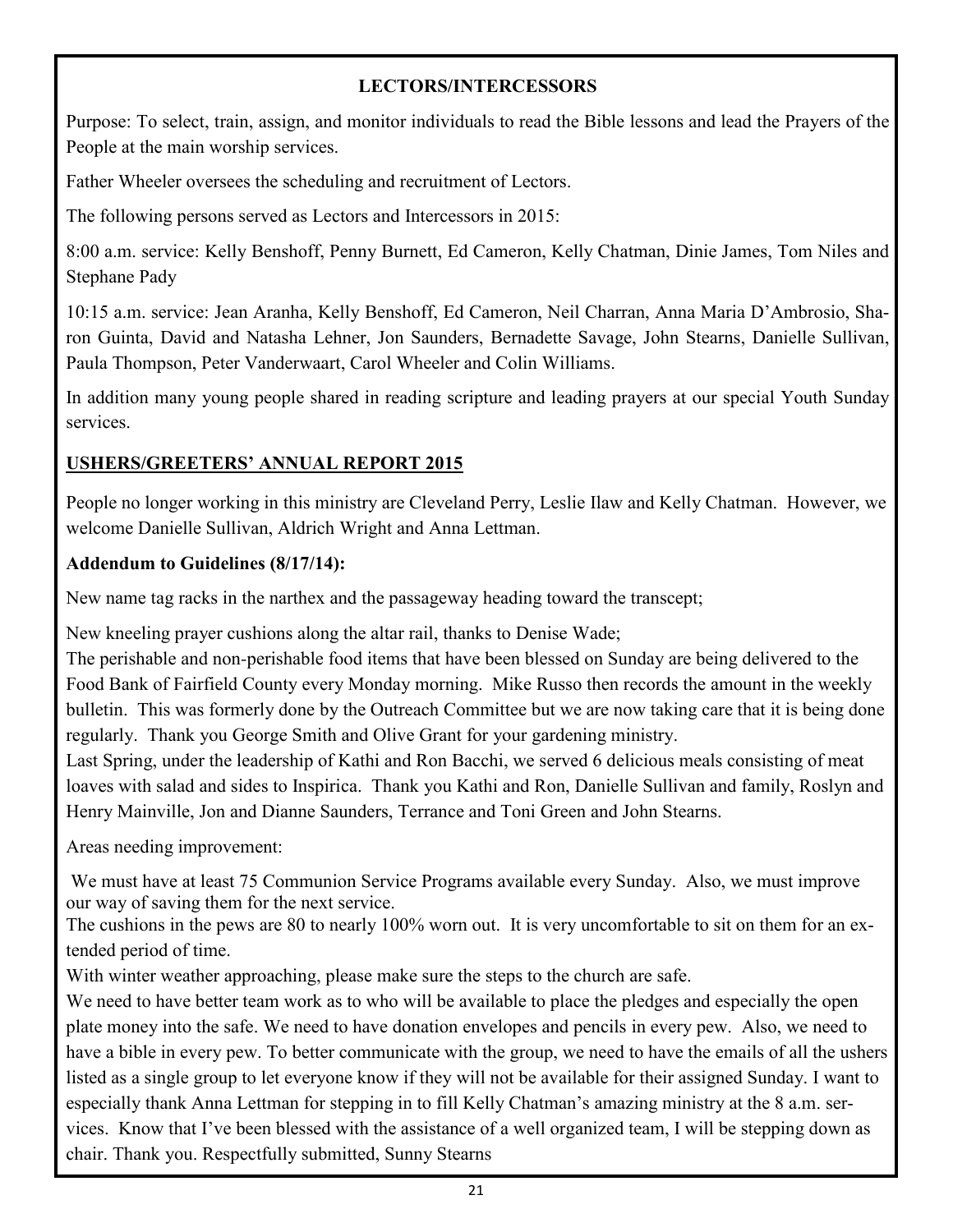#### St. John's Flower Arranging Guild Annual Report for 2015

As chair of the Flower Arranging Guild, St. John's parishioners and I extend our thanks to the Guild members for their commitment to providing St. John's with the beautiful arrangements each week and especially at holiday and celebratory times. My deepest appreciation to the Arrangers Guild members and our St. John's friends who helped with the preparation of the palms and Easter arranging and the "Greening of the Church" (hanging the wreaths) and "arranging for Christmas". ". Kudos and thanks to volunteers Caroline Smit, Vicki and Gene Zacharewicz, Beth, Charlie, Meredith and Jarod Ford, Ashley Nivicela, Olive Grant, Carole Wheeler, first time helper Guy Michelman for hanging wreaths, to young helper Ryan Fee for help at Christmas and our gratitude to Allen Bell for providing his vehicle and assistance to help Dante pick up the poinsettias for Christmas.

Flower Arranger Guild members arrange the flowers two-three months a year. They partner with another member and each arranges two Saturday's of the month (or one three times if five Saturday's.) The time commitment is 1 ½-2 hours on a Saturday morning (or Friday if preferred). Flowers and supplies are provided.

In 2015 the guild included Gordon Batiste, Ketty Jean-Baptiste (L'Eglise de L'Ephiphanie), Marie Celesna (L'Eglise), Joy Celli, Isoule Chery (L'Eglise), Marion George, Josette Joseph (L'Eglise), Georgia Nostrand, Kedley Rambarran, Sunny Stearns, Tira Vanderlinden, and Phyllis Wilson - chair. After many years of service we are sad to lose Joy Celli who has moved away. Her commitment over the years is gratefully appreciated and she will be missed. We welcomed our first member from Iglesia Betania, July Carvajal, and hope others will follow. We thank Patricia Chery (L'Eglise) and Father Eddie Lopez (Betania) for encouraging members from their churches to help with the flowers.

Guild members generously offered their time and catering talents when asked to provide dinner for the Inspirica Shelter in the south end on February  $27<sup>th</sup>$ .

We were blessed again this year by the generosity of our parishioners for the donations given in support of the weekly and holiday flowers and memorial candles.

While we lost to relocation the generous donor of the beautiful Christmas wreath that hangs outside the fountain door each year, our sexton, Dante Ibanez has researched and will obtain a 5' artificial wreath at a very reasonable cost which can be used annually the same as we've done with the wreaths used for greening the church. Not only are these practical financially, we are conscious of the impact on our environment by using artificial ones.

In support of our goal to keep costs for holiday plants to a minimum without sacrificing appearances, we continue to order the Easter lilies and poinsettias from Grade A Shoprite on Newfield Avenue at a reduced cost. At the end of the holidays, the lilies and poinsettias that are in good shape are offered to the Stamford Over 60 Club members who truly enjoy them.

We continue to use Springdale Florist who has been our florist for many years and appreciate their efforts to provide a lovely assortment of flowers and are grateful for the assistance of our liaison Leigh Ann, their delivery team, and the staff at Springdale Florist for ensuring that our orders are right each week.

#### In 2016, a goal of the guild is to hold a training program open to all three parishes with hopes of recruiting 3*-*4 new members and ideally a chair or co*-*chair for the guild as after many years heading the guild, I would like to lessen my commitment as chair.

We express our sincere and deepest appreciation to St. John's staff including Dante Ibanez, Sandie DeFilippis, George Howard, Mike Russo, and clergy, Father Jim Wheeler and Mother Kathleen Berkowe for their direction and assistance throughout the year. I wish to personally thank Dante for always going above and beyond in helping without being asked.

Respectfully submitted, Phyllis Wilson, Chair of Flower Arrangers & Delivery Guilds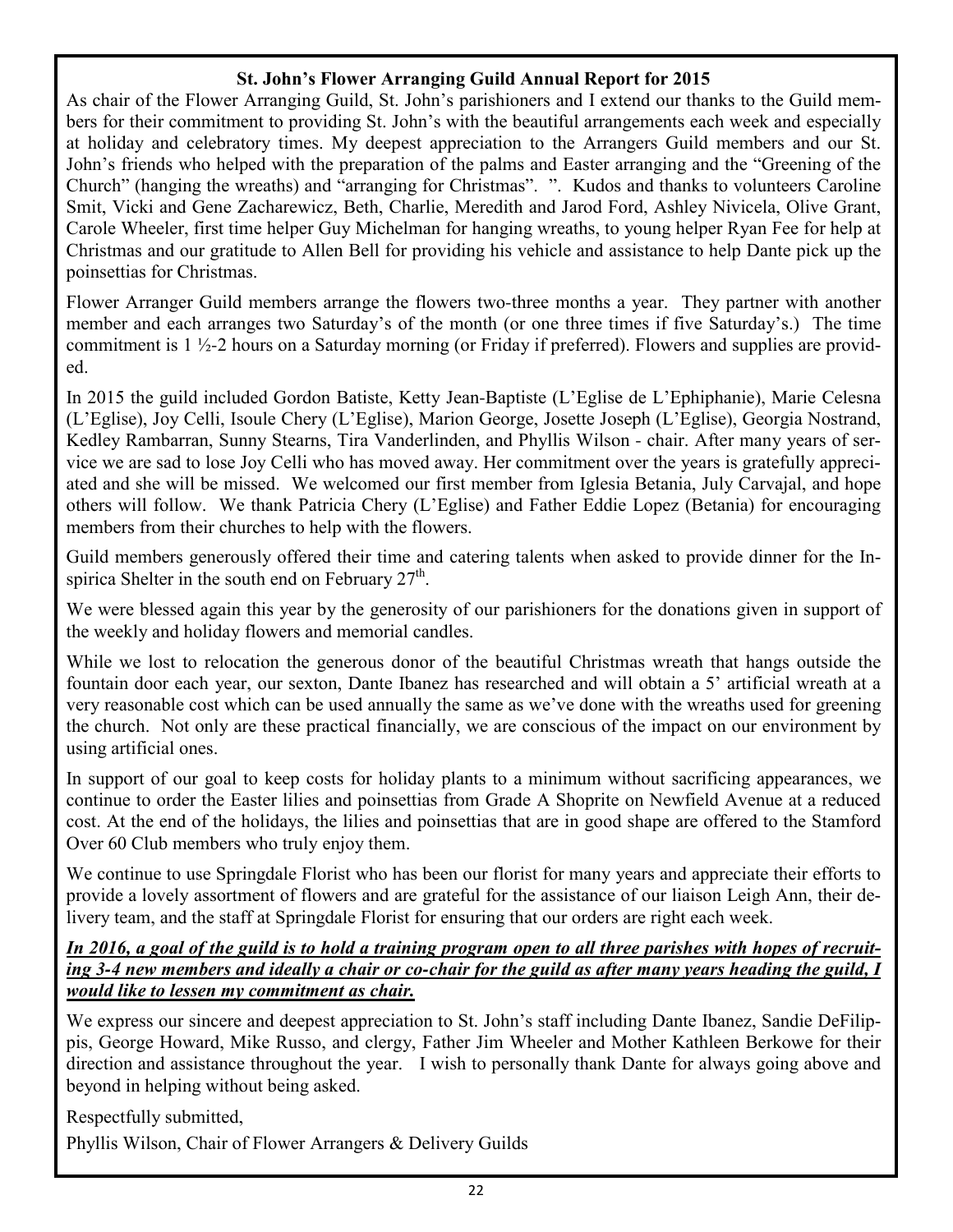#### CHRISTIAN EDUCATION PATHWAY

To grow deeper in knowledge, understanding and faith that we may reflect Christ by who we are and what we do.

"Grow in the grace of our Lord and Savior Jesus Christ." (2 Peter 3:18)

- Christian Formation Children and Youth: To maintain a proven program that teaches and motivates children and youth to discover the Bible, understand their Episcopal heritage, and experience Christ.
- Spiritual Growth Adult: To develop and implement an ongoing integrated program designed to encourage parishioners' growth in their Christian faith and knowledge.

#### Children and youth Ministry Report

 2015 has been an eventful year in Children and Youth Ministry. I want to share some of the highlights with you:

The classes we offer Sunday mornings at 10:00 am are:

Nursery – infants through 3 years old **Green Godly Play – Preschool through**  $1<sup>st</sup>$  **grade Blue Godly Play** –  $2^{nd}$  through  $5^{th}$  grade Youth Class – Middle and High School

I really appreciate the hard work of the volunteers who serve our children and youth in these classes. We have added some wonderful new teachers this year that have brought a lot of great ideas to these ministries.

We had several baptisms this past year. I really enjoyed the opportunity to get to know these children and their families as Father Jim, Mother Kathleen and I helped them prepare for their baptism by sharing the Godly Play Baptism story and reviewing the service with them.

We are offering a service for special needs families and those that support them called Rhythms of Grace. We partnered with Sharon Betts of Rhythms of Grace to Go to really expand this ministry this past fall.

Thank you to the wonderful volunteers who help us provide this ministry. I am looking forward to seeing it continue to flourish in 2016.

I coordinated with Mother Kathleen to offer a multigenerational Lent program last spring to try to meet the needs of people of all ages and stages of faith. These sorts of multigenerational programs help us all learn and grow in community together.

I joined our recent confirmands on a Mission Trip to Haiti over the summer. We helped with the Vacation Bible School at Good Samaritan Church in L'Acul.

Over the summer I attended the Godly Play Conference in Tennessee where I had the opportunity to meet and learn with people who use Godly Play all over the world.

We can always use more volunteers to serve in these programs that benefit our children and youth. If you love God and love children, you have the qualifications we need. I would be happy to help you find the best way to offer your gifts to the young people in our congregation.

Jennifer Roland Director of Children and Youth Ministries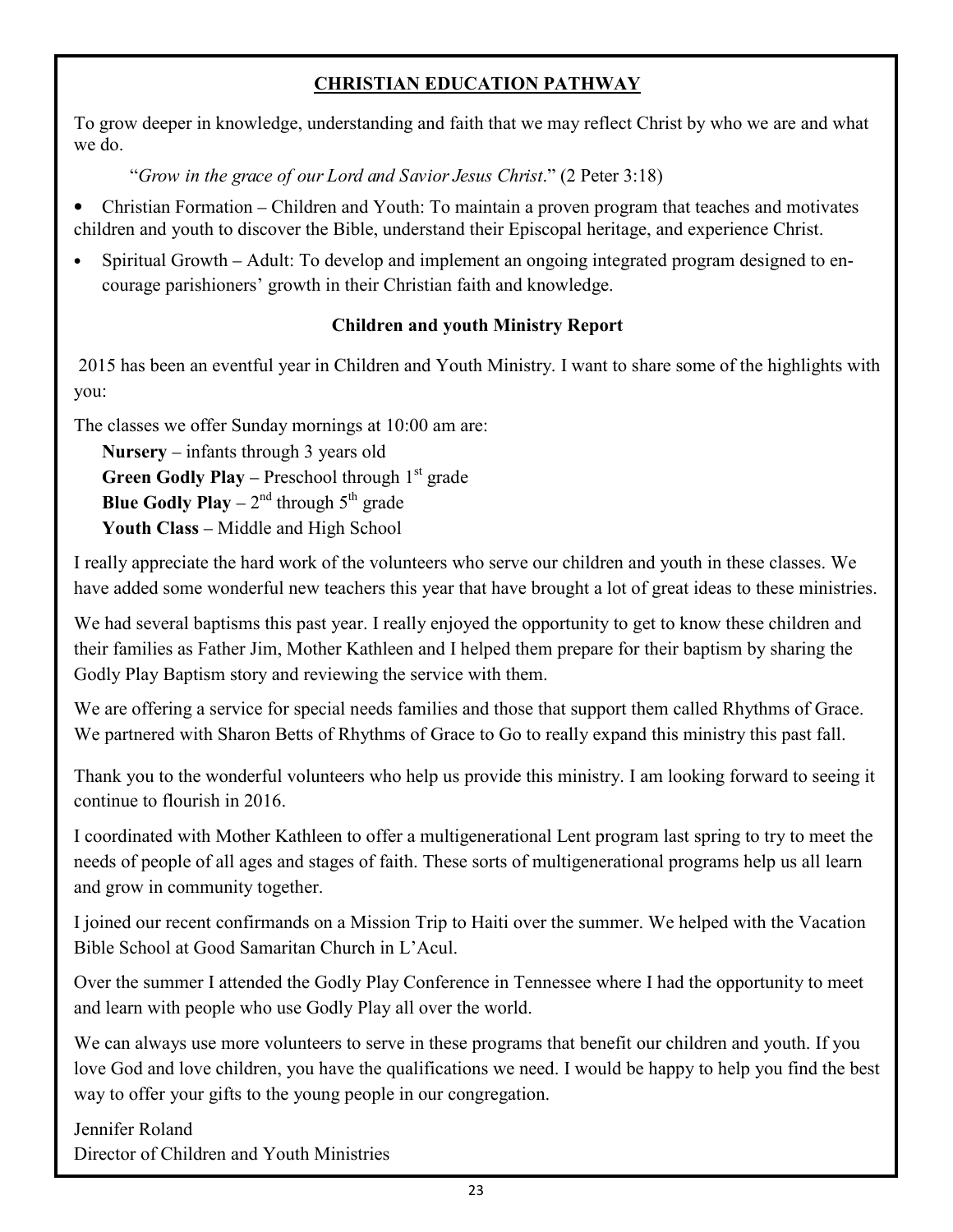#### Adult Education Report

The Members of the Adult Education Committee in 2015 were: Peter Stroili, Franklin David, Danielle Sullivan, Tamekia Walton, Vincent Gilmore, and The Rev. Kathleen Hawkins Berkowe.

The work of the Adult Education Committee is to further Adult Formation and Education at St. John's. The Committee meets several times a year to advise clergy on subject matter and timely needs for Adult formation. While clergy takes responsibility for planning specific activities, Committee members are encouraged to attend, invite and help organize and implement formation activities in areas of interest and expertise. In addition, the committee tries to encourage and develop new leaders for adult education.

An important part of the Committee's work in 2015 has been to adopt St. John's Adult Formation Annual Goals, based on parish-wide responses from the Reveal Spiritual Survey. The programs and resources are geared to encourage creative embedding of the Bible and Episcopal beliefs and practices, so that people can become more familiar with both. We seek to accommodate diverse learning styles and abilities and offer excellence in training and continuity of purpose. The goals are: 1. Offer an Annual Adult and Family Formation Program (Topics will vary for seasons and according to committee direction), 2. Create opportunities and resources for Scripture Study, and 3. Provide resources for devotion and spiritual formation for individuals, families and small groups

#### 2015 Programs at St. John's

Care of Creation, January 11, an adult forum, took place after the 10:15 service. Dot Hayes, gifted author, musician, and dedicated vegan and animal lover, presented her spiritual story. She movingly shared the spiritual journey of caring for Creation and love of animals that led to her becoming a vegan. Members of the parish supplied delicious and filling vegan dishes. A lively discussion followed, moderated by Mother Kathleen.

From Bulb to Blossom Family Lenten Series, Wednesday evenings February 25- March 25, 7pm. This was a joint effort of Adult and children and youth ministries (with J. Roland, Children and Youth Minister). This was our first year using an intergenerational resource from GenOn ministries created to engage people of a wide variety of ages and ability in parish-wide activities to promote spiritual growth. The evenings followed a format of dinner, Scripture presentation and meditation topics from Mother Kathleen, table discussion and activities ranging from journaling to planting tulip bulbs, to art activities. The evenings also introduced resources for personal and family prayer and spiritual practices such as journaling and serving others.

#### Life and Joy after Loss – Community Panel Discussions and Conversations in Lent Wednesday Evenings April 22, 29, and May 6 2015

The ideas for this panel came from needs that clergy and the parish had noticed in the parish, and the desire to make people aware of community resources as well as to think theologically about these times of life. I moderated the panels, and introduced the spiritual resources, including Comfort Ye, a resource published by Forward Movement. The first panel, Life and Joy after Death addressed Living with Grief, Suicide, and Prevention, Dealing with Depression. Panelists were Caroline Hale, Teen Talk Counselor at Western Middle School, Greenwich CT, Kathy Roach, Counselor at Stamford Counselling Center, and Jewell Brain, St. John's Senior Warden, and Stephen Ministry Leader at St. John's. In the next session, Life and Joy After Loss of Identity or Resources panelists addressed Job loss, empty nesters, and retirement. Jewel Brain was joined by a representative from AARP CT's "Living Smarter" program. The final panel, Life and Joy after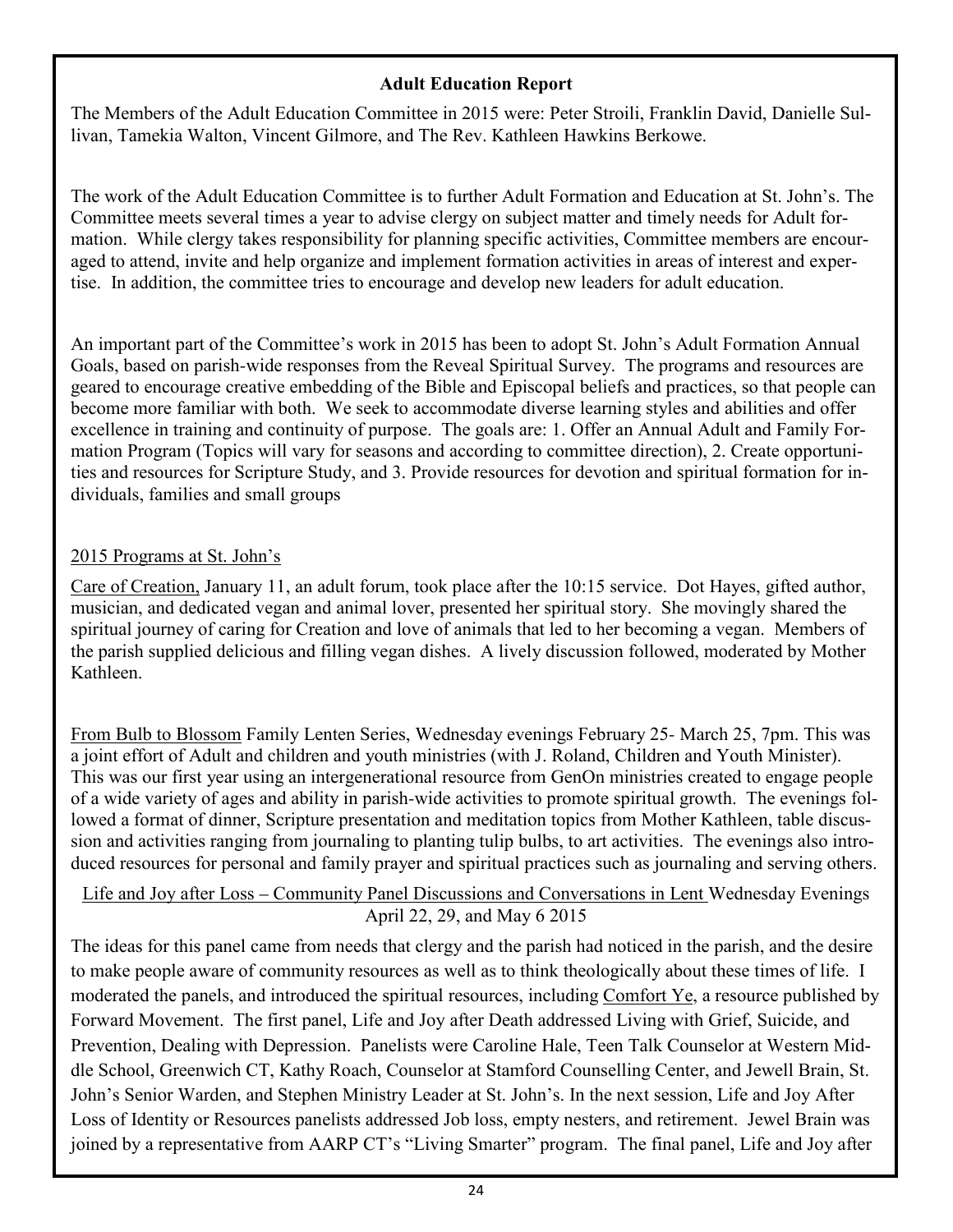Loss of Ability, addressed aging, loss of mental or physical ability, and caregiving. Betty McOsker, Director of the Over 60 Club, which meets at St. John's, and a representative of Silver Source presented.

Renewing our Faith Family Fall Series September 23 and 30, October 14 and 28, 2015 The format included a shared evening meal, worship and presentation/discussion. This series prepared adults and children for baptism – and the parish for Renewal of Baptismal vows that accompanies the service! Thanks to Franklin David and Vincent Gilmore for their help in organizing! We used the Resource – I will with God's Help, from Church Publishing. Additional resources were available for those who wished to deepen their understanding, including The Episcopal Handbook, The Episcopal Church, and an outline of information and resources prepared by Mother Kathleen.

A Christian Response to Gun Violence with Bishop Michael Curry – Parish Online Course- September 2015 For the second year we continued to experiment with online adult formation. We announced the course and invited parishioners to listen together at the church or online -and comment. A series of courses, offered by ChurchNext, in association with the Episcopal Church's Forward Movement is available to all St. John's parishioners. We look forward to more activity in this area as more courses become available and as people become more comfortable with on-line education.

#### Scripture Study at St. John's

The Tuesday afternoon Bible Study, led by Denise Wade, has thrived with a dedicated core of attendees. The group has studied books of the Old and New Testament, and portions of the Apocrypha this year. As questions came up, the group invited speakers to address the issues more deeply.

The Tuesday Group has presented two special speaker series open to the public.

In Judaism and Christianity, Rabbi Philip Schechter, former Head Rabbi at a Stamford Congregation and resident scholar at First Presbyterian Church, spoke on the Hebrew Scripture and explained some of the basic tenants of Judaism. In Advent The Rev. Lynn Harrington gave a series of lectures entitled Mary, Mother of Christ. She explored Mary's role in Christian belief. The group discussed Mary as a prayer partner and intercessor, her role in art, and the special place she has in spiritual growth. .

Sunday Scripture Study is at 9:15am between services. The clergy lead a discussion of the Sunday Gospel or a reading. A hand-out study guide is available so that people can continue study at home during the week.

Taize Services, Monday evenings during Lent with Juan Carlos Abreu, pianist (member of Iglesia Betania) were led by clergy. Parish member Jane Holt resumed leading Taize in the Fall of 2015.

Parish Book Study (Intergenerational)– "The Lion the Witch and the Wardrobe". The parish gathered for discussion of the book over coffee hour.

#### Scripture Resources

Forward Day-by-Day regular and large-print versions are distributed at no charge throughout the church. The adult education budget pays for the copies.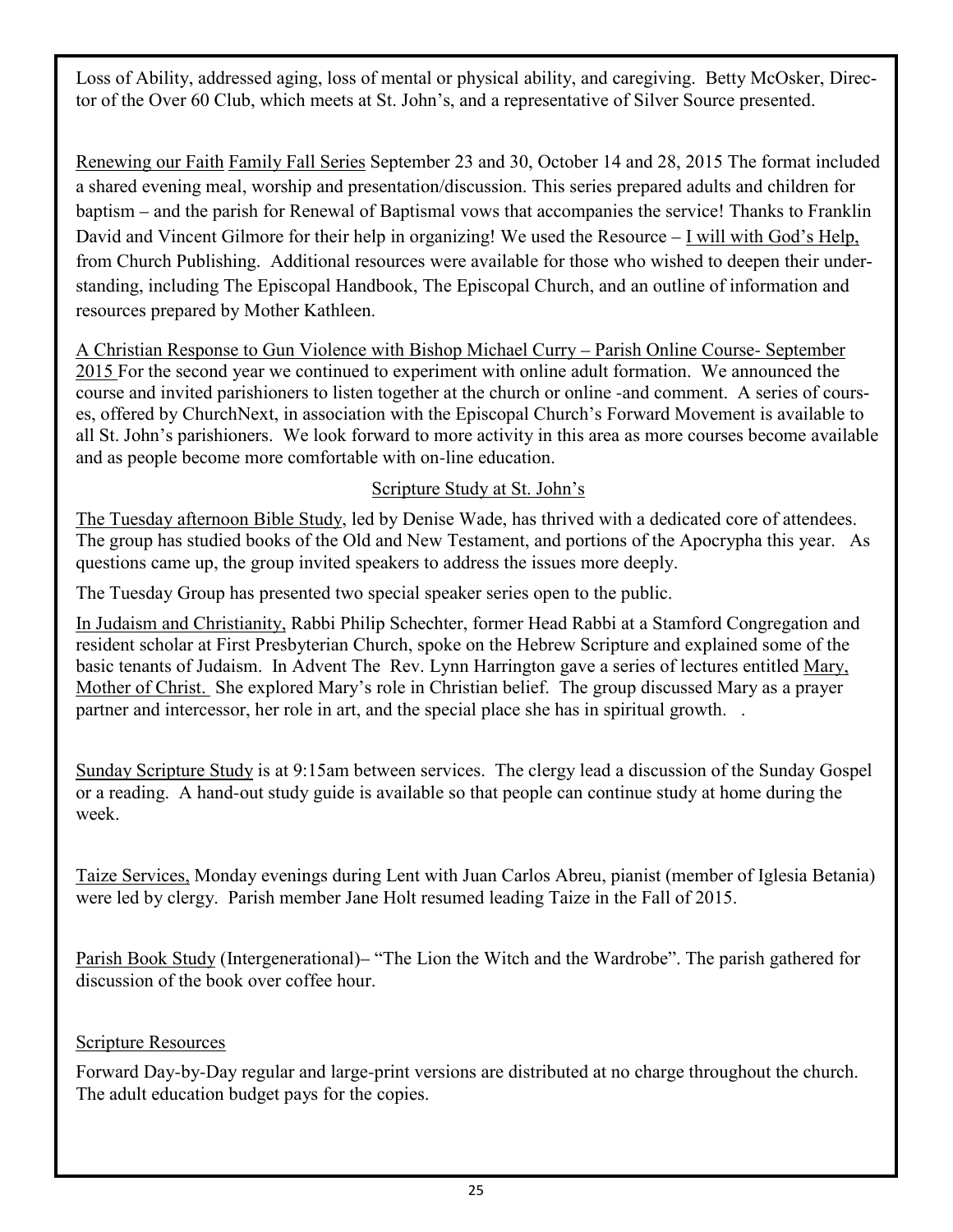Daily prayers online at www.forwardmovement.org

St. John's offers a variety of pamphlets addressing different life situations and circumstances – on prayer and faith, and on the Episcopal Church - free to the public (donations accepted)

Respectfully submitted, The Rev. Kathleen Hawkins Berkowe January 2016

#### OUTREACH PATHWAY

To reach out in compassionate service to the community and to the world.

"How does God's love abide in any one who has the world's goods and sees a brother or sister in need and yet refuses help? …let us love, not in word or speech, but in truth and action." (1 John 3:17-18)

- Bon Samaritan Clinic and School, L'Acul, Haiti to provide education and health services for the village of L'Acul, Haiti and surrounding areas in partnership with the Bon Samaritan School and Clinic.
- Thanksgiving boxes to ensure that socio-economically disadvantaged families have a complete day of meals for the Holidays through coordinating with other churches and social service agencies in Stamford
- Inspirica to provide dinners once a month to the residents of the Inspirica Woodland Place campus

Neighbor's Link – to provide a safe and secure environment to support education, employment and empowerment to develop the communication skills of the immigrant population of Stamford and to foster assimilation through exposure to diverse points of view.

- Dove Program to ensure that socially and economically disadvantaged families have a complete day of meals for the Holidays in coordination with other churches and social service agencies in Stamford
- Harvest Now Garden To provide more nutritious fresh fruit and vegetables to the Food Bank to improve the variant and quality of food.

#### Outreach Committee Report

This was a very active year for the Outreach committee including the following highlights:

Dinners were served by parishioners at the Inspirica Women's Shelter on a monthly basis;

St John's provided 40 Thanksgiving Boxes to Family Centers of Stamford;

- 27 Dove Boxes for needy families were delivered to Person-to-Person in time for Christmas and 8 monetary gift Doves were also donated by parishioners;
- ESL classes continued on Sunday mornings for immigrants unable to attend classes during the week at Neighbor's Link. Glenn Wecker and Kathryn Trusty were the volunteer teachers for this class – thank you both!

A coat, hat and glove drive was held for Inspirica;

Food donations were taken to the Food Bank monthly by parish volunteers;

30 Easter baskets were made by the J2A class along with outreach committee volunteers and delivered to parishioners in need.

Haiti Mission Partnership A youth mission trip took place in June with 5 confirmands and several adult chaperones traveling to assist at a vacation bible school in L'Acul;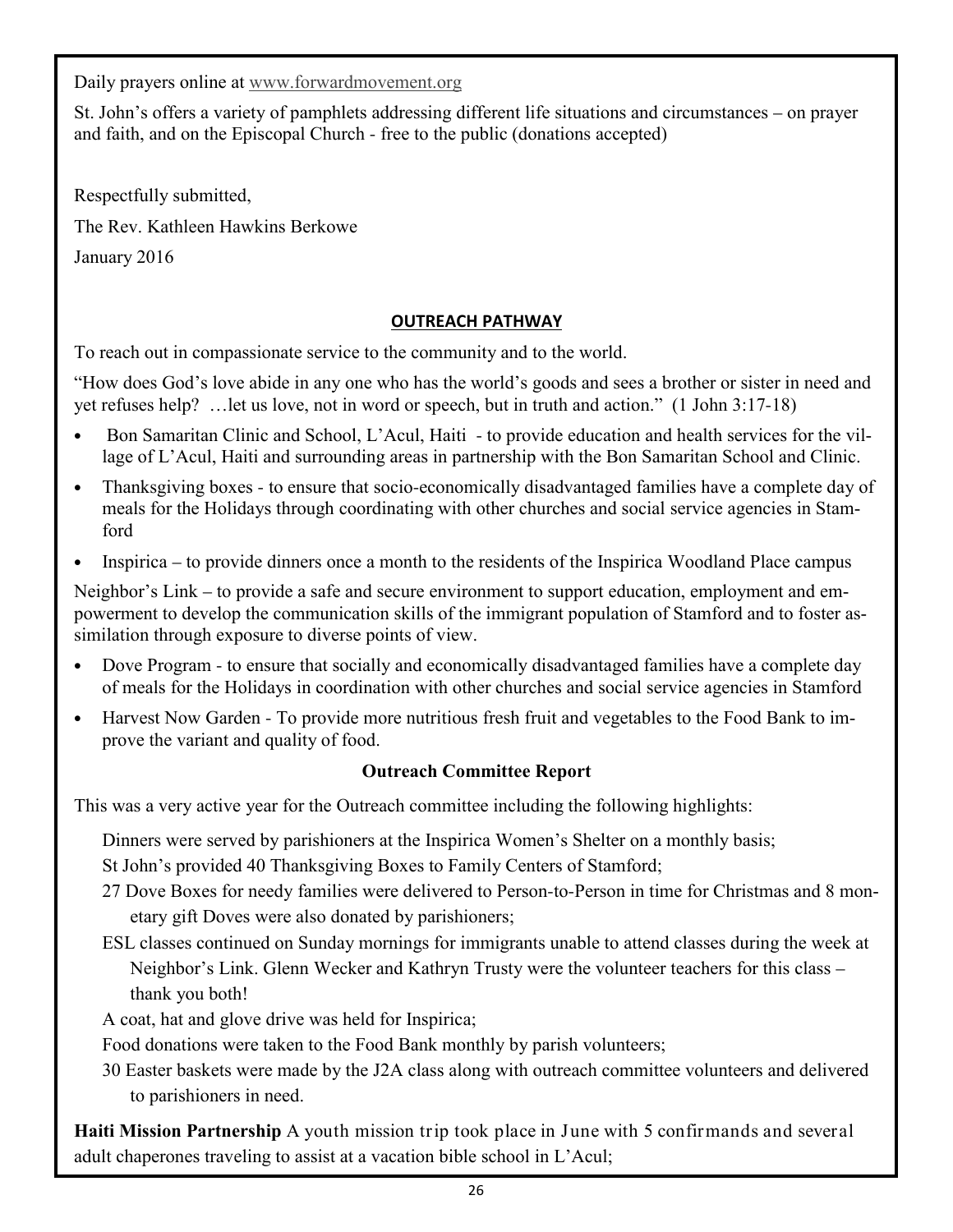Teachers' salaries were supported for six months out of the school year;

The clinic continues to run weekly on Saturdays with the support of St John's;

\$2800 was raised at a fundraising dinner in March with a Caribbean theme;

Many thanks to the fundraising committee who raised over \$2,000 for Haiti by hosting two lunches and a tag sale;

\$250 was raised by selling paintings from a Haitian artist, Profelus Benoit who is from L'Acul;

Future plans include another trip in June 2016 for the Bon Samaritan vacation bible school and to provide medical services at the clinic;

#### Harvest Garden

This year, the crop yielded about 250 pounds in 2015 of fresh vegetables for the Food Bank. The crop consisted of: tomatoes, cucumbers, eggplant, bell peppers, hot peppers, spinach, potatoes, sweet corn and various herbs;

The Garden Team would like to everyone who helped to purchase seedlings and plants, especially Dante and Peter Stroili. They also wish to thank Sunny Stearns and others who helped to deliver the produce.

Future plans include increasing to 500 pounds of vegetables for the Food Bank who are in desperate need of fresh produce because of the increase in the number of people it serves in Fairfield County;

A BIG THANK YOU to our Garden Team: Olive Grant, Don Shaver, George Smith and Owen Brissett for this wonderful ministry!

Respectfully submitted,

The Outreach Committee

Sheelagh Schlegel, Gus Schlegel, Kathi Bacchi, Danielle Sullivan, Olive Grant, Jean Aranha, and Jiannethe Grajales.

## INSPIRICA MEAL PROGRAM

Inspirica began as an outreach effort of St. John's Episcopal Church in the late 1800's, and is currently an independent non-sectarian charity, providing services to the homeless in Connecticut.

Our goal at St. John's is to support the Inspirica Women's Shelter and their mission to break the cycle of homelessness by helping women achieve permanent housing and stability in their lives.

We accomplish this goal by maintaining an ongoing program to provide meals to shelter residents on the fourth Friday of each month.

Parishioners are asked to volunteer to cook and serve meals at the Women's Shelter which is located at 8 Woodland Place in Stamford, CT. Anyone interested in volunteering for this ministry is asked to call Kathi Bacchi at 914 764 5758 for more information.

## PARISH LIFE PATHWAY

To share, support, and enjoy our lives and each other as Christians.

"Be devoted to one another in brotherly love. Honor one another above ourselves." Romans 12:10

The Parish Life Pathway is in need of a parish coordinator.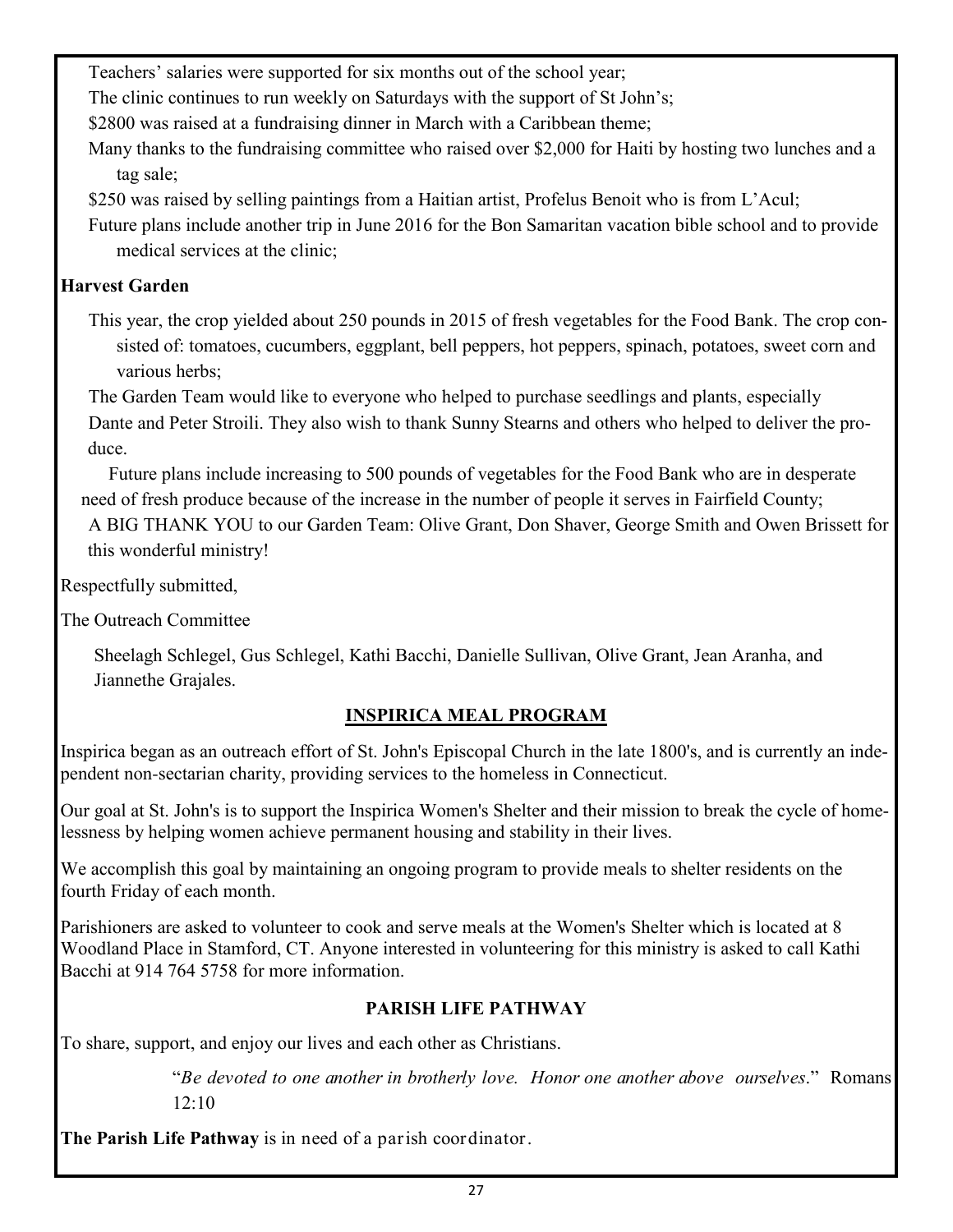Hospitality Committee: The Hospitality Committee has responsibility for the use of the parish kitchen, for coordinating Coffee Hour and for special parish events. Fran Caballero had chaired the Hospitality Committee for several years, but had to give up this leadership due to family and professional responsibilities. We currently have no member taking responsibility for this area. The Parish Administrator puts out a sign-up for Coffee Hour and parishioners volunteer as they feel moved.

The parish kitchen, which was damaged by our former cleaning service, has had the damaged sinks and stainless steel tables replaced in an insurance settlement. We need a Kitchen Committee to take charge of the kitchen so that it can be cleaned, organized, sanitized and made available for parish and commercial use.

#### Christmas Show Annual Report 2015

The 2015 Christmas Show was a great success with many positive feedbacks and so much spirit.

The number of rehearsals was reduced to only 3 and this worked for the most part. The first rehearsal was just to introduce the director, David Jackins, and to meet the cast, go over what is expected of them, as well as hand out scripts and do a walk through rehearsal. We were very flexible with everyone's needs is it related to whether they could not make the rehearsal or would be late. Email addresses and phone numbers were collected and I stressed that they should take note of emails with the subject "2015 Christmas Show" for all announcements and to take note of the weekly bulletin as well. This was a great form of communication for all involved, i.e., cast, crew, leadership roles, etc…

Although we started the talk of the show early to prepare, there was so much going on at St. John's that the show was not of much importance until all other events were concluded.

We can again start early this year but hopefully, by the time we need to start, we do not lose anyone that has already signed up. I can suggest that we get the leadership started and then maybe they can assist with casting and recruiting. Previously, many complained that putting on this show is too much work. I tried to get everyone the help they needed and I believe this worked.

St. John's Staff was great with walking me through things that needed to be done as the producer and this was extremely helpful. I have directed, assisted the producer, participated, helped where needed in the past, but learned even more for the 2015 show as the producer.

It would have been great to have more participation from our Youth Group. Some assisted but maybe it was just communication because I know they are usually always willing to help.

As mentioned in the announcement at the show "There are 3 Episcopal congregations that share this beautiful space, St. John's worship is in English, L'Eglise de L'Epiphanie's worship is in French and Haitian Creole and Iglesia Betania's worships is in Spanish. The cast is pretty evenly represented by all three congregations who join together to bring you this multicultural presentation of the story of Jesus' birth". And the show was well represented in all aspects.

I learned so much as producer, casting manager and choreographer and thank you for accepting the changes that were done.

Blessings,

Sandra Clarke-Guy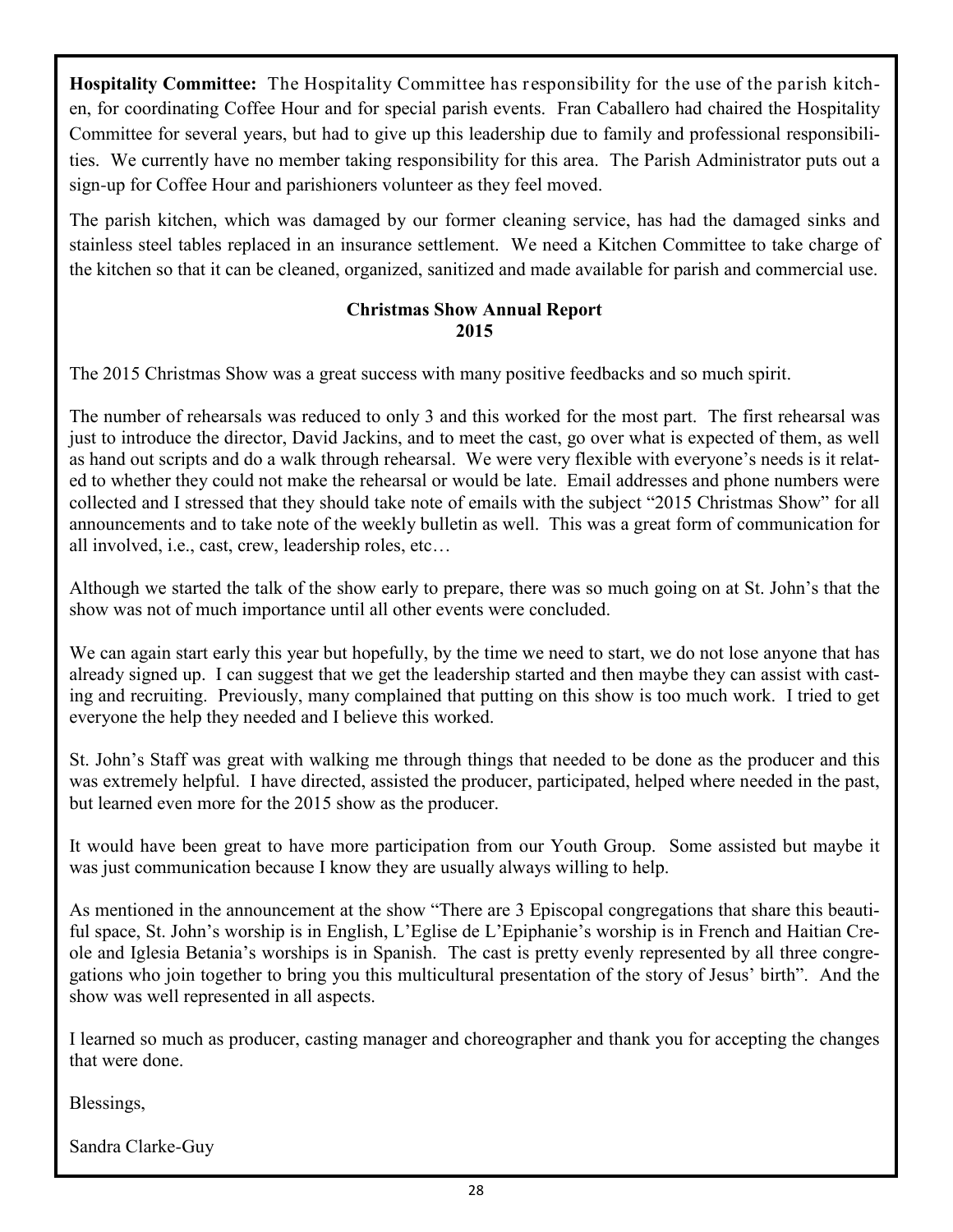#### PASTORAL CARE PATHWAY

To share, support, and enjoy our lives and each other as Christians.

"Be devoted to one another in brotherly love. Honor one another above yourselves." Romans 12:10

In 2015 we welcomed two new Stephen Ministers, Jiannethe Grajales and Edgar Caballero who have completed 50 hours of training to prepare them for one-on-one pastoral ministry. Each have been assigned a pastoral care receiver. Thanks to Jewell Brain, who leads this ministry and provides the year-plus long training. We are looking now for a new class of Stephen Minsters. On the other side of the ledger we are down to one faithful Lay Eucharistic Visitor. The ministry of the Lay Eucharistic Visitor is to extend the altar rail and bring Holy Communion to the home-bound. We have at least six home bound parishioners who would love to have someone bring them Holy Communion on a regular basis. The training for Lay Eucharistic Visitors is simpler and less extensive. If you would be interested in being a Lay Eucharistic Visitor or a Stephen Minister please speak with Mother Kathleen or Father Jim.

St. John's clergy are responsible to provide timely, sensitive and caring support to parishioners in need. Hospital visits, pastoral counseling, spiritual direction, bringing communion to the sick and home-bound, phone calls and visits to those who have been absent, pre-marital counseling, grief counseling, helping people work through a problem or a concern: all are routine parts of our daily work as priests of St. John's. Many parishioners also help in this effort, whether as friends, volunteers, Lay Eucharistic Visitors, Stephen's Ministers, or prayer partners. In addition Mother Kathleen and I each pray for six parish families each week asking them in advance of any concerns they would like us to lift up in our prayers. Please do not hesitate to call on Mother Kathleen or me to schedule a time to talk if you have a pastoral concern or need. Blessings in Christ, Jim+

#### St. John's Flower Delivery Guild Annual Report for 2015

Despite continued efforts to reactivate this ministry only a few deliveries were made in 2015. Thanks to Shideh Khorasheh, Dianne and Jon Saunders and Beth Dempsey for answering the call when asked. At this time, a leader and members are needed to activate this guild. Please speak to the clergy if interested as Flower Delivery is a vital parish ministry and only requires 1½ hours time several times a year. After church on Sunday, the member takes apart one of the sanctuary arrangements and creates two small ones for delivery to members and friends of the church who for a multitude of reasons are unable to attend worship services. This is a wonderful opportunity for a family to share.

We are most appreciative of the behind the scenes efforts of St. John's business administrator Sandie DeFilippis and our clergy for keeping us informed of special delivery requests on a timely basis.

If interested in making a donation to the flowers (\$55 weekly donation suggested) and/or candles (\$5/ weekly) fund or to request a delivery, please contact Sandie in the church office at 238-2619 x10.

We are always looking for new members to become involved in these ministries. Both require a minimum time commitment and no knowledge of flowers is needed. Please contact me at 203-961-1891 evenings or phyllisjwilson@yahoo.com if interested.

Respectfully submitted, Phyllis Wilson, Chair of Flower Arrangers & Delivery Guilds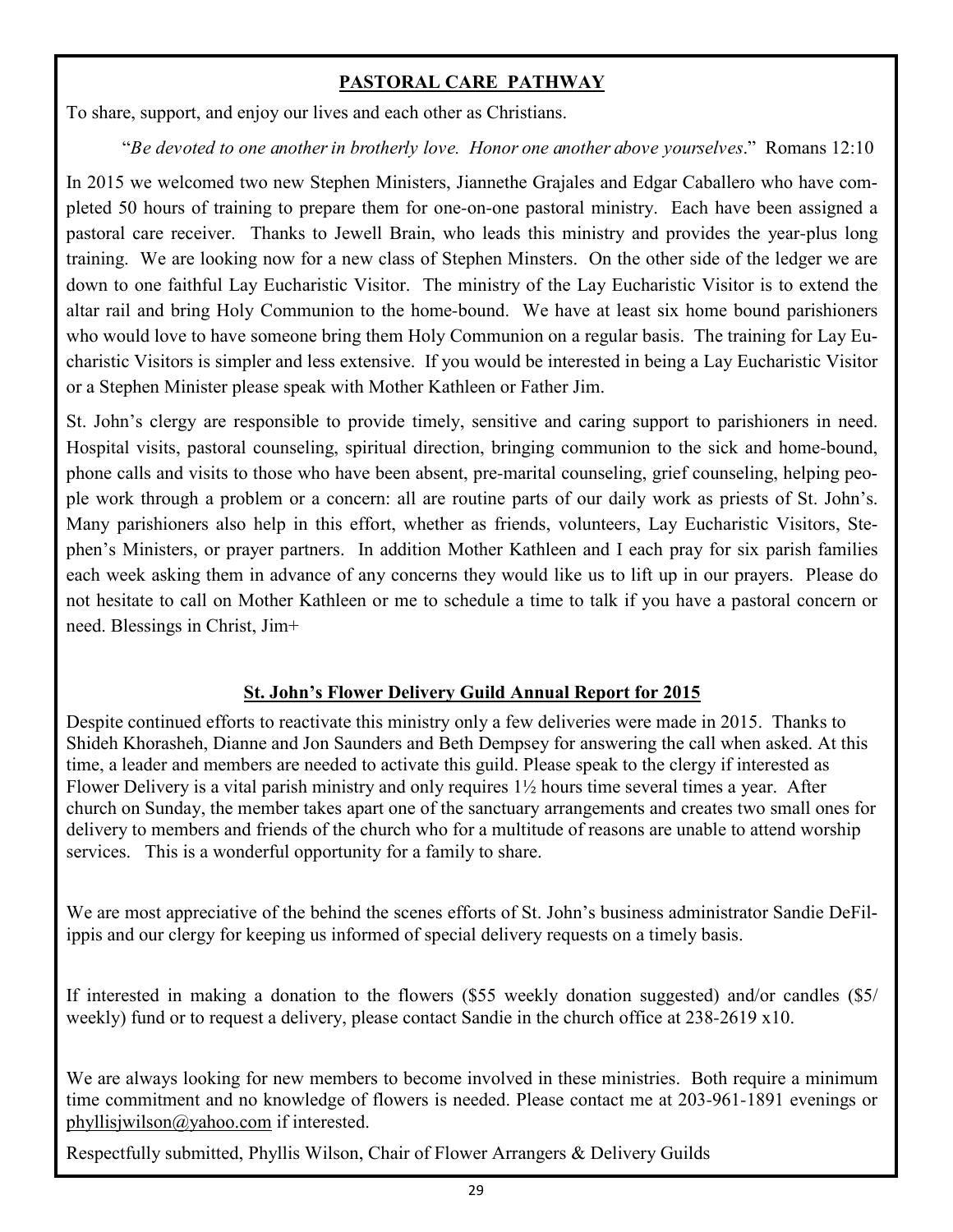#### TELEPHONE MINISTRY OF ST. JOHN'S "HOME**-**BOUND" PARISHIONERS

It has been my great joy to have the privilege of telephoning the home-bound members of St. John's Parish. These parishioners were once active members of our church family and served on the vestry, in the choir, as Sunday school teachers and, most importantly, as worshipers of God. These calls are not made as part of a numeric "pathway" – but rather as part of a loving, caring "pathway" in time of need.

Everyone knows how it feels to have to leave an organization – a community – a family of sorts – not by choice, but of necessity whether few in number or often and many. And in a very short time, these formerly active, but now "home-bound" members begin to feel forgotten – as no longer cared about or remembered by those who once sat next to them in church. And so, with God's help, and with guidance from Father Wheeler, I have tried very hard to keep in touch with these members by phone and occasionally in person, thereby again assuring them that although they can no longer sit in pews on Sunday morning, they are nonetheless loved members of St. John's Parish.

#### STEWARDSHIP PATHWAY

To continually share and prayerfully care for the many gifts, talents, and resources we have been given both as individuals and as a church.

"Like good stewards of the manifold grace of God, serve one another with whatever gift each of you has received." (1 Peter 4:10)

Annual Pledge Appeal - To build an awareness among all church members of the importance of their responsibility to financially support God's work in St. John's church and the world; and, to achieve a favorable response to the annual appeal.

Planned Giving - There is currently no planned giving program in place.

Fundraising Committee:

#### Stewardship Committee

Much gratitude and credit goes this year to Terrence and Toni Green who hosted the Stewardship luncheon this Fall. This was the initial activity for the Stewardship 2016 Campaign. Thanks to Shideh Khorasheh and members of the vestry who helped and contributed to the luncheon as well. As a result of the luncheon, over 60 pledges came in – a solid foundation for the rest of the Stewardship campaign.

This year's theme was 100% Pledging of Time Talent and Treasure. We asked everyone to pledge something – no matter how small – and to pledge their time and talent as well. We have urged people to look at pledging as a spiritual discipline rather than as an amount of dollars and cents. This message was underscored in the messaging, an article in the newsletter, and in sermons. At St. John's we still have a number of people who give regularly but do not pledge. We tried to educate the parish in the way things work, that pledging (even the smallest amount) makes a great difference in what we can plan and accomplish.

A new part of this year's Stewardship campaign is to ask for pledges of Time and Talent as well as Treasure. We appreciate all the gifts and talents, without which the parish could not function. Sharon Guinta is helping to collate those forms. We will send them to the various committees and groups, who will contact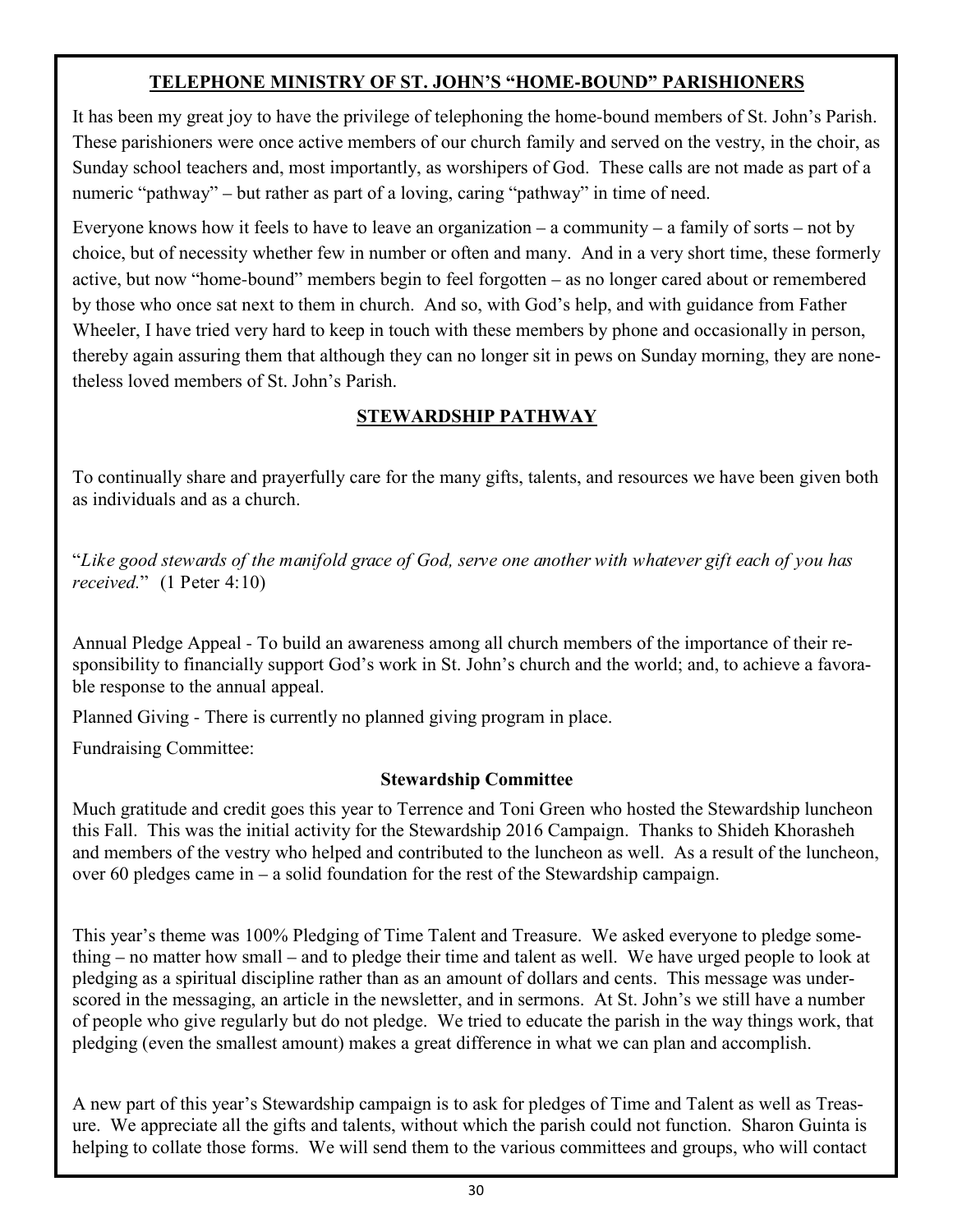people who have shown interest.

The rest of the 2016 Stewardship Campaign was done by mail. Major credit goes to Jon Saunders, who drafted the form of letters that went out for the campaign. Thanks and kudos to 2014 Committee and Chair, Vicki Zacharewicz, whose files and organization provided a solid foundation for 2015, and whose comments were invaluable. Thanks is due to Sandie Defilippis, who carefully typed each letter, and George Howard and Mike Russo for their support. We also thank Jon Saunders, Ron Bacchi and Gene Zacharewicz, who are making follow-up calls to people who have not pledged this year.

This year's campaign yielded solid results, with 70 pledges as of January 12, 2016. We are heartened by these results, though down from last year, because they were accomplished without the leadership of a formal Stewardship Committee.

A very important result of this year's effort has been to start building leadership for the 2017 Stewardship Committee. Vestry member, Danielle Sullivan, is among those who have stepped forward to begin recruiting a Committee and to start early planning in 2016 for the 2017 campaign.

Again, thanks to all who worked this year and all members of the parish who pledge time, talent and treasure to St. John's!

Respectfully submitted,

The Rev. Kathleen Hawkins Berkowe

#### LEADERSHIP PATHWAY

To inspire, plan, guide and execute the implementation of activities that lead to the achievement of the St. John's Mission/Vision by lay and clerical leadership.

"To each one the manifestation of the Spirit for the common good. To one there is given through the Spirt the message of wisdom and to another the message of knowledge by means of the same Spirit…" (1 Corinthians 12:27)

> Strategic Planning Committee: To design, implement, and monitor a creative strategic planning process that continually works towards the achievement of St. John's Mission/Vision.

Vestry: To fulfill the required Canonical leadership responsibility of St. John's always working to achieve the Mission/Vision.

Clergy: To provide timely and effective spiritual and temporal leadership of St. John's as guided by the Canons and focused the Mission/Vision of the church.

Leadership Development Program: To select, train, develop, and assign lay leaders in the ongoing work of the parish.

Young Adult Initiative: To develop and implement a creative, contemporary, and stimulating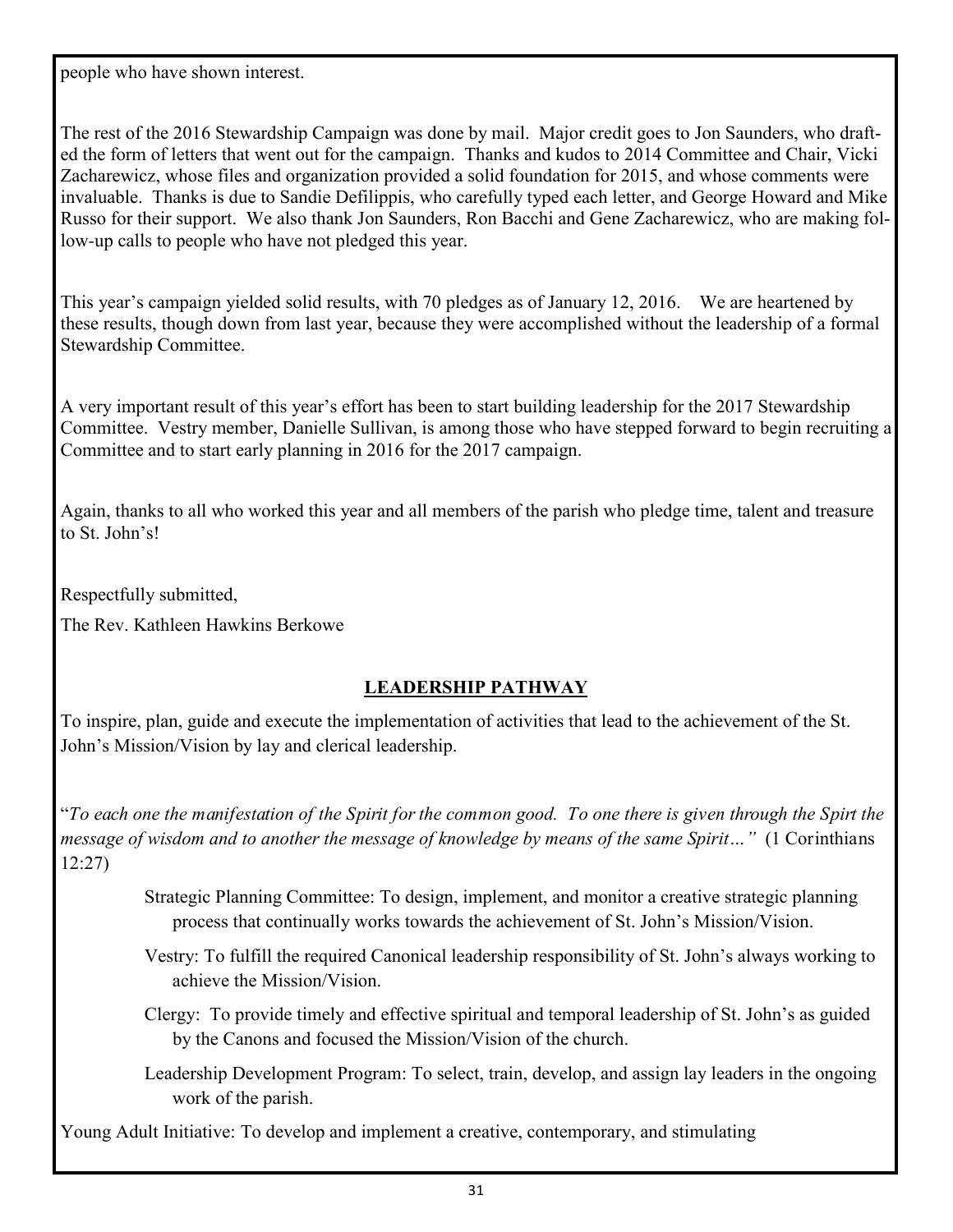program that attracts and supports many people in the Millennial Generation – the future of the church.

## COMMUNICATIONS PATHWAY

To creatively use all appropriate media to attract, inform and inspire the St. John's congregation and the community.

"Go into all the world and proclaim the good news to the whole creation." (Mark 16:15)

Social Media: To effectively integrate the use of social media within the parish and the community to provide timely information and build a broad awareness of St. John's.

Public Relations: To develop and maintain an ongoing program that utilizes the press, broadcast, and related media to effectively inform the community of St. John's activities and public service.

Internal Communications: To coordinate and integrate all internal communications to assure that are timely, comprehensive, and effective.

# ST. JOHN'S COMMUNICATIONS OFFICE 2015

My responsibilities at St. John's includes producing weekly bulletins and announcements, seasonal full service bulletins, holiday bulletins. I also update and maintain the church website and social media while supporting the clergy, staff and parishioners to promote various events and programs.

I additionally maintain St. John's computer network, back-up systems, electronic archives and work with our computer consultant and vendors on various projects.

Throughout the year I also attend special church events to meet parishioners and take photographs to post on the church's website, www.stjohns-stamford.org.

The church's Facebook page has continued to be a useful tool in directing people to the website and is ideal for short announcements and reminders. Facebook has built our public presence.

Most recently, I subscribed to Ignite Marketing, which will help St. John's improve its web presence through Google and other search engines. I will be working with the staff to make this opportunity a success for St. John's during the upcoming months.

During 2015, The Communications Department has made several advancements in overall production and promotions of St. John's activities through the use of advertising, the internet, social media, emails, flyers and mailings.

The most significant improvement this year has been the use of "Constant Contact," an email program used to send weekly and or daily email messages to the entire parish and the public.

Through Constant Contact, I send out weekly newsletter style announcements which include up-to-date information, bulletins, church documents and calendar events.

Currently there are approximately 600 individuals, organizations, and families who receive the weekly emails and other announcements. Most recently, I have trained the clergy and staff to use Constant Contact to improve communication with parishioners.

Church activities I have been directly involved with promoting this year include The St. John's Concert Series last winter, the First Annual Stephen Clapp Memorial Concert, The Procession for Peace in June, Pentecost Sunday, the Ice Cream Social, Great Welcome Sunday, the Fall Fundraiser and the Christmas Show.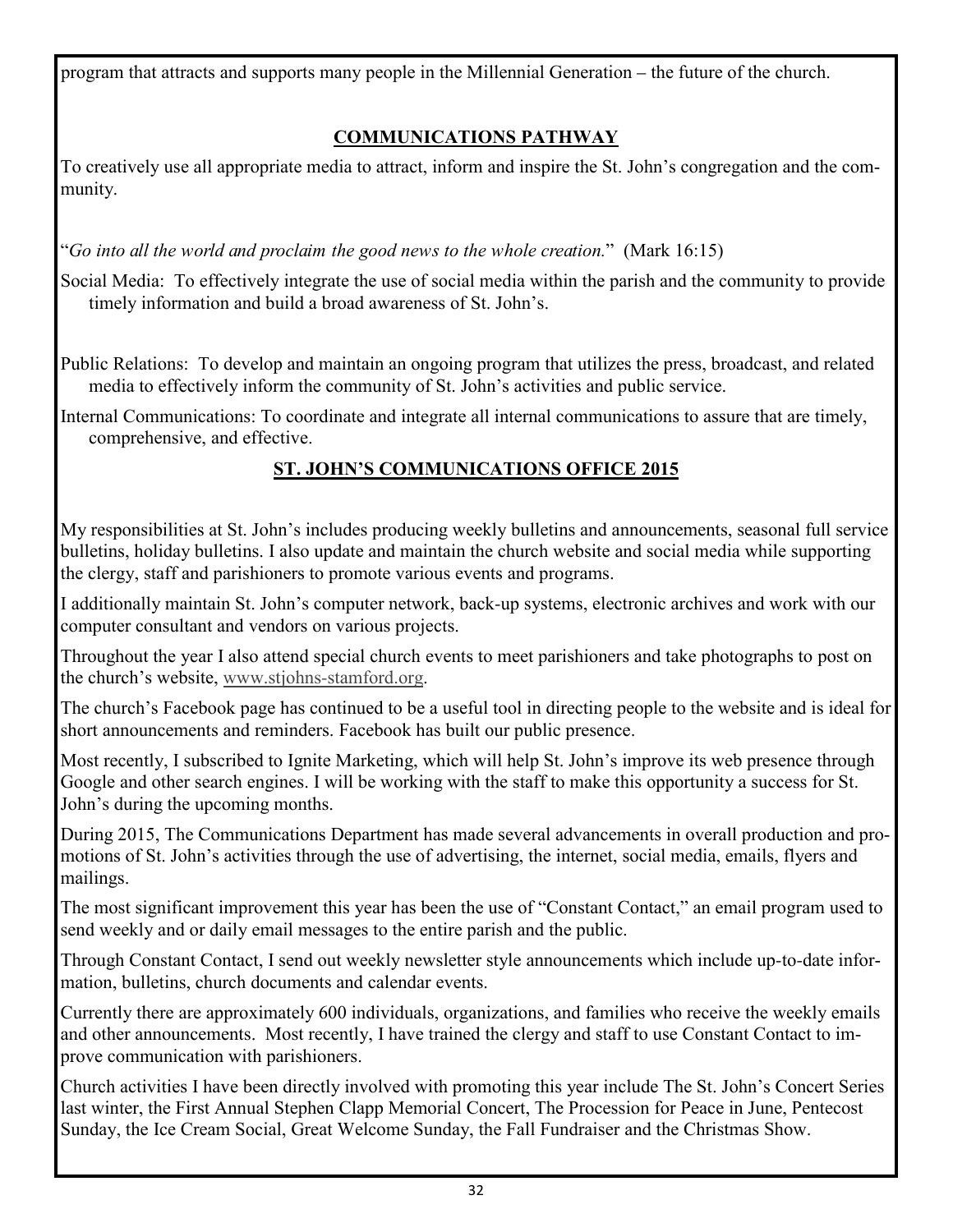For the Fall Fundraiser, "Broadway at St. John's," and The Christmas Show, I facilitated the use of "Eventbrite," an online ticket service to make it easier for parishioners and the public to make purchases. The outcome was highly successful compared to the traditional process of ordering tickets through our staff.

I also organized media advertising in The Stamford Advocate and Channel 12, which increased attendance at these events.

This year I also facilitated consultations with vendors to meet with the church staff to gather bids towards St. John's outdoor sign project. I provided that information to the Vestry for their selection and approval. I hope to see that project get started in the upcoming months.

Most importantly, I keep staff members apprised of the day to day operations of the department, and discuss special projects and to give and receive input and suggestions during weekly staff meetings in order to work as a team.

Lastly, I would like to thank everyone for their contributions along with Chris Shepard, Jennifer Roland, Sandie DeFilippis, Father Jim, Mother Kathleen and George Howard for their direction and assistance during 2015.

Respectfully Submitted,

Mike Russo

Communications Director

#### PRINTING AND MAILING OFFICE ANNUAL REPORT 2015

First class standard mail that I delivered to the USPS in 2015 cost \$174.73. Bulk mail totaled 17,106 pieces and cost \$1,729.38. The copiers generated a total of 132,203 copies in 2015.

Many thanks to Sandie DeFilippis for her help and support throughout the year. I also wish to thank Derick Campbell for his help with collating documents and preparing mailings.

Regards,

G.C. Howard

#### FINANCE AND PROPERTY

To plan, implement and direct the efficient use, maintenance, development and financial management of all buildings and related facilities and the financial management of all church programs and activities.

"Think of us as servants of Christ and stewards of God's mysteries." (1 Corinthians 4:2)

Finance Committee Property Committee Facilities Rental Committee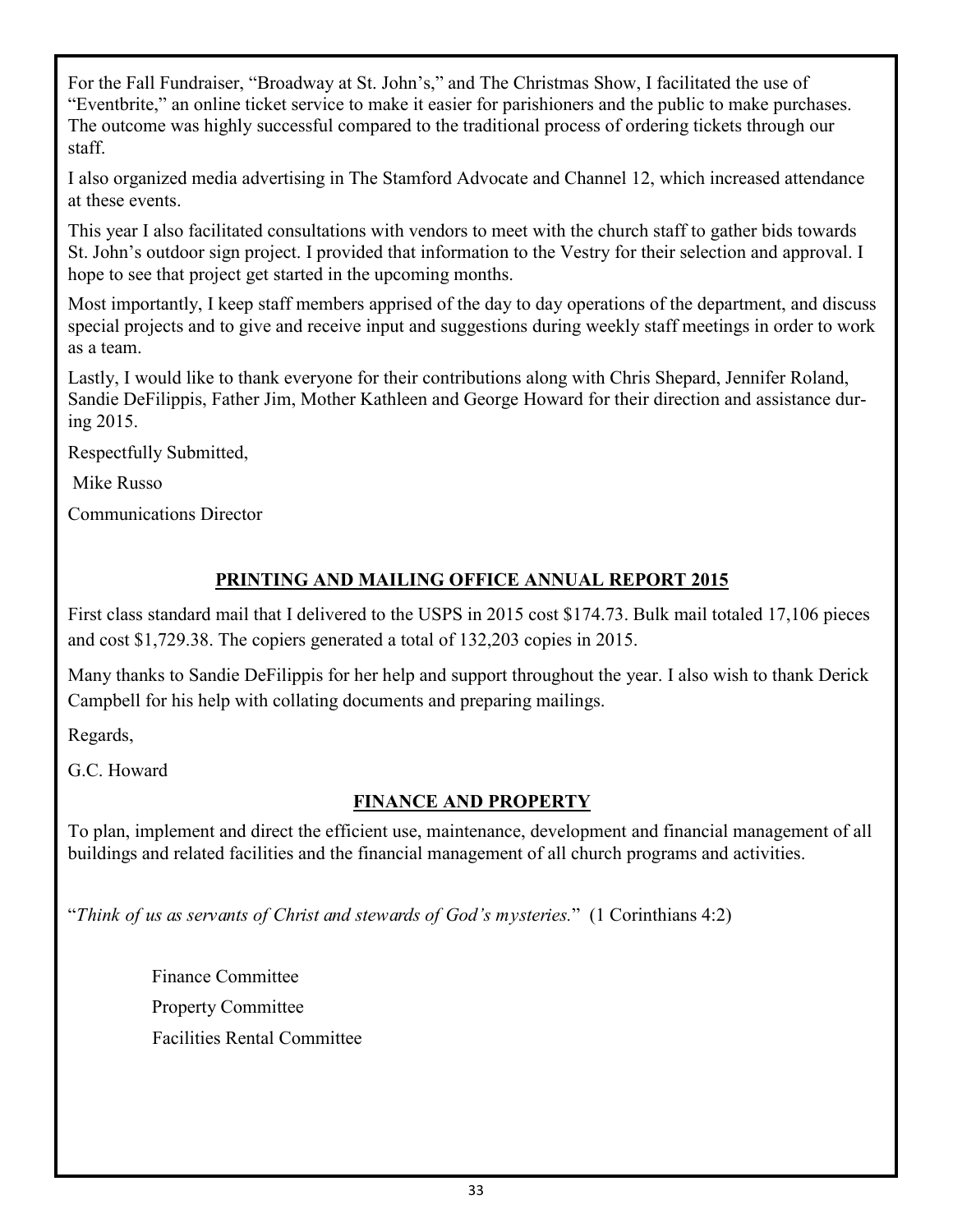#### FACILITIES USE COMMITTEE ANNUAL REPORT 2015

As part of living our vision, we may from time to time at the sole discretion of the Rector, make certain rooms of its facilities available for activities other than those sponsored by the congregation as a whole. In this regard, we may choose to allow individuals to use the premises for receptions associated with functions such as Christian weddings and funerals and religious, educational, cultural and community groups to use the premises for non-money-making purposes as well as for profit. In return for making its facilities available for approved events, individuals and groups must agree to both protect and respect the special nature of our facilities and to comply with St. John's policies and procedures governing use.

To date, we have the following organizations using our facilities on a long-term basis:

The Over 60 Club Iglesia Betania Model Railroad Financially Strong

#### In 2015 we also had 9 short**-**term rentals for personal parties

This committee consists of Gene Zacharewicz, Melody Vezina and myself. Unfortunately, we lost a valuable member, Henry Cox, who moved away to the Hamptons. Our goal is to promote St. John's within the community thereby increasing the rentals and ultimately building up and increasing the revenue for our church.

Respectfully submitted,

Sandie DeFilippis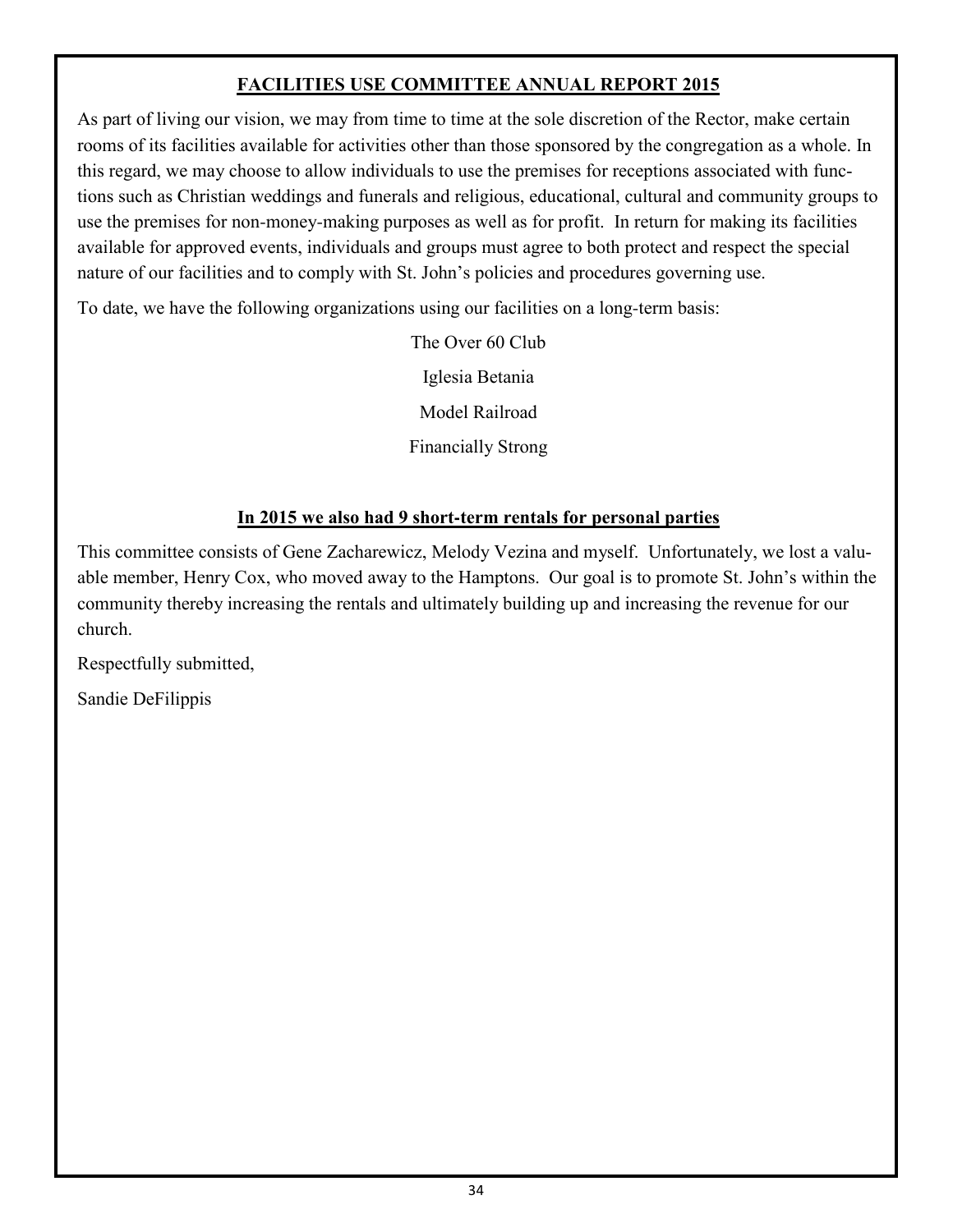#### St John's Parish Property Committee Report 2015 **–** John Svagr, Chair

It has been a busy year for the property committee. Fortunately, Dante, our new Sexton has stepped up and made repairs that saved us a bit of money. In reverse order here are the projects completed or underway:

| December  | Leak found in a storage closet in Helmsley House and possible mold problem. Will track and com-<br>plete repair in early 2016.                                                                                                                                                                              |
|-----------|-------------------------------------------------------------------------------------------------------------------------------------------------------------------------------------------------------------------------------------------------------------------------------------------------------------|
| November  | Septic system at Rectory needs a clean out. It should be repeated every three years.                                                                                                                                                                                                                        |
| September | Found that thermostat in Hemsley house main floor was not connected to the boiler. Had to hire<br>electrician to run wiring and heating contractor to install and new thermostat.                                                                                                                           |
| August    | Replaced kneelers in the church and communion rail cushions.<br>Dante found that the toilet in the "Family Bathroom" of the middle building leaked because the bowl<br>had cracks. He ordered one on-line and installed it for less than \$200.                                                             |
| July      | Hemsley House boiler passed inspection, but had to clean out the chimney.<br>Rectory needed new basement steps. Dante built/installed on his free time for about \$500.                                                                                                                                     |
| June      | Contracted to have a new Gas Fired Boiler and Water Heater for Hemsley House to replace<br>the oil-fired system.                                                                                                                                                                                            |
| May       | Lawn-sprinkler system needed repairs to get it back in service after a long winter.                                                                                                                                                                                                                         |
| February  | Garage door at the rectory is not working properly so replaced the electric door opener.<br>In the height of the winter, one of the church snow blowers failed. Dante got a replacement.<br>Freezer in the Fellowship Hall kitchen stopped working. The compressor failed but was cov-<br>ered by warranty. |
| January   | Contract cleaning company schedule changed from weekly to every other week.<br>Three leaks in a pipe down in the boiler room. Dante has called Astacio (new vendor) for re-<br>pairs.                                                                                                                       |

Projects planned for 2016 include:

Have a full slate roof inspection of sanctuary, middle building and Hemsley house. Perform repairs where necessary.

Replace the seat cushions in the sanctuary.

Hire painting company to come and touch up damage to middle building and fellowship hall.

Upgrade security cameras as needed.

Determine remediation of the settling issue of the back parking lot.

Respectfully Submitted,

John Svagr

Property Committee Chairman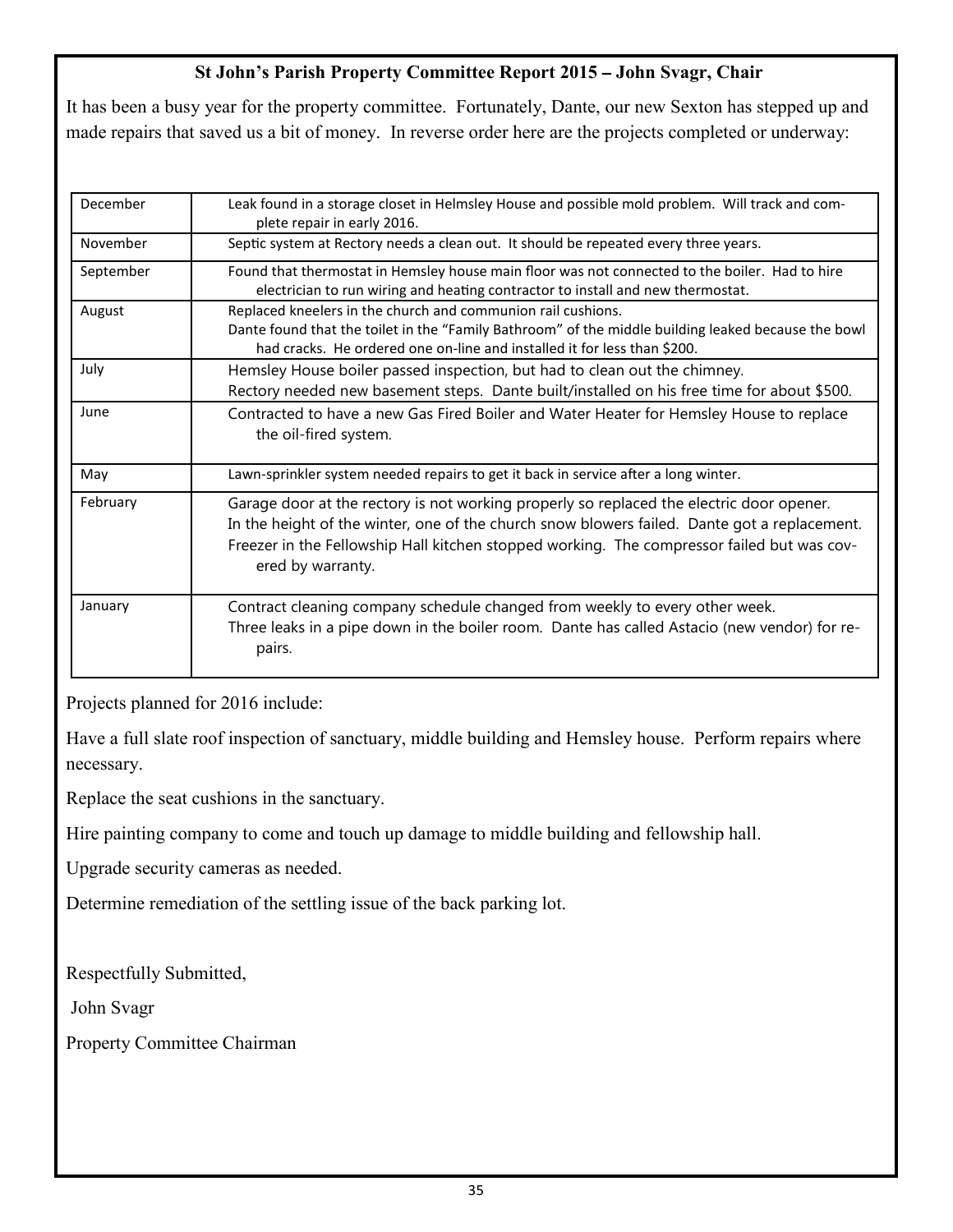

2015

#### General Routine:

Supply bathrooms with essentials

Collect and throw away garbage

Clean outdoor property of debris

Set up tables before and after events

Keep kitchen clean and organize the supplies

Clean indoors such as windows, floors, etc.

Snow removal and placing ice-melt

Replace light bulbs within the building

Wash the tablecloths after every event

Travel to Home Depot to purchase supplies

Meet with contractors such as alarm inspector, plumbers, etc.

Supply the church with candles, hymns, and other essentials

Clean the sink degreaser in the kitchen

Flush the boiler weekly

Lock all doors after everyone has left the building, set the alarm and check every room Specific Repairs:

Replaced the ceiling tiles in the basement

Installed black tarp in the stairs outside the church

Replaced the water tank supply in the family (handicap) bathroom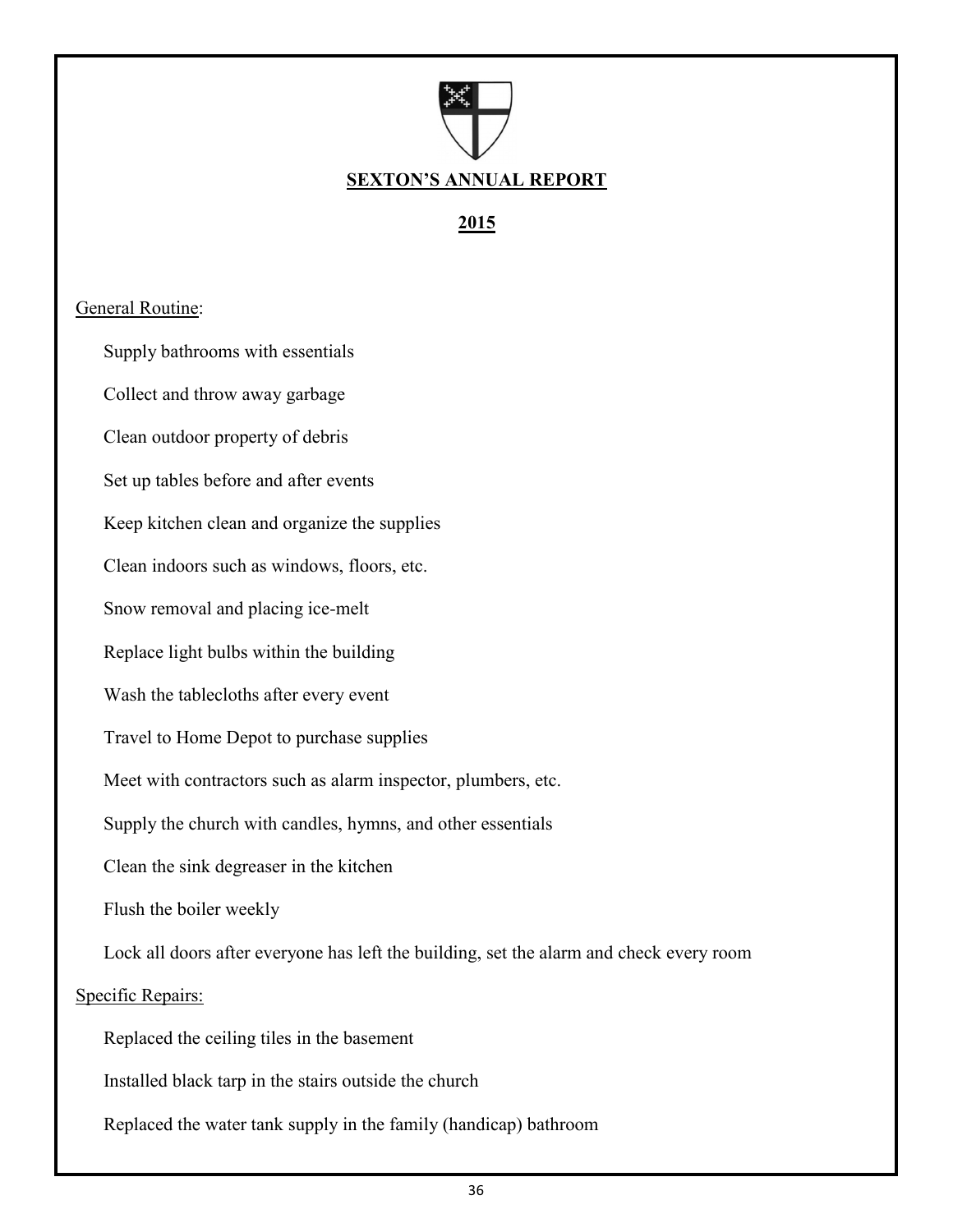Washed the chairs in the Eagle's Loft

Repaired the walls (patched and painted) by the elevator on the second floor

Stripped and waxed the floor in the Champion's Room (formerly International Institute Office)

. Power washed the stairs by the church, the stones outside and stone patio in the garden

Stained the Church doors facing the firehouse

Cutout and installed the safety glass in the fire escape door (between the kitchen and the choir room)

Replaced all church kneelers

Replaced the lights with LED in the Library

Renovated the entire Youth Room (formerly book room)

Shampooed carpet in the main hall of Helmsley House

#### Events:

Christmas: Prepared the stage for the annual Christmas Show. Built the stage which included placing the wooden platform, setting up the lights, and placing the wreath outside.

Broadway/Auction: Handmade the signs to put outside the hallway and decorated the dining room.

Cleaned and set up the entire building to prepare for the event. Placed and installed the lighting for the Fall Fundraiser.

Summer Barbeque: Set up tables outside and prepared the grill for the burgers. I cooked the burgers and hotdogs. I stayed afterwards to clean up.

Wedding and Birthday Setup: placed tables, chairs and tablecloths in preparation of event. I was also available for any special needs from organizers of church events as well as for renters. When the event does take place, I make sure that the people at the party are not breaking any rules that were made with their contracts. I also make sure that no one breaks anything and/or disturb other events in other rooms that may be happening at the same time. After each event, I clean up and get the rooms ready for the next gathering.

Thanksgiving Boxes: Help set up the tables as well as organized the boxes of food.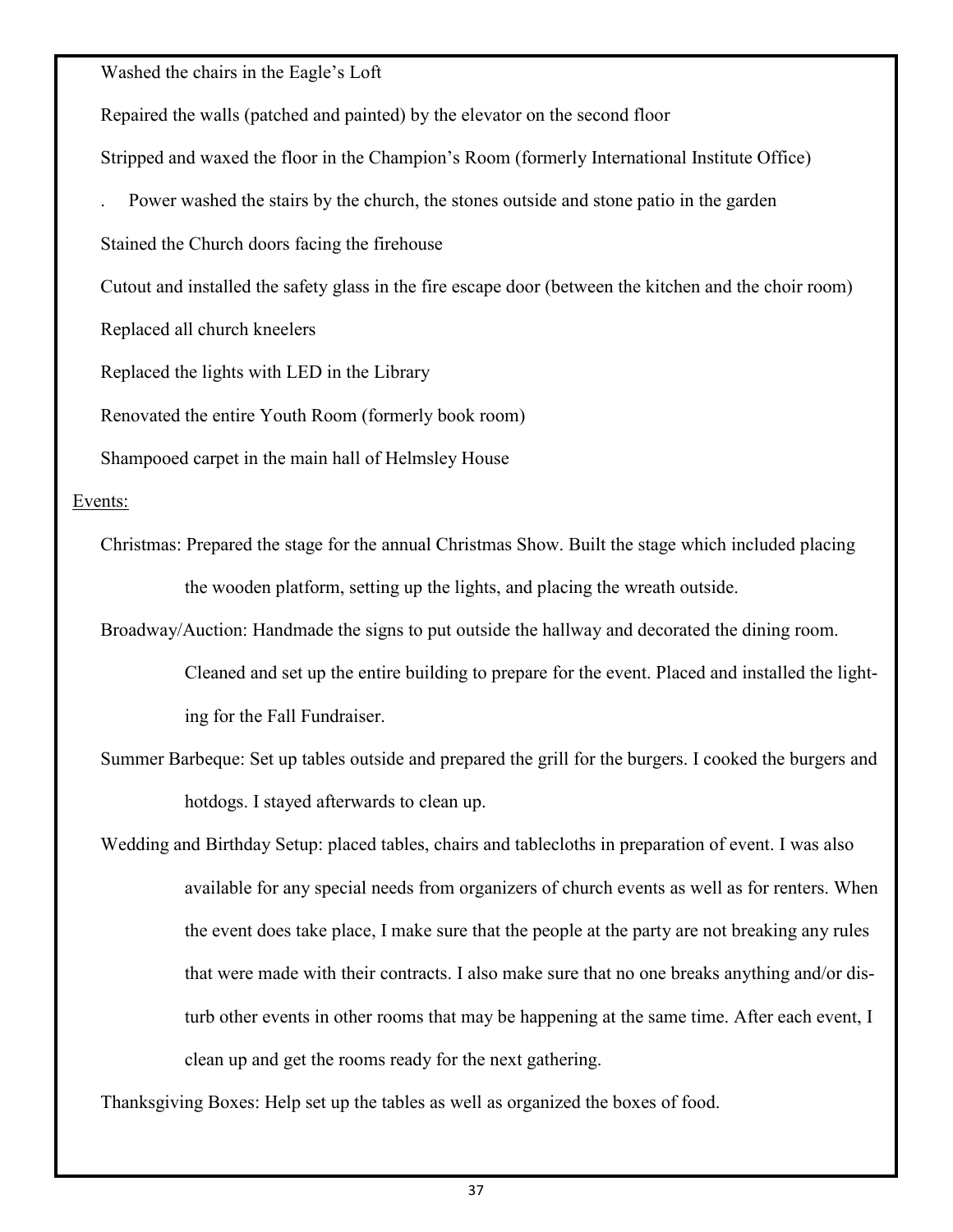#### Additions:

Replaced 2 existing light fixtures with new LED ones outside the chapel

Installed 1 new LED fixture light and power line in the basement near the Model Railroad into the breaker panel.

- Installed a bronze plate commemorating the mass shooting in Charleston, South Carolina. I personally engraved the scriptures of each person.
- Built a new crèche for display outside. I repainted the statues and added missing details. New lighting was installed and a new shooting star. The Boy Scouts, Troop 5, helped to install all of this outside on the corner of Main and Grove Streets. Branches had to be trimmed to better view this manger.
- Handcrafted and installed specials signs for specific events and occasions. Made signs for the building for people to more easily find the bathrooms, elevator, sanctuary, garage, etc.

#### Winter 2015:

Due to the severe snowfall in 2015, I had to use the snow blower to clear out the paths outside. The existing blower was broken. I was forced to find a new one quickly. Following much search, I found one in Ridgefield. Let us hope it lasts St. John's a long time.

Special thanks go out to Rachel, Lucas and Patrick Ibanez and Boy Scouts Troop 5 for your help and support in so many ways.

Respectfully submitted,

Dante Ibanez

Sexton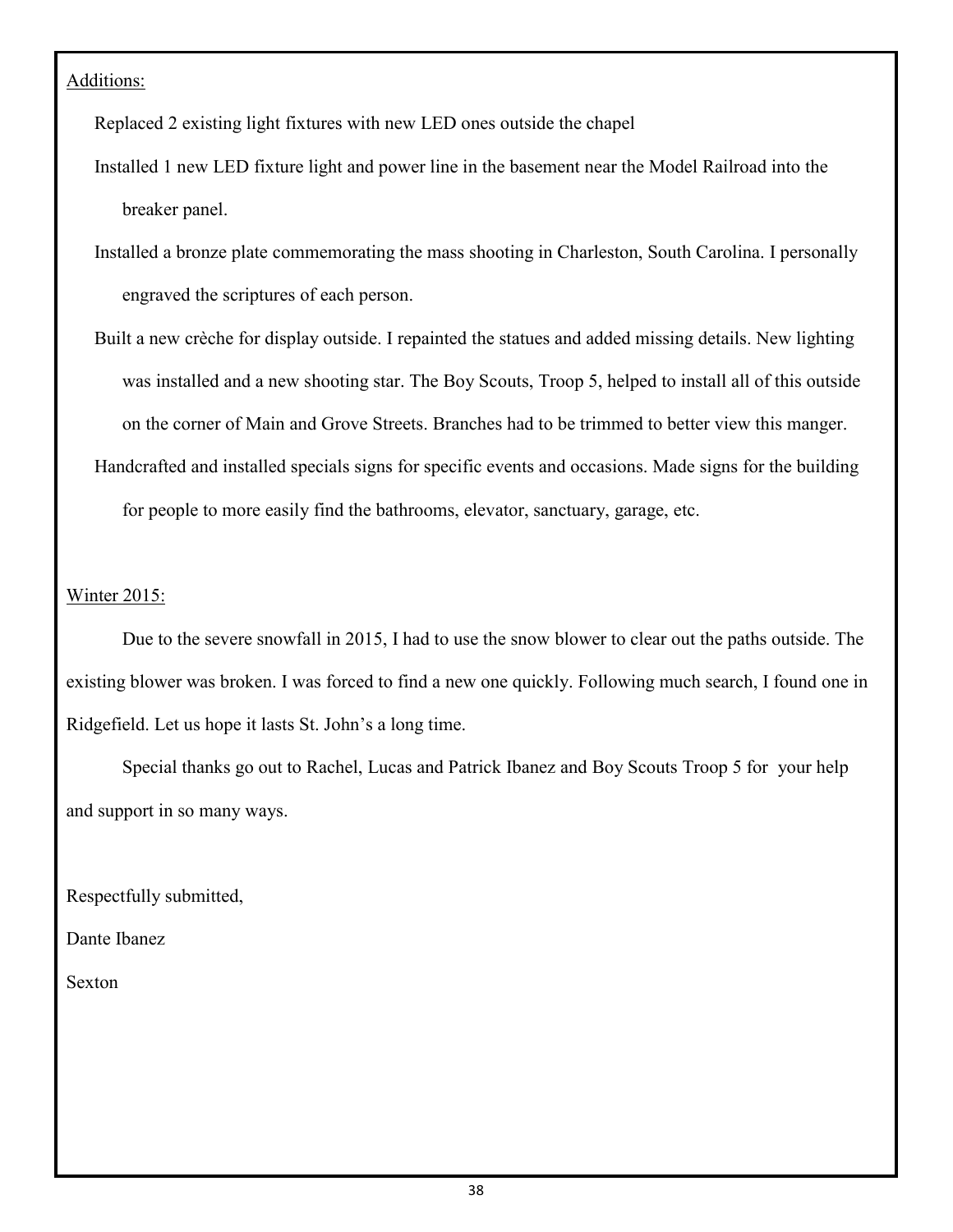#### ST. JOHN'S COMMUNITY FOUNDATION 2015 ANNUAL REPORT

The St. John's Community Foundation was established in 1987 to help with broad social issues facing the Stamford community. We have awarded over four million dollars to more than 100 organizations with funding from a portion of the Canterbury Green ground rent.

The Foundation's Trustee Board is comprised of 15 members: 8 parishioners, 6 community members, and the Rector, Fr. Jim Wheeler. The Board meets 4 times per year. As of December, 2015, the parishioner trustees were: Ann Barnett (Treasurer), John Stearns, Phyllis Wilson, Scott Vezina, Sheelagh Schlegel, Toni Green, and Kathi Bacchi. Community member trustees were Cathy Ostuw (Chair), Donna Porstner, Ginny Fox, Julia Brennan, Monsignor Edward Surwilo and Steve Lamoreaux (Secretary).

The primary role of the trustees is to solicit, review and make decisions on grant applications to local nonprofit organizations, using the funds allocated annually by the Episcopal Mission Society of Stamford, and to disburse the funds for St. John's share of the rent subsidy for the subsidized housing units in Canterbury Green, and monitor the rent subsidy program.

In 2015, we approved \$135,400 in grants to 33 nonprofit organizations. To build community bridges and monitor our grants, the trustees personally visited most of the recipients to ensure our funds are spent effectively.

Due to the issue with the Canterbury Green building management that arose in 2014 regarding the continued subsidy of some apartment units by both the St. John's Foundation and the Canterbury Green building management, a decision was made for a portion of available funds to be held in reserve from Grant distribution by the St. John's Foundation at this time. This was used to pay legal bills relating to the dispute. It is expected that the matter will be resolved soon.

As the trustees review grant applications and meet with grant recipients, we are reminded over and over again of the great needs right here in our own community. Requests for grants are always more than twice the amount that is available to distribute, and the decision process is always very difficult.

I am honored, as a member of the community, to serve as Chair of the Foundation. Stamford's non-profit community regards St. John's Community Foundation as a wonderful asset and a key partner in addressing social needs.

Cathy Ostuw

St. John's Community Foundation, Chair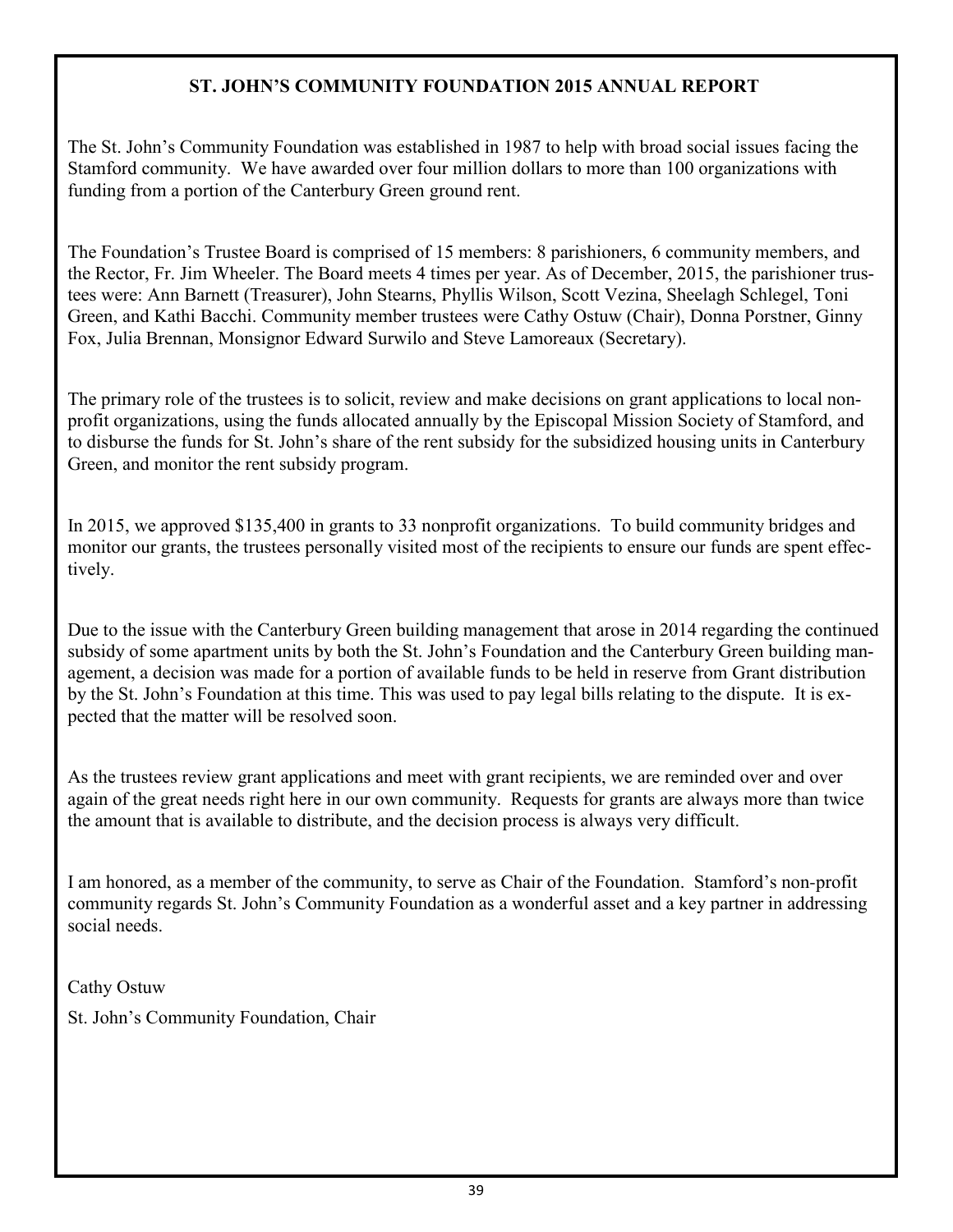#### St. John's

#### Episcopal Missionary Society of Stamford (EMSS)

Sunday, January 25, 2015.

Quorum Declared- Susan Bolognino

Minutes of 2014 annual meeting approved

Motion for Ground Rent Allocation-

The Vestry proposes to the 2015 Annual Meeting of the Episcopal Missionary Society of Stamford that the following distribution be made from the ground rent to be received from Canterbury Green.

12745.00 ground rent to be received in 2015

\$220,000.00 to St. John's Community Foundation

\$580,000 to St John's Operating Budget

\$100,00 to St John's Capital Budget

\$375,00 to Loan Repayment

This distribution would be unchanged from 2014

Discussion-

Jean- I feel we should be giving more to the foundation.

Jane- We don't have the funds, we have cut everything to the bone- The plate is down.

Peter- I would love to give more to the foundation but if we give more to the foundation we will have to cut programs that we run like the nursery or education. Where would that leave us?

Peter- Because of our financial situation we will hold a Harvest Festival complete with Broadway entertainment, silent auctions and we hope to raise at least ten thousand dollars – if we can do this we will be able to raise the foundation allocation without cutting funding. Date- October  $17<sup>th</sup>$ 

John Stearns- Mortgage on this building is down BELOW two million thanks to all who are keeping our budget down so that soon we will be free of debt.

Motion approved with two opposed.

Peter Adjourn meeting of EMMS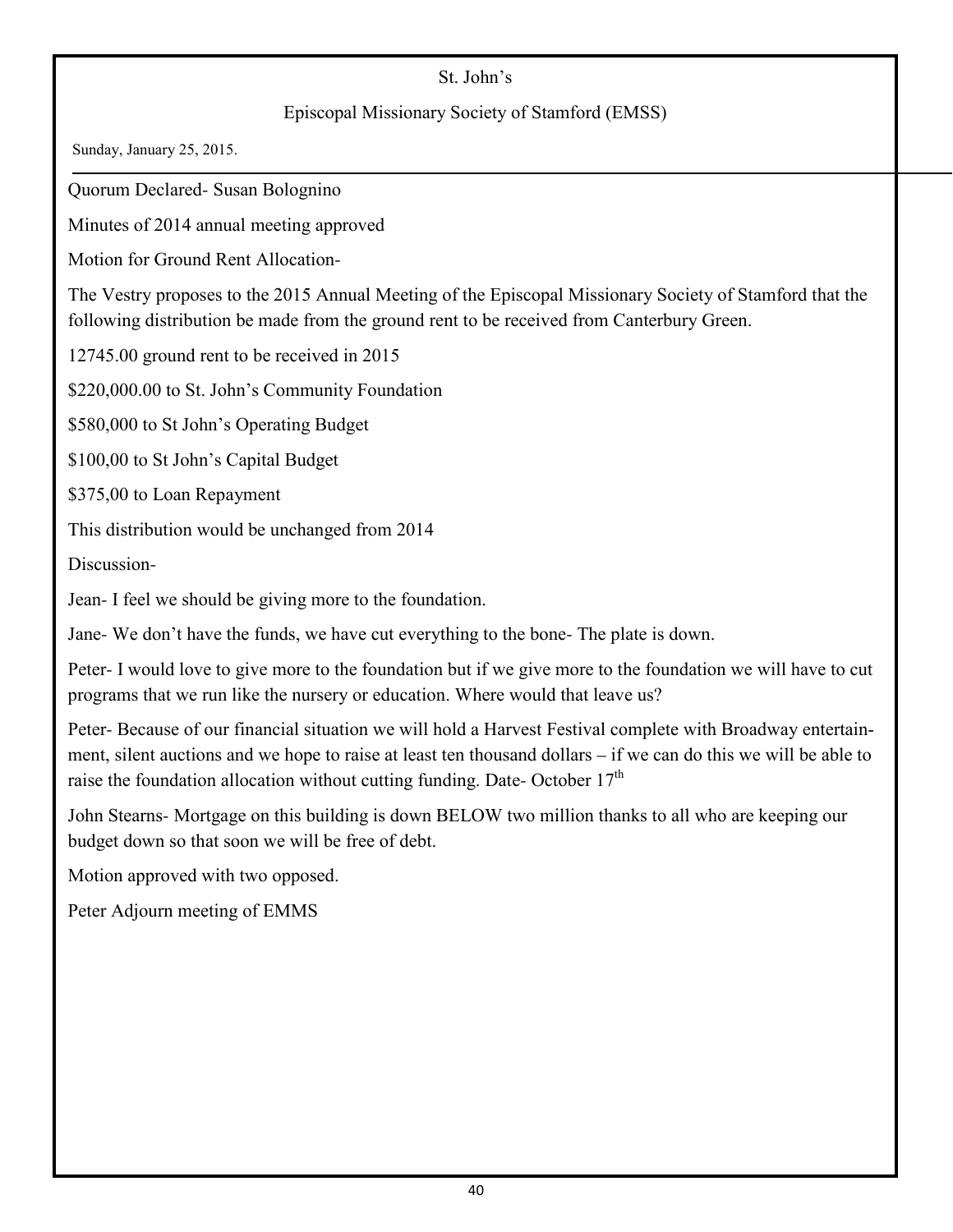#### St. John's Episcopal Church

#### 12:02- St John's Annual Parish Meeting

 $\_$  , and the set of the set of the set of the set of the set of the set of the set of the set of the set of the set of the set of the set of the set of the set of the set of the set of the set of the set of the set of th

Sunday, January 25, 2015

Quorum declared-

Father Jim-opening prayer

Priorities for coming year:

To be more welcoming and hospitable to ALL –radical welcome and hospitality- we need people to sign up and be part of the welcoming pathway.

To communicate our message

Mother Kathleen-

This year we have made a commitment to rejuvenate our spiritual life. Prayer is where we start for personal and community activity. Bible study has become a part of our community. We are trying to raise up "lay people" for spiritual education.

\*\*open the way we think\*\*Make room for new ways to apply our Christian faith as our lives and our community changes.

Wednesday Evening starting February 25<sup>th</sup>- Lenten intergenerational parish nights!

Meals- the entire evening will be part of our spiritual lesson.

Chris Shepard- Music Director- "Be all things to all people" You should all be able to find a little something of what you love to hear. If you don't like the music- wait a minute, come back next week.

February 15-4pm- First Annual Stephen Clapp Memorial concert-

Jennifer Roland- Youth and Children's Ministry-

February- Beta test for special needs formation worship opportunity- will happen once a month.

Intergenerational Lenten Program-theme is growth.

Prize incentives for bringing a friend to our programs

\*\*Plea for volunteers- I really need people who love God and Children- the major need is in the classrooms each week.

\*\*\*\*12:26pm- Minutes from last year's annual meeting- approved\*\*\*\*\*\*\*

Welcome Dante Ibanez! (our new sexton)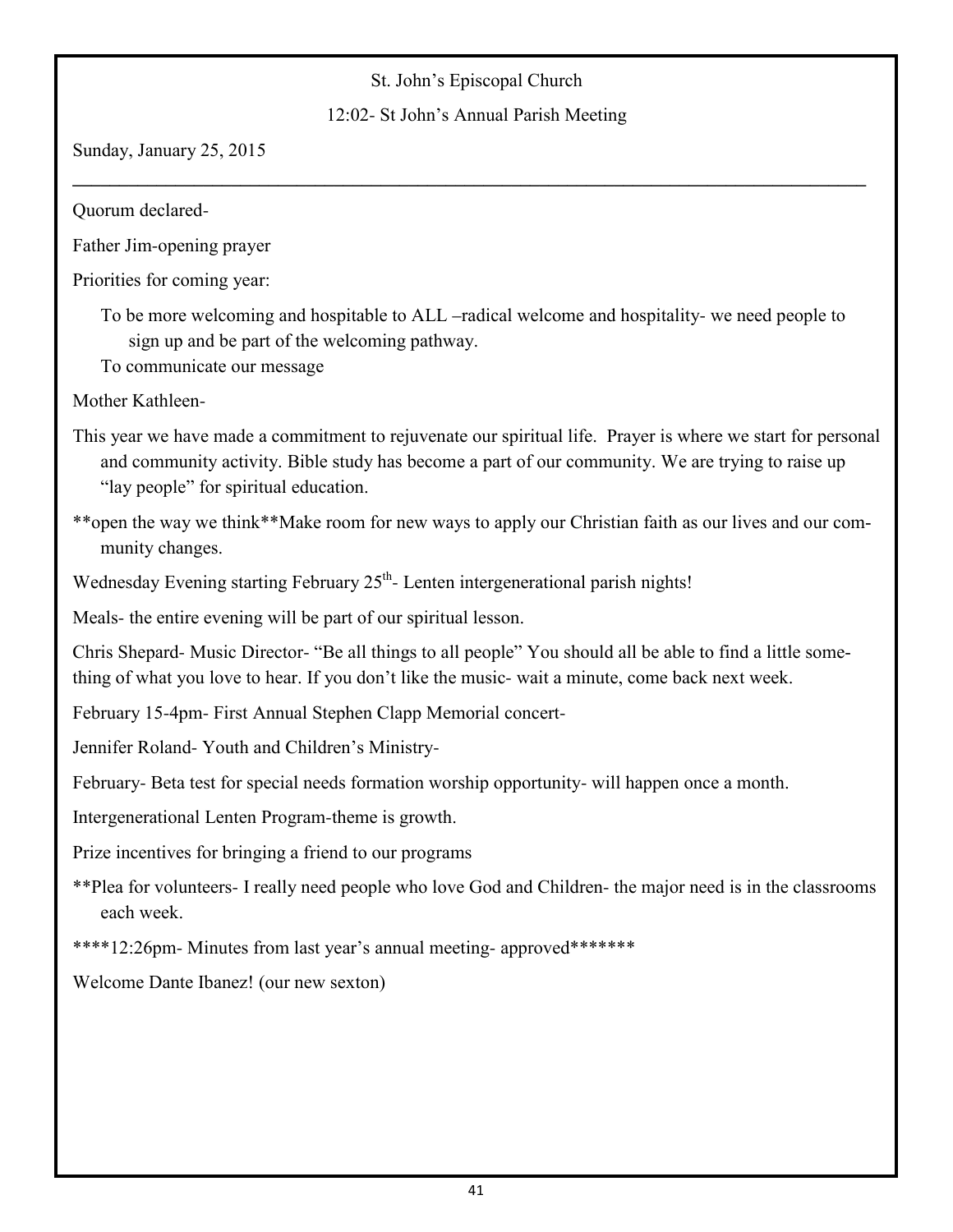Peter and Jewell- Senior and Junior Warden Report-

We have never had more than 150 members in our 273 year old history but we do GREAT things.

Stamford Hospital, Canterbury Green - I want to thank all who have given time, talent and treasure this year. Shideh Khorasheh - Christmas show, Vicki Zacharewicz - stewardship program. Thank Olive Grant and Gary Higgins.

Thank you Jennifer for making the sacrifice to come here.

Denise Wade and the Tuesday Scripture group. Kathryn Trustee and Glen Wecker - Neighbors Link program.

Saint John's is not one person it is all of us together and our history of doing things together.

This year's focus is GROWTH- growth is not just counting heads.

Saint John's is more than a collection of programs. Each of our programs has a mission which works together. We need to take our place at the table of the wider Stamford community.

Peter- Over 60's Club is what we are—We need to make it work! We cannot kick them out because they cannot pay rent.

October 17<sup>th</sup> Charity Event-

Jewell Brain (Jr. Warden)- Happy to be here and happy with the way this first year has gone.

We have a full slate of things we would like to do in 2015 - In order to do this we need to focus on communication. We will be looking at Signs!!!! We need signs for events and signs internally and this is part of reaching out!

Nominating Committee-

Gene Zacharewicz-Convener- Jiannethe Grajales, Caroline Smit, John Stearns and Phyllis Wilson.

Senior Warden- Peter Stroili nominated for a second 1-year term

Junior Warden- Jewell Brain nominated for a second 1-year term

Treasurer- Neil Charran nominated for a third 1-year term

Clerk- Susan Bolognino nominated for a third 1-year term

Four vacancies for 2015-

Jiannethe Grajales and Gene Zacharewicz completed three year terms

John Stearns completed the third year for Annalisa DiNucci's 3-year term.